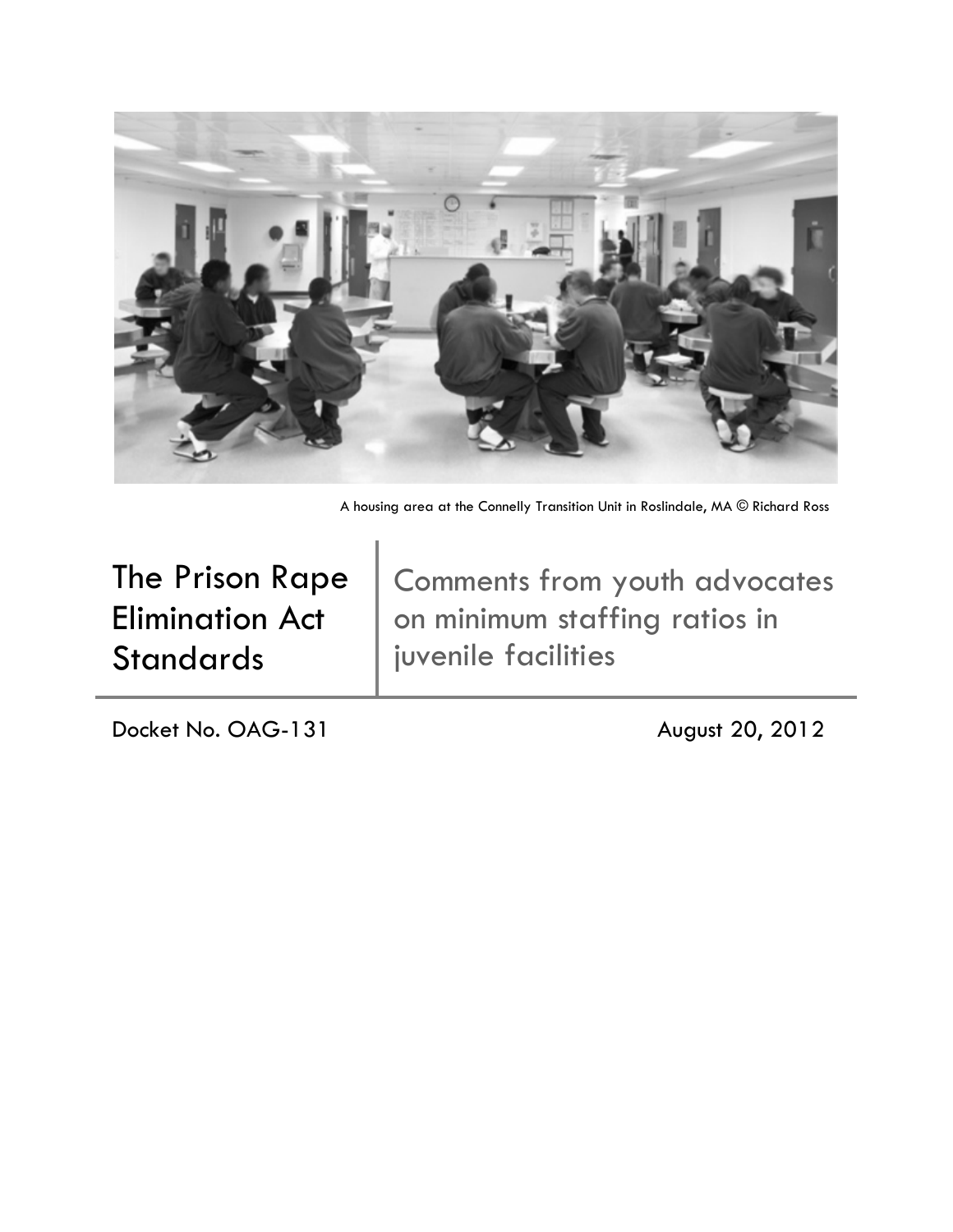## **TABLE OF CONTENTS**

| $\mathbf{I}$ . | Introductory Letter                                         |  |
|----------------|-------------------------------------------------------------|--|
| H.             | Organization Descriptions and Contact Information           |  |
| III.           | General Statement on the Minimum Staffing Ratio Requirement |  |
| IV.            | Responses to the Department's Questions                     |  |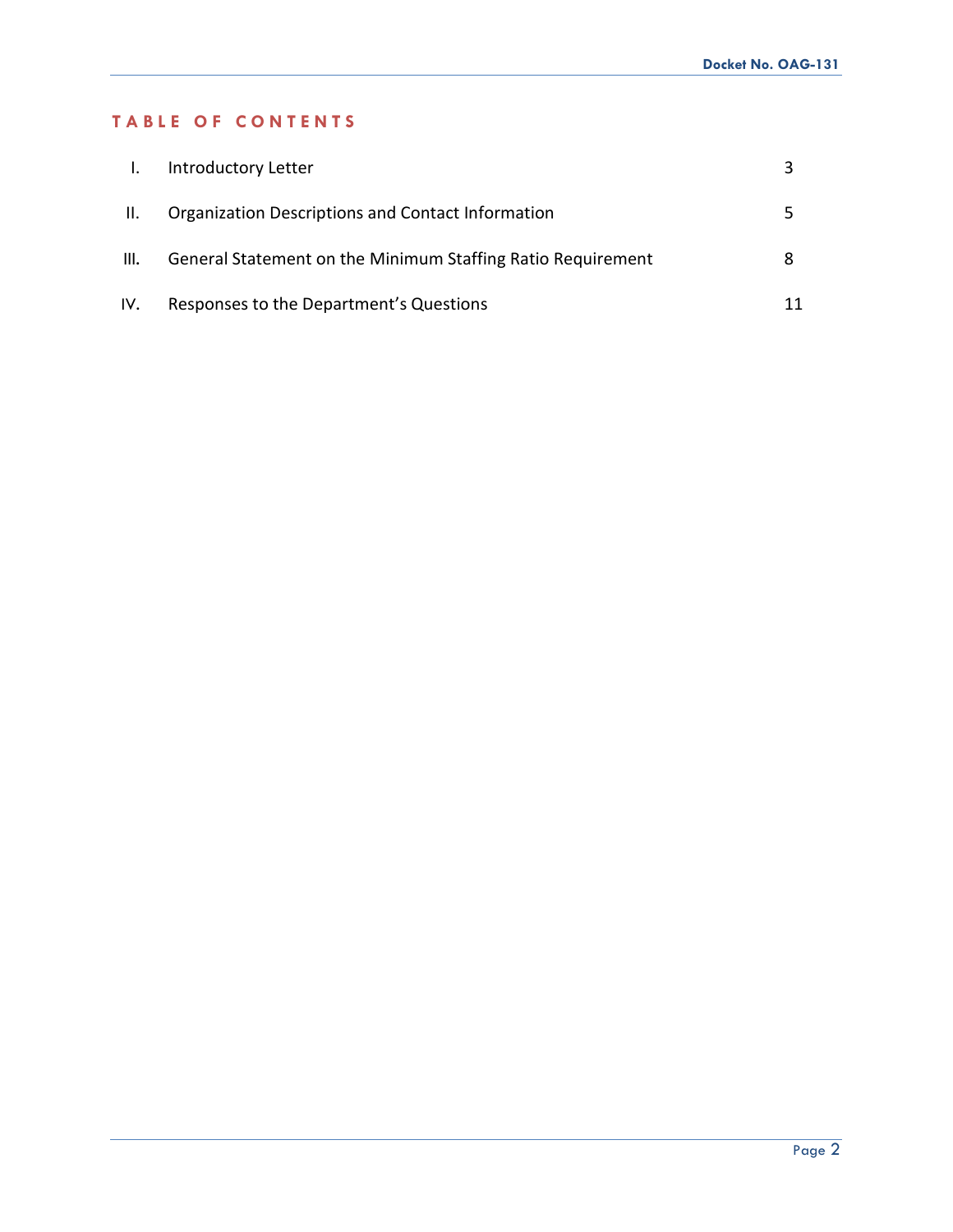#### **INTRODUCTORY LETTER**

#### Dear Attorney General Holder,

Thank you for the opportunity to comment on the Prison Rape Elimination Act (PREA)'s staffing ratio standard for secure juvenile facilities. Our organizations previously submitted joint comments in response to the Department's advanced notice of proposed rulemaking and notice of proposed rulemaking on the proposed PREA standards in May 2010 and April 2011, respectively. We are pleased that the Department has issued standards that reflect a practical approach to the widespread problem of sexual victimization in facilities that house youth.

Staffing ratios represent one crucial component of this approach. They ensure that facilities maintain a level of direct supervision that is necessary to protect youth from victimization. When used alongside rigorous implementation of the PREA standards' other tools to combat sexual misconduct such as staff training, youth education, supervision of staff, and reporting mechanisms, minimum staff-to-youth ratios represent a key component in protecting youth from sexual misconduct in juvenile facilities.

Although we strongly support the Department's inclusion of a minimum staffing ratio requirement, we recommend revisions that are necessary to fulfill PREA's mandate. Our submission outlines the importance of staffing levels to sexual misconduct prevention, details specific revisions we believe are appropriate, and answers the individual questions posed by the Department. Where we propose textual changes to the staffing ratio standard, we mark deletions of text as struck through and additions of text in **bold**. In each section, we only include deletions and additions of text that pertain to the suggestions addressed in that section, even when we recommend other changes to the same sentence elsewhere in our comments.

In the last round of public comments, some submissions opposed the inclusion of minimum staffing ratios in the PREA standards. Commenters stated a desire to determine staffing levels based on differences in treatment goals and the needs of the youth in their care. The inclusion of minimum staffing ratios is consistent with this desire. While there are many differences among juvenile facilities, and many circumstances under which youth may need more supervision than others, the risk of sexual victimization is a reality in all settings that house youth. The staffing ratio requirement simply sets a floor below which facilities may not go in order to achieve PREA's mandate, but allows agencies to analyze their particular facility structures, youth populations, youth with special needs, and other factors to determine staffing levels above the mandated floor.

Our research and experience – and the Department's own experience investigating sexual misconduct in juvenile facilities – demonstrates that insufficient staff supervision bears a clear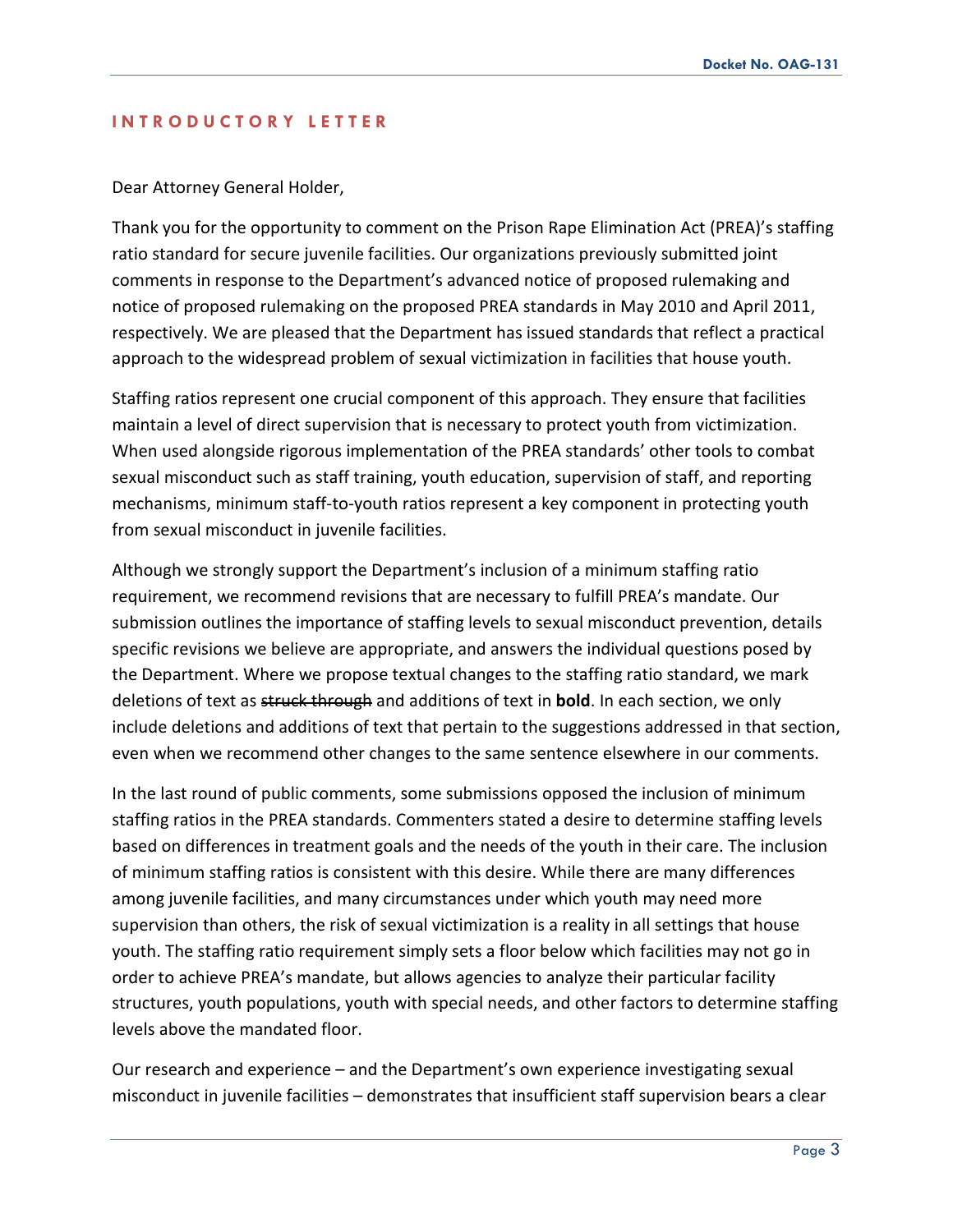link to the sexual victimization of youth. Although we prefer the standard's minimum staffing levels to no minimum at all, we urge you to consider and accept our recommended modifications.

Thank you for your consideration.

Sincerely,

Dana Shoenberg, Center for Children's Law and Policy Jason Szanyi, Center for Children's Law and Policy Liz Ryan, Campaign for Youth Justice Shannon Price Minter, The Equity Project Jessica Feierman, Juvenile Law Center Sarah Bergen, National Juvenile Defender Center Sue Burrell, Youth Law Center Amy Fettig, American Civil Liberties Union, National Prison Project Catherine Beane, Children's Defense Fund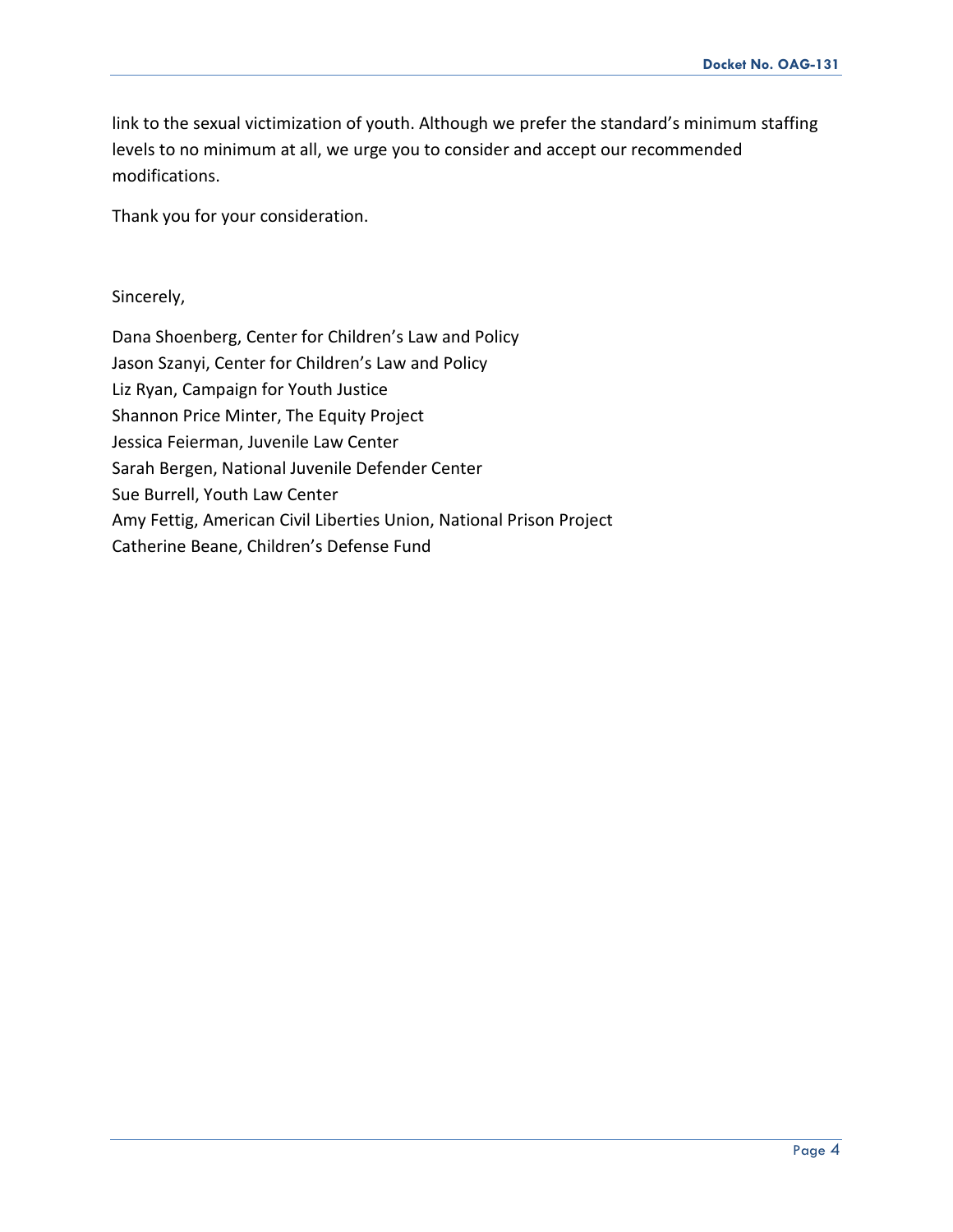### **ORGANIZATION DESCRIP TIONS AND CONTACT INFORMATION**

Our organizations are committed to policy reforms that remove youth from adult facilities, improve the conditions of confinement for youth held in juvenile and adult facilities, and ensure that youth under community supervision are kept safe. Many of our organizations have extensive experience working to improve the conditions of confinement for youth held in juvenile and adult facilities. Please feel free to contact us if you have questions about our recommendations or other concerns regarding children and youth.

• The **Campaign for Youth Justice** (CFYJ) is dedicated to ending the practice of prosecuting, sentencing, and incarcerating youth under the age of 18 in the adult criminal justice system. CFYJ advocates for reforms to the justice system by serving as a clearinghouse of information on youth prosecuted as adults; conducting original research; providing support to federal, state, and local elected officials, policymakers, and advocates; coordinating outreach to parents, youth, and families; and leading national coalition efforts to reauthorize the Juvenile Justice and Delinquency Prevention Act.

*Staff Contact:* Liz Ryan, President and Chief Executive Officer, (202) 558-3580 ext. 11, [lryan@cfyj.org.](mailto:lryan@cfyj.org)

- The **Center for Children's Law and Policy** (CCLP) is a public interest law and policy organization focused on reform of juvenile justice and other systems that affect troubled and at-risk children, and protection of the rights of children in those systems. The Center's work covers a range of activities including research, writing, public education, media advocacy, training, technical assistance, administrative and legislative advocacy, and litigation. CCLP has a central role in major foundation-funded juvenile justice initiatives in the United States including the John D. and Catherine T. MacArthur Foundation's Models for Change initiative and the Annie E. Casey Foundation's Juvenile Detention Alternatives Initiative (JDAI). CCLP staff provide training and technical assistance nationwide on assessing conditions of confinement in juvenile facilities, investigate potentially abusive conditions for youth in locked juvenile and adult facilities, and advocate for needed changes to the Prison Litigation Reform Act. *Staff Contact:* Dana Shoenberg, Deputy Director, (202) 637-0377 ext. 107, [dshoenberg@cclp.org.](mailto:dshoenberg@cclp.org)
- **The Equity Project** is an initiative to ensure that lesbian, gay, bisexual, transgender and intersex (LGBTI) youth in juvenile delinquency courts are treated with dignity, respect, and fairness. The Equity Project examines issues that impact LGBTI youth during the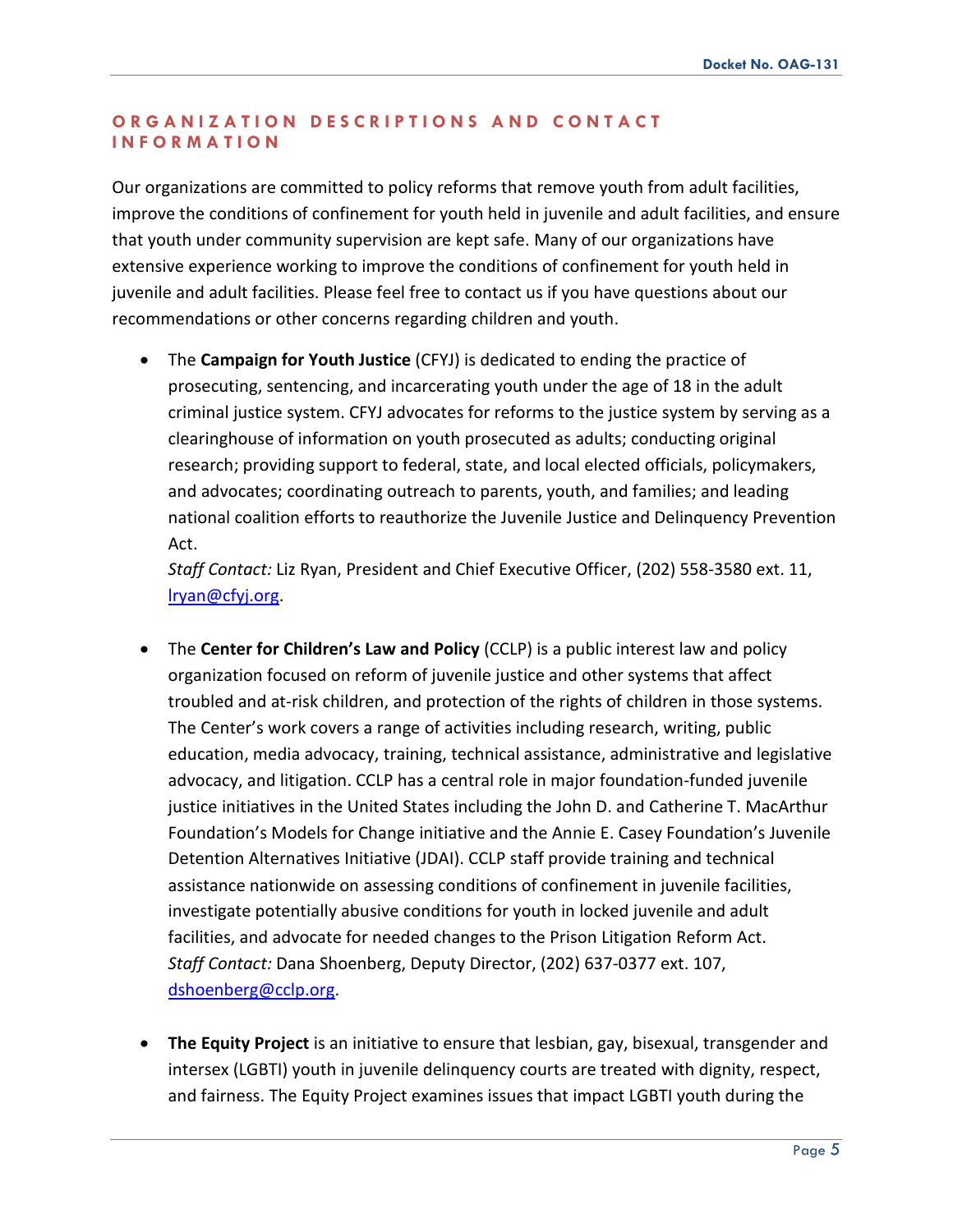entire delinquency process, ranging from arrest through post-disposition. Core activities of The Equity Project include: gathering information from stakeholders about LGBTI youth in juvenile delinquency courts, identifying obstacles to fair treatment, reporting findings, and crafting recommendations for juvenile justice professionals. Partners of The Equity Project include Legal Services for Children, National Center for Lesbian Rights, and the National Juvenile Defender Center.

*Staff Contact:* Shannon Price Minter, Legal Director, National Center for Lesbian Rights, 415.392.6257 x310, [sminter@nclrights.org.](mailto:sminter@nclrights.org)

- The **National Juvenile Defender Center** (NJDC) was created in 1999 to respond to the critical need to build the capacity of the juvenile defense bar and to improve access to counsel and quality of representation for children in the justice system. In 2005, NJDC separated from the American Bar Association to become an independent organization. NJDC's mission is to ensure excellence in juvenile defense and promote justice for all children. NJDC gives juvenile defense attorneys a more permanent capacity to address practice issues, improve advocacy skills, build partnerships, exchange information, and participate in the national debate over juvenile crime. NJDC provides support to public defenders, appointed counsel, law school clinical programs and non-profit law centers to ensure quality representation in urban, suburban, rural and tribal areas. NJDC offers a wide range of integrated services to juvenile defenders, including training, technical assistance, advocacy, networking, collaboration, capacity building, and coordination. *Staff Contact:* Sarah Bergen, Staff Attorney, (202) 452-0010, [SBergen@njdc.info.](mailto:SBergen@njdc.info)
- **Juvenile Law Center** (JLC) is one of the oldest multi-issue public interest law firms for children in the United States. JLC maintains a national litigation practice that includes appellate and amicus work. JLC promotes juvenile justice and child welfare reform in Pennsylvania and nationwide through policy initiatives and public education forums. JLC uses the law to protect and promote children's rights and interests in the child welfare and juvenile justice systems, with a particular emphasis on ensuring that public systems do not harm children and youth in their care. JLC works to ensure that the juvenile justice and child welfare systems, which were created to help vulnerable children and youth, provide them with access to education, housing, physical and behavioral health care, employment opportunities and other services that will enable them to become productive adults.

*Staff Contact:* Jessica Feierman, Supervising Attorney, (215) 625-0551, [jfeierman@jlc.org.](mailto:jfeierman@jlc.org)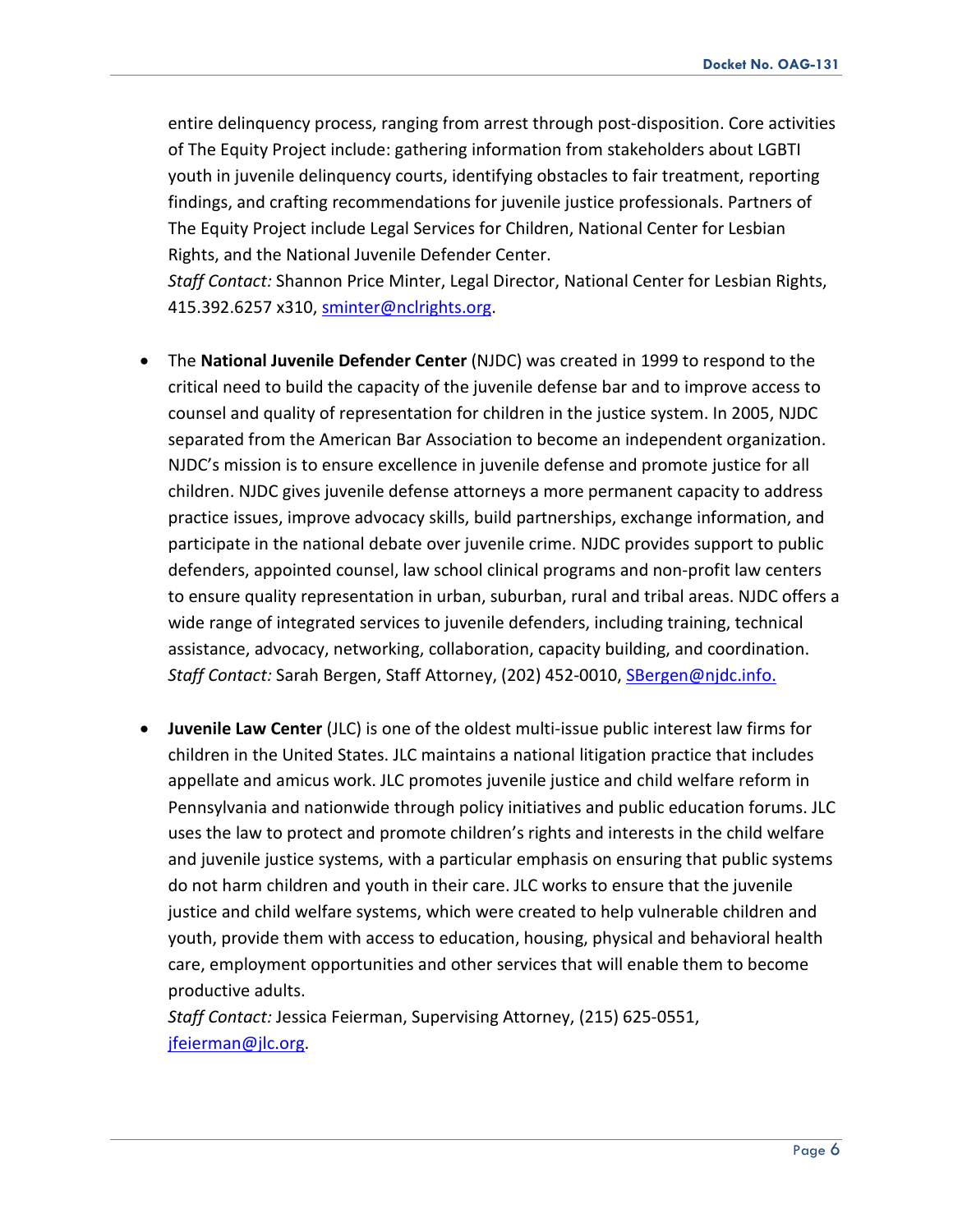- The **Youth Law Center** (YLC) is a public interest law firm that works to protect children in the nation's foster care and juvenile justice systems from abuse and neglect, and to ensure that they receive the necessary support and services to become healthy and productive adults. Since 1978, its lawyers have worked across the United States to reduce the use of out-of-home care and incarceration, to ensure safe and humane conditions in out-of home placements, to keep children out of adult jails, and to secure equitable treatment for children in both systems. Its efforts have focused on strengthening families and on advocating for education, medical and mental health, legal support, and transition services needed to assure children's success in care and in the community. YLC advocates for increased accountability of the juvenile justice and child welfare systems, and champions professional and public education. *Staff Contact:* Sue Burrell, Staff Attorney, (415) 543-3379 ext. 3911[, sburrell@ylc.org.](mailto:sburrell@ylc.org)
- The **American Civil Liberties Union** is a nationwide, nonprofit, non-partisan organization with more than a half million members, countless additional activists and supporters, and 53 affiliates nationwide dedicated to the principles of liberty and equality embodied in our Constitution and our civil rights laws. The ACLU and many of our legal projects, such as the National Prison Project (NPP) and the Lesbian, Gay, Bisexual and Transgender Project, have long worked to protect and promote the civil and constitutional rights of prisoners. Our years of experience in the American criminal justice system have made us acutely aware of the problem of sexual violence in our prisons, jails and youth detention centers. As a result, we advocate for greater oversight and institutional accountability to help eradicate this pervasive problem. *Staff Contact*: Amy Fettig, Senior Staff Counsel, National Prison Project of the ACLU, (202) 548-6608, [afettig@npp-aclu.org.](mailto:afettig@npp-aclu.org)
- The **Children's Defense Fund** (CDF) is a non-profit child advocacy organization that has worked relentlessly for more than 35 years to ensure a level playing field for all children, with special attention to the needs of poor and minority children and those with disabilities. CDF champions policies and programs that lift children out of poverty, protect them from abuse and neglect, and ensure their access to quality health and mental health care and early childhood and education experiences. CDF's *Cradle to Prison Pipeline*® Crusade seeks to achieve a fundamental paradigm shift in policy and practice away from punishment and incarceration and toward prevention and early intervention and sustained child investment.

*Staff Contact:* Catherine V. Beane, Director of Policy, (202) 662- 3615, [cbeane@childrensdefense.org.](mailto:cbeane@childrensdefense.org)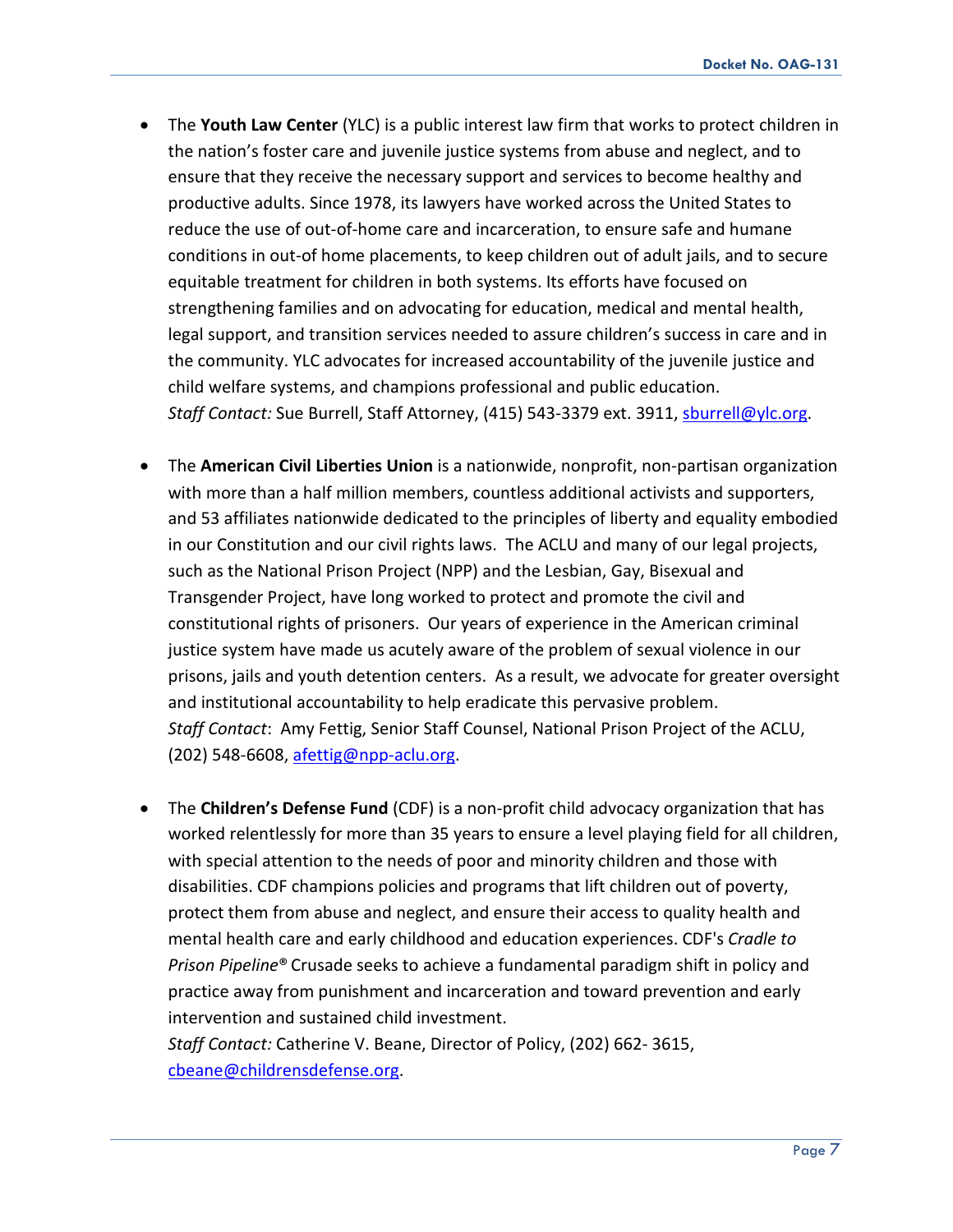## **GENERAL STATEMENT ON THE MIN IMUM STAFFING RATIO REQUIREMENT**

We strongly support the Department's inclusion of minimum staff-to-youth ratios in the Prison Rape Elimination Act (PREA) juvenile facility standards. Requiring minimum staffing ratios reflects what we now know about the best ways of preventing and detecting sexual misconduct, as well as the many tragic examples of what can happen when facilities fail to adequately supervise youth in their care.

The proposed standard reflects a practical approach to the widespread problem of sexual victimization in facilities that house youth. By establishing a minimum level of direct supervision, agencies and facilities will be better equipped to prevent and detect the red flags associated with victimization. When implemented alongside other tools to combat sexual misconduct such as staff training, youth education, supervision of staff, and reporting mechanisms, the minimum staff-to-youth ratios will present the best opportunity to protect youth from sexual misconduct.

Although we strongly support the Department's inclusion of a minimum staffing ratio requirement, we recommend revisions to ensure that the standard fulfills PREA's mandate. These include:

- **Modifying the current standards to require staff-to-youth ratios of 1:6 during waking hours and 1:12 during sleeping hours**. Many jurisdictions mandate staffing ratios that provide for greater levels of supervision than the ratio currently included in the PREA regulations. Although we prefer the standard's minimum staffing levels to no minimum at all, we encourage the Department to look to best practices when determining the levels of direct supervision that will reduce sexual victimization in secure facilities.
- **Revising the definition of "exigent circumstances" that allow for a departure from minimum staffing requirements.** As written, the Department's definition leaves open the potential for abuse, as facilities may claim that a wide range of unforeseen but foreseeable events justify departures from the standard. We encourage the adoption of a strengthened definition that limits exceptions to situations that present a serious threat to the safety of an institution and that requires agencies to plan ahead for foreseeable occurrences.
- **Ensuring that facilities only include staff who directly supervise and interact with youth when computing staffing ratios.** The inclusion of the staffing ratio requirement reflects the value of direct supervision in preventing and detecting misconduct. We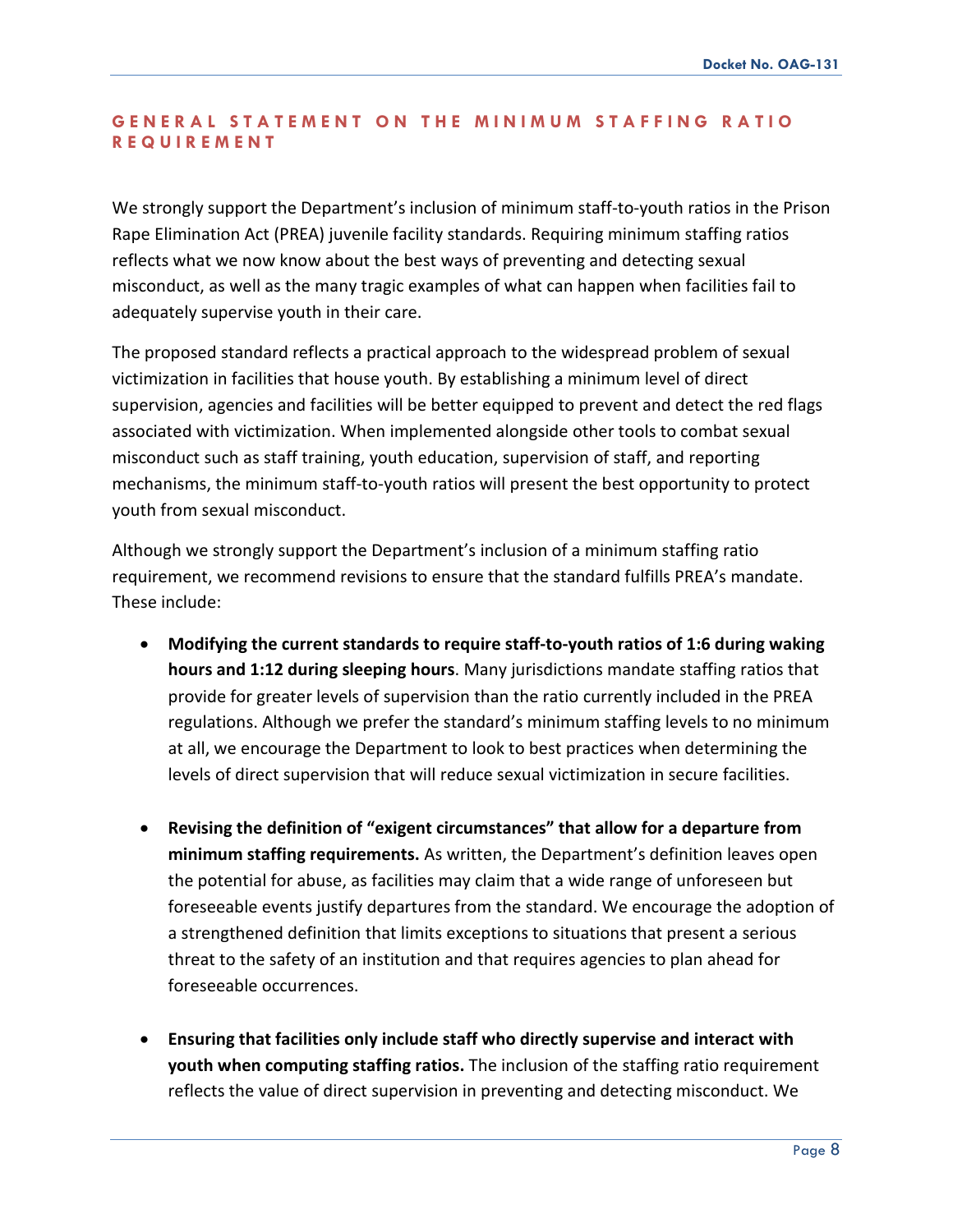encourage the Department to clarify that only those staff who interact with youth in person should be included in the minimum staffing ratios.

- **Requiring that all juvenile facilities have at least two direct care staff on duty at all times when youth are present**. Sexual victimization is a risk in any setting that houses youth. However, almost all of the research on the relationship between staffing levels and safety has been limited to secure facilities. Although we do not recommend a particular staffing ratio for non-secure settings for this reason, we strongly encourage the Department to lead the effort in gathering information on the connection between staffing ratios and safety in non-secure settings. We also recommend that the standard require that *all* juvenile facilities – not just secure juvenile facilities – have at least two direct care staff on duty at all times when youth are present. This is a basic protection that many jurisdictions already take to ensure the safety of both youth and staff.
- **Requiring immediate steps to comply with the standard.** Facilities can and should begin planning now to meet the required staffing ratios. We do not believe that setting August 20, 2017, as the deadline for compliance with the staffing ratio standard is appropriate, as it allows for a lengthy delay that will perpetuate ongoing victimization. We do recognize that agencies may need to request appropriations to implement the standard, and we know that some state legislatures operate on a two-year legislative cycle. Accordingly, we recommend that the Department require compliance by August 20, 2014, which will give jurisdictions a full two years to meet the standard.

We expect that the Department will receive comments opposing the inclusion of minimum staffing ratios because of a desire to set staffing levels based on differences in treatment goals and the characteristics of youth. The inclusion of minimum staffing ratios is not inconsistent with this desire. While there are indeed many differences among juvenile facilities, the risk of sexual victimization and the value of direct supervision are principles common to all settings. The standard does not dictate particular staffing patterns. It simply sets a floor for supervision, allowing agencies to analyze their particular facility structures, youth populations, youth with special needs, and other factors to determine staffing rates above the mandated floor. As the Department noted in its comments accompanying the PREA standards, a majority of states already mandate staffing ratios in their facilities. They have done so because they, too, see the value in setting a floor for minimum levels of direct supervision.

As the National Prison Rape Elimination Commission noted in its 2009 report, "[d]irect supervision is the most effective mode of supervision for preventing sexual abuse." Our research and experience – and the Department's own experience investigating sexual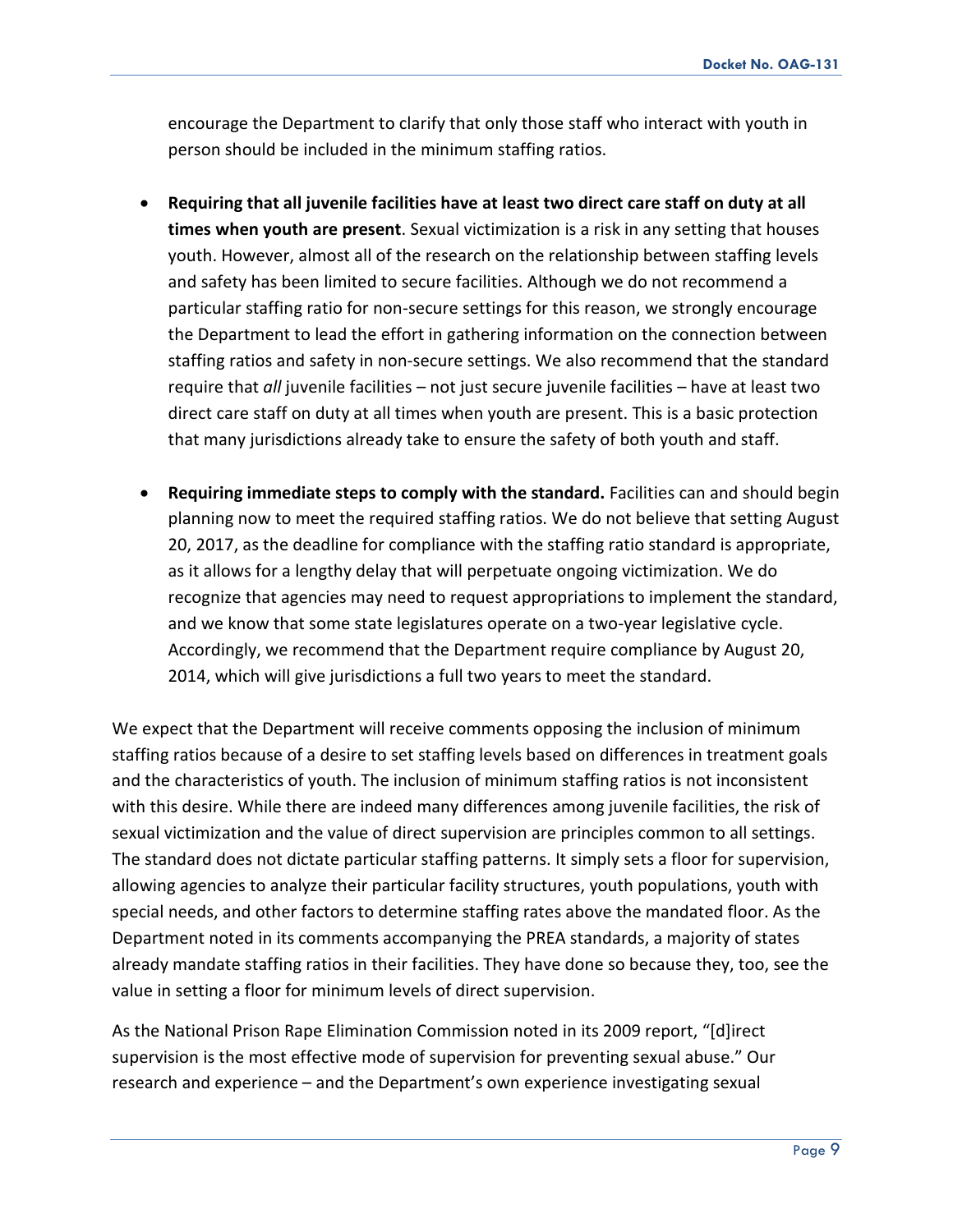misconduct in juvenile facilities – demonstrates that insufficient staff supervision bears a clear link to the sexual victimization of youth. For these reasons, we urge the Department to retain and strengthen its proposed standard on minimum staffing ratios.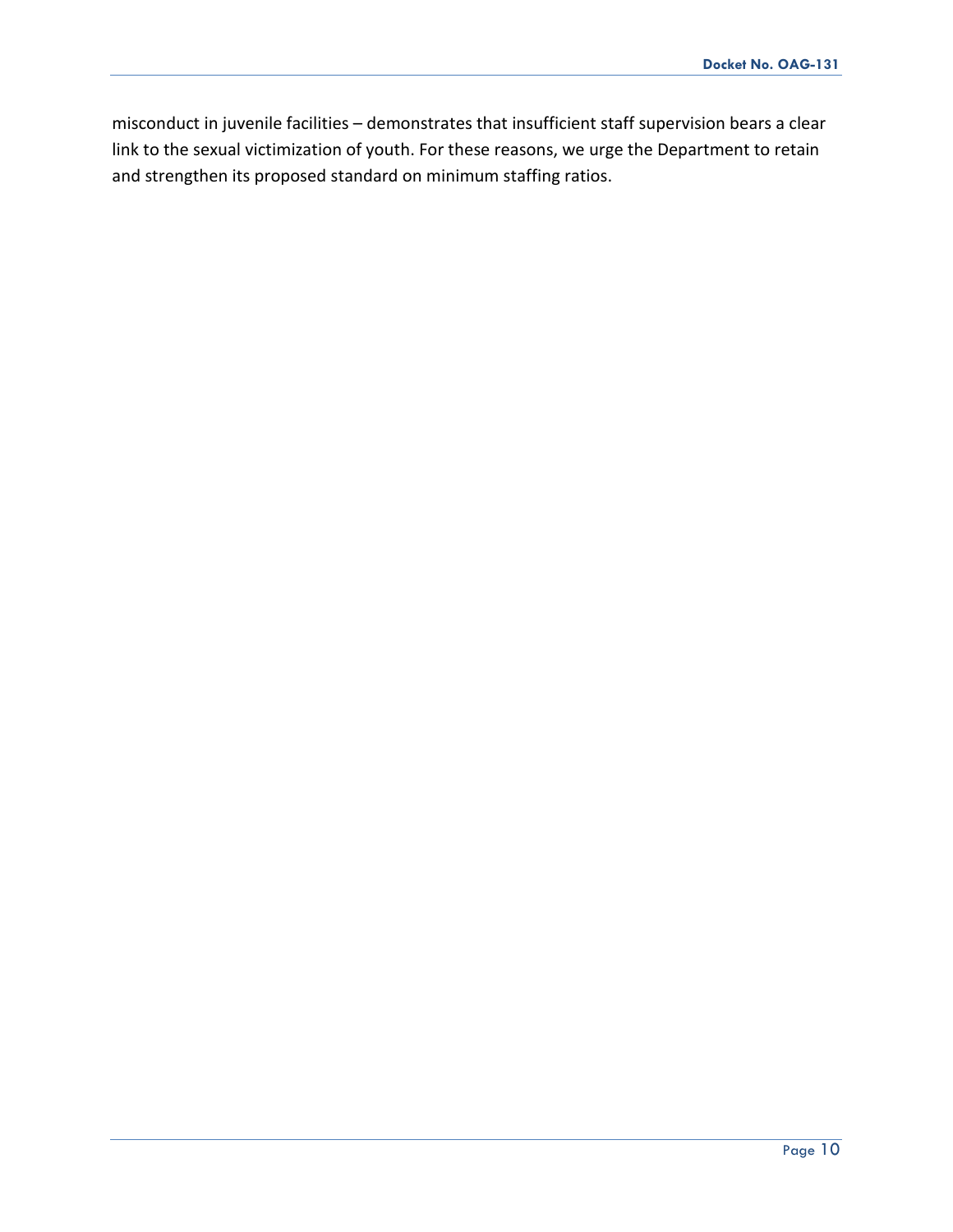#### **RESPONSES TO THE DEP ARTMENT ' S QUESTIONS**

#### **(1) Whether the provision, as written, is appropriate.**

We applaud the Department's inclusion of a minimum staffing ratio for secure juvenile facilities in the PREA standards. However, in this response and the responses to the other questions posed by the Department, we recommend a number of modifications to ensure that the standard provides for the level of in-person supervision necessary to prevent and detect sexual victimization.

First, the standard should clarify that staff-to-youth ratios should be computed with respect to individual housing units and other defined areas, not on a facility-wide basis. A facility-wide ratio that simply divides the number of youth by the number of staff on duty at any one time will not ensure that youth receive the level of direct supervision envisioned by the standard because staff may not be deployed in a way that maintains the same level of supervision throughout the institution. We propose language to clarify the way that facilities should assess staffing levels.

Our second concern relates to the reference to "security staff" in the standard. The term is problematic because it will not ensure that facilities provide the type of in-person supervision that will curb abuse. For one, the term "security staff" does not reflect the intent of the staffing ratio standard, which is to ensure a baseline level of direct supervision. For example, in some facilities, there are staff members who stay in a central location and respond to security threats. Such personnel should not be included in the staffing ratios, but would be considered "security staff" under the definition in the PREA regulations. Also, "security staff" is a more adult facility-oriented term. "Direct care staff" is a term more frequently used to describe the kind of personnel we think that the Department intended to include in this ratio: those staff routinely spending time with youth in their units and during activities. Because the use of the term "security staff" is appropriate in other parts of the PREA standards, we propose that the department use a different term such as "direct care staff" here, which will convey the particular importance of in-person interactions in juvenile facilities.

The definition of "security staff" is also overinclusive for the purposes of computing a minimum ratio of staff to youth. As written, the definition includes staff responsible for the "*supervision and control* of . . . residents in housing units, recreational areas, dining areas, and other program areas of the facility." Under this definition, facilities could include a wide range of staff who are not directly supervising youth in their staffing ratio calculations. For example, facilities may include staff who work in a control center because control center staff monitor video cameras and open doors to permit movement throughout the facility. However, control center staff must split their attention across a range of competing demands and cannot engage in the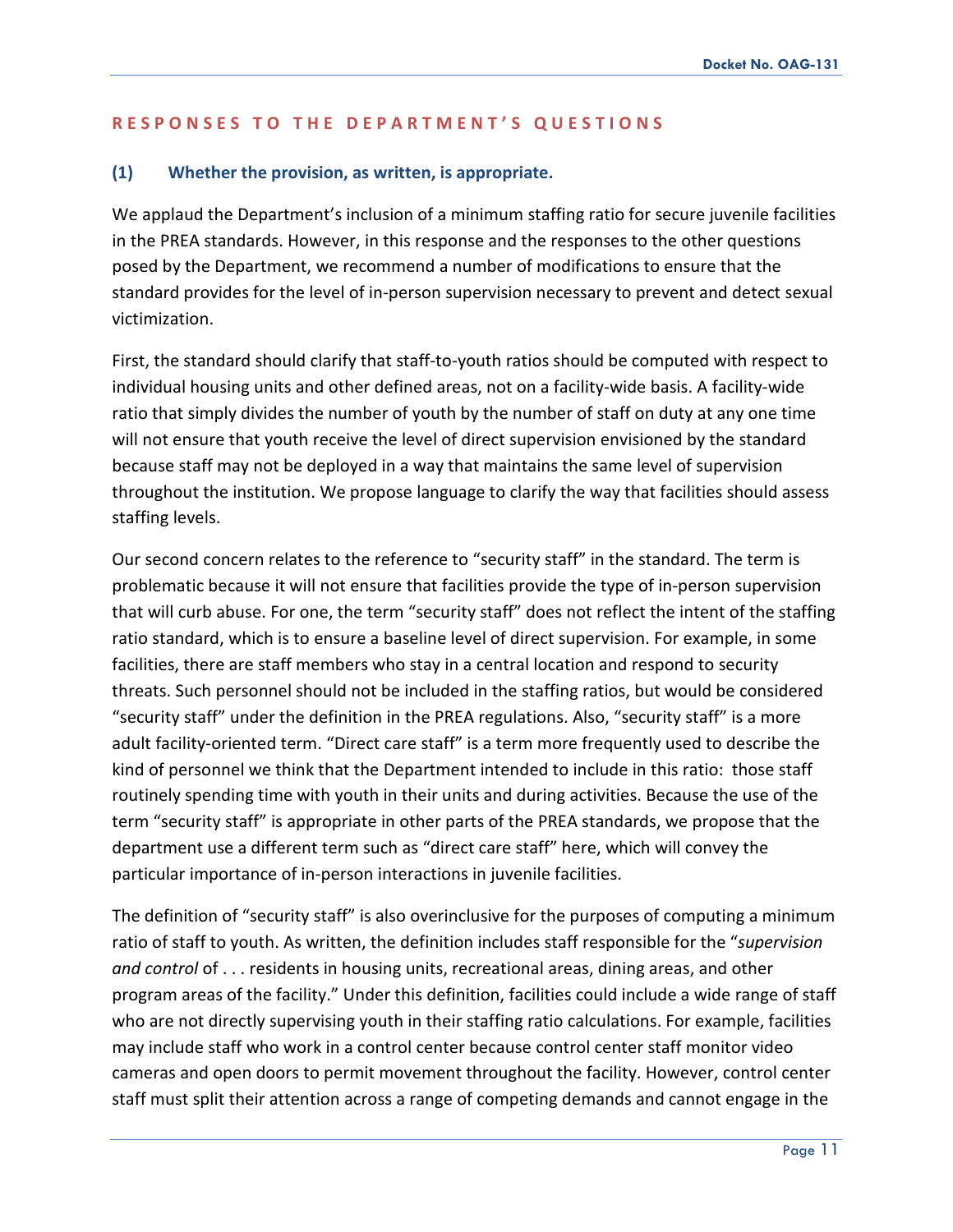type of in-person interactions that help uncover red flags associated with sexual misconduct. Thus, the standard's reference to "security staff" is too broad to achieve the goals of the staffing ratio standard.

Given these concerns, we propose two possible approaches to modifications. First, we propose that the department include a new term in the PREA standards' general definitions – "direct care staff"— that reflects the goal of direct, in-person supervision. The staffing ratio standard should reference this term in lieu of the current reference to "security staff."

Alternatively, the Department could modify the standard to include only those individuals providing "direct staff supervision," a term also defined in the regulations. This change would help ensure that facilities only include staff who are physically present and interacting with youth in their staffing ratio calculations.

## *Proposed revision #1:*

## **§ 115.5 General definitions.**

For purposes of this part, the term—

. . .

*Direct care staff* **means staff who are responsible for providing in-person supervision of and interacting with residents in housing units, recreational areas, dining areas, and other program areas of the facility.** 

. . .

## **§ 115.313 Supervision and monitoring.**

. . .

(c) Each secure juvenile facility shall maintain staff ratios of a minimum of 1:8 during resident waking hours and 1:16 during resident sleeping hours, except during limited and discrete exigent circumstances, which shall be fully documented. Only security staff **direct care staff** shall be included in these ratios. Any facility that, as of the date of publication of this final rule, is not already obligated by law, regulation, or judicial consent decree to maintain the staffing ratios set forth in this paragraph shall have until October 1, 2017, to achieve compliance.

. . . .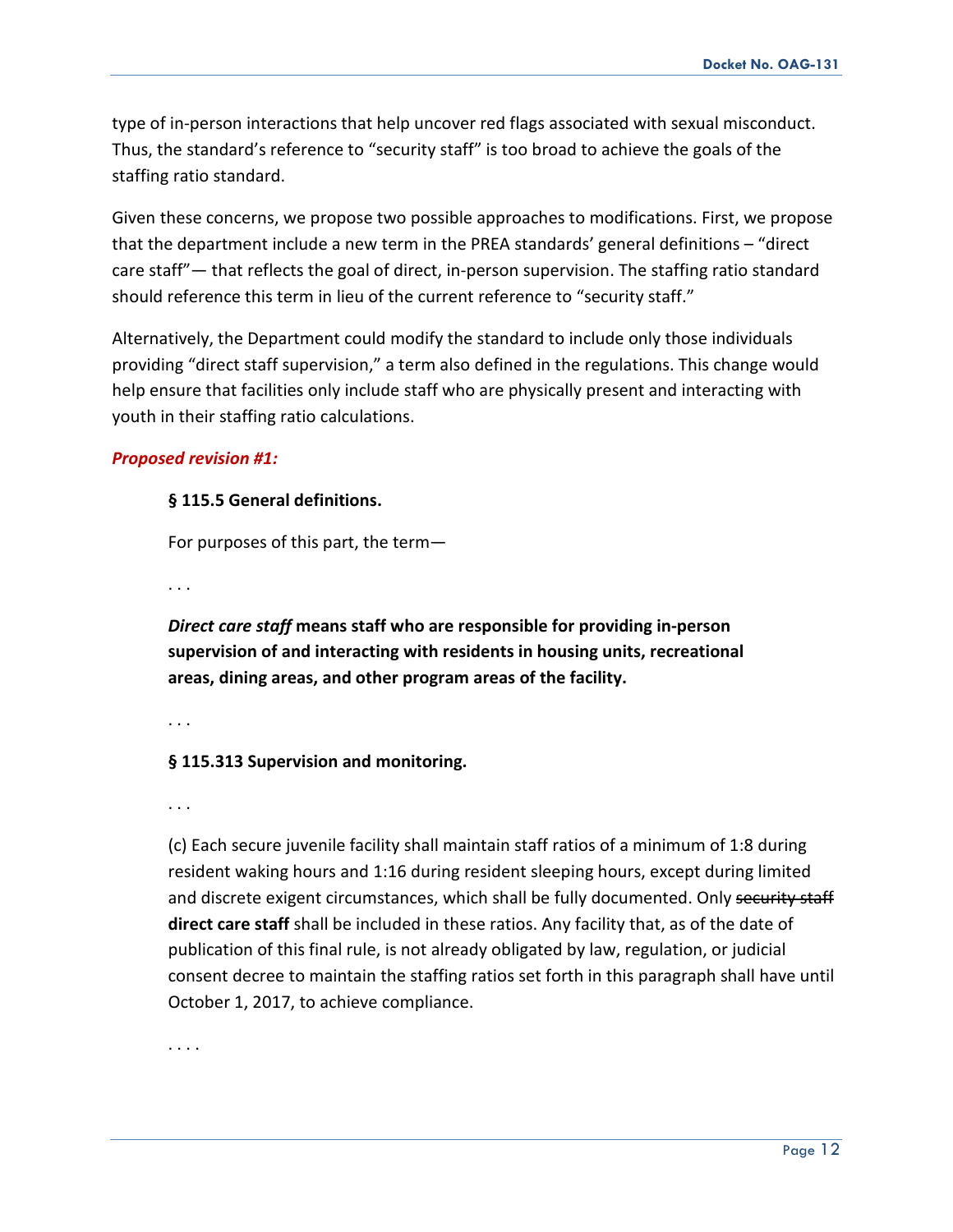## *Proposed revision #2:*

### **§ 115.313 Supervision and monitoring.**

. . .

(c) Each secure juvenile facility shall maintain staff ratios of a minimum of 1:8 during resident waking hours and 1:16 during resident sleeping hours, except during limited and discrete exigent circumstances, which shall be fully documented. Only security staff **individuals who provide direct staff supervision** shall be included in these ratios. Any facility that, as of the date of publication of this final rule, is not already obligated by law, regulation, or judicial consent decree to maintain the staffing ratios set forth in this paragraph shall have until October 1, 2017, to achieve compliance.

. . . .

## **(2) Whether the specific ratios enumerated in the provision are the appropriate minimum ratios, or whether the ratios should be higher or lower.**

Although we support the Department's inclusion of a minimum staffing ratio requirement, we propose two modifications to the current supervisions levels. First, we encourage the department to revise its staff-to-youth ratios to 1:6 for waking hours and 1:12 for sleeping hours. These staffing levels best permit the type of eyes-on supervision and quality interactions that are effective at preventing and detecting victimization.

<span id="page-12-3"></span>In the Bureau of Justice Statistics Study of Sexual Victimization in Youth Facilities, only one state has more than one facility on the list of institutions with the lowest victimization rates: Missouri. The state agency responsible for those facilities generally maintains a staff-to-youth ratio of [1](#page-12-0):5 or 1:6.<sup>1</sup> Missouri is not alone. The following jurisdictions also establish standards for supervision in secure facilities that are more stringent than the Department's proposed ratios:

## • **Alabama**

- $\circ$  Detention: 1:6 (does not distinguish between waking and sleeping hours).<sup>[2](#page-12-1)</sup>
- **District of Columbia**
	- o Detention: 1:5.5, plus one floater staff member for 2 units during waking hours; 1.5:11 during sleeping hours. $3$
	- $\circ$  Post-adjudication: 1:5.5 during waking hours; 1:11 during sleeping hours.<sup>[4](#page-12-3)</sup>

<span id="page-12-0"></span> $1$  Email from Scott Odum, Assistant Deputy Director, Treatment Section, Missouri Department of Youth Services, to Vivian Murphy, Director, Missouri Juvenile Justice Association (June 25, 2012).<br><sup>2</sup> Ala. Admin. Code § 950-1-13-.03. 3 Interview with Jeff McInnis, Department of Youth Rehabilitation Services (June 27, 2012).

<span id="page-12-1"></span>

<span id="page-12-2"></span>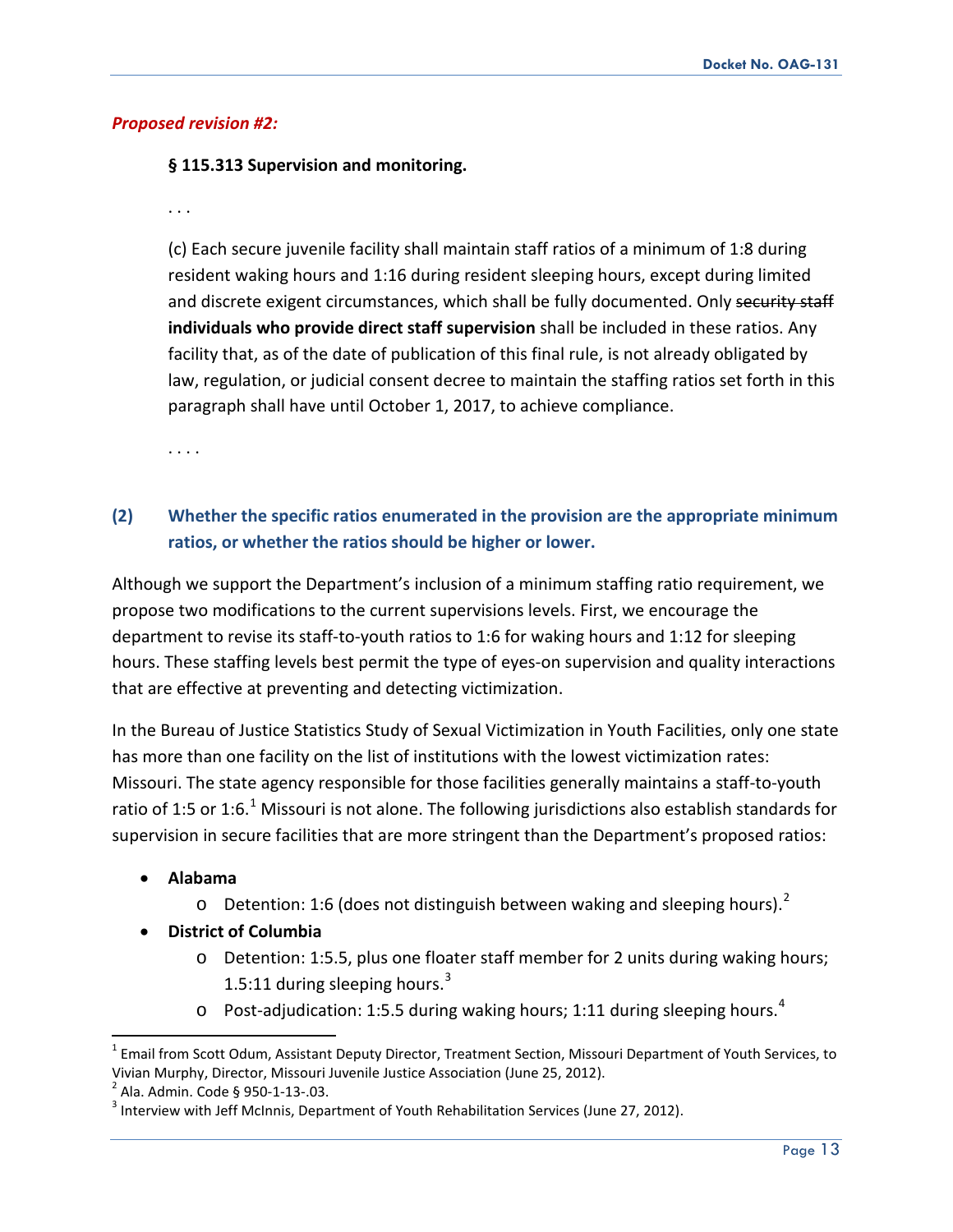- **Kansas**
	- $\circ$  Detention: 1:7 during waking hours; 1:11 during sleeping hours.<sup>[5](#page-13-0)</sup>
	- o Post-adjudication secure care centers: 1:7 during waking hours; 1:11 during sleeping hours.<sup>[6](#page-13-1)</sup>
- **Maryland**
	- o Detention (Baltimore City Juvenile Justice Center): 1:6 during waking hours; 1:12 during sleeping hours.<sup>[7](#page-13-2)</sup>
- **Oklahoma**
	- $\circ$  Detention: 1:7 during waking hours; 1:16 during sleeping hours.<sup>[8](#page-13-3)</sup>
- **Pennsylvania**
	- o Detention and post-adjudication: 1:6 during waking hours; 1:12 during sleeping hours.<sup>[9](#page-13-4)</sup>
- **Texas**
	- o Post-adjudication (Corsicana Residential Treatment Center): 1:4 during evening and weekend awake shifts.<sup>[10](#page-13-5)</sup>

National standards also support a higher level of supervision than that proposed by the Department. For example, the Institute for Judicial Administration and American Bar Association's Juvenile Justice Standards provide for a staff ratio of 1:4 during waking hours and 1:12 during sleeping hours in post-adjudication facilities. $^{11}$  $^{11}$  $^{11}$ 

Second, the standard should require that all juvenile facilities – not just secure juvenile facilities – have at least two direct care staff on duty at all times when youth are present. Many jurisdictions already include such a provision in the rules, regulations, and statutes governing

<span id="page-13-0"></span><sup>&</sup>lt;sup>4</sup> Department of Youth Rehabilitation Services, Post Analysis, March 19, 2007.<br><sup>5</sup> Kan. Admin. R. § 28-4-353(e)(2)(B).<br><sup>6</sup> *Id.* 

<span id="page-13-2"></span><span id="page-13-1"></span> $^7$  Kelly Dedel & Peter Leone, Fourth Monitor's Report for the Baltimore City Juvenile Justice Center (BCJJC) (June 2009), *available at* http://www.djs.state.md.us/pdf/fourth-bcjjc-monitors-report.pdf. The report notes that while the Department of Juvenile Services generally maintains a staff-to-youth ratio of 1:8 during waking hours and 1:16 during sleeping hours, there is increased staff supervision at BCJJC because of its two-tiered housing unit structure.<br>
<sup>8</sup> Okla. Admin. Code § 377:3-13-44(4).<br>
<sup>9</sup> 55 Pa. Code §§ 3800.274(5), (6).<br>
<sup>10</sup> Sexual Victimizati

<span id="page-13-4"></span><span id="page-13-3"></span>

<span id="page-13-5"></span>Department of Juvenile Justice (2010) (written testimony of Cheryln K. Townsend, Executive Director, Texas Youth Commission). The agency responsible for overseeing the Corsicana facility increased staffing at the facility in the wake of findings from the Bureau of Justice Statistics report, *Sexual Victimization in Juvenile Facilities Reported by* 

<span id="page-13-6"></span>*Youth, 2008-09.*<br><sup>11</sup> Institute for Judicial Administration and American Bar Association, Juvenile Justice Standards § 7.11(F) (1996). The standard contemplates small secure residential facilities of no more than 24 youth.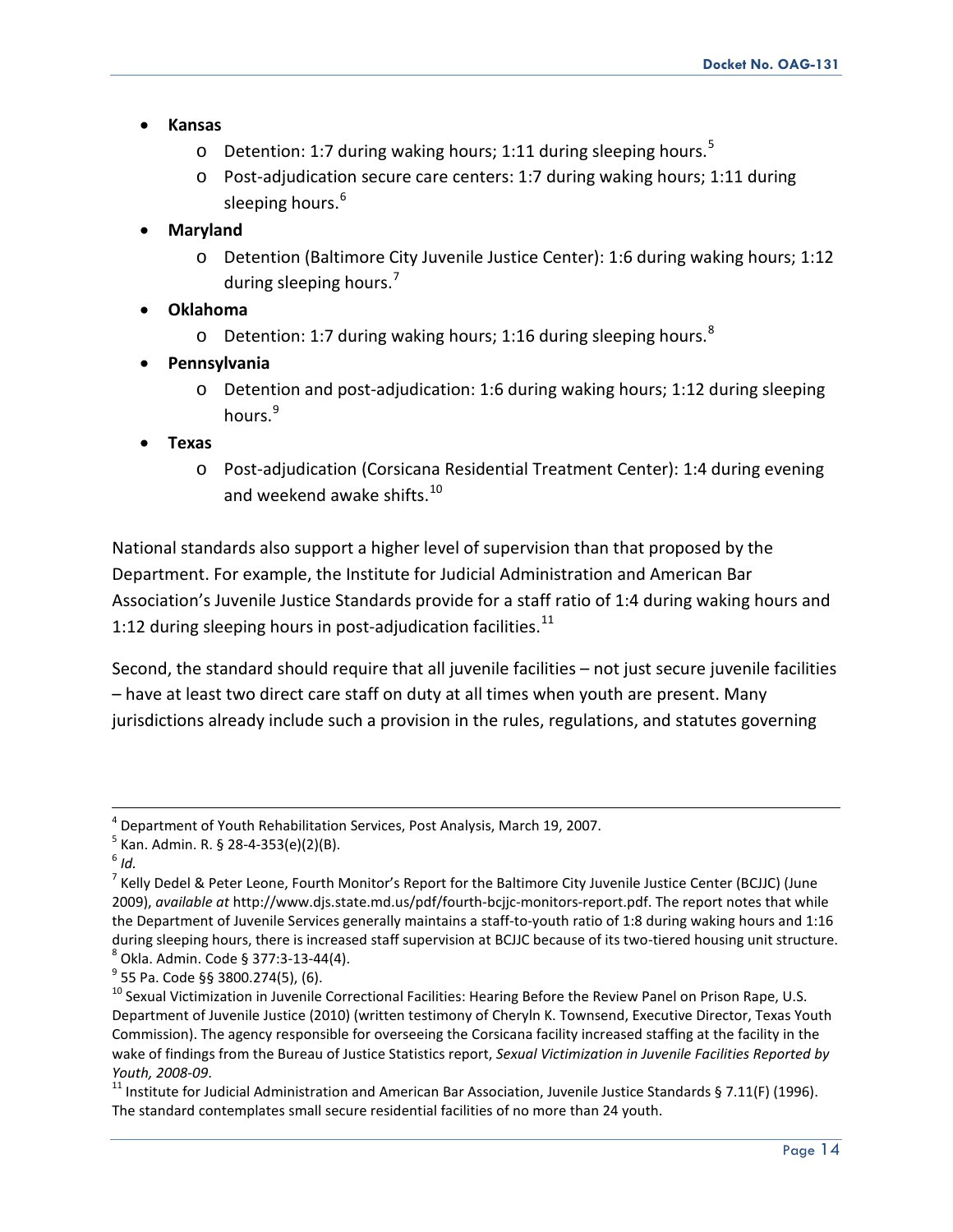staffing.<sup>[12](#page-14-0)</sup> The reasons to do so are obvious. Any event that requires one staff member to devote his or her attention to one area of a facility will leave another area unsupervised. This may leave youth vulnerable to victimization by other youth. It is also dangerous for staff, as sexually aggressive or otherwise violent youth can more easily victimize staff members who do not have adequate backup. Accordingly, we recommend adding the proposed subsection (d) to the standard.

Although we prefer the standard's minimum staffing levels to no minimum at all, we encourage the Department to incorporate best practices when establishing a minimum staffing ratio in the PREA standards.

#### *Proposed revisions:*

### **§ 115.313 Supervision and monitoring.**

. . .

(c) Each secure juvenile facility shall maintain staff ratios of a minimum of 1:8 **1:6** during resident waking hours and  $\frac{1:16}{1:12}$  during resident sleeping hours, except during limited and discrete exigent circumstances, which shall be fully documented. Only security staff shall be included in these ratios. Any facility that, as of the date of publication of this final rule, is not already obligated by law, regulation, or judicial consent decree to maintain the staffing ratios set forth in this paragraph shall have until October 1, 2017, to achieve compliance.

## **(d) All juvenile facilities shall have a minimum of two direct care staff on duty at all times to directly supervise residents.**

(d) **(e)** Whenever necessary, but no less frequently than once each year, for each facility the agency operates, in consultation with the PREA coordinator required by § 115.311, the agency shall assess, determine, and document whether adjustments are needed to:

- (1) The staffing plan established pursuant to paragraph (a) of this section;
- (2) Prevailing staffing patterns;
- (3) The facility's deployment of video monitoring systems and other monitoring technologies; and
- (4) The resources the facility has available to commit to ensure adherence to the staffing plan.

<span id="page-14-0"></span><sup>12</sup> *See, e.g.*, Arkansas Juvenile Detention Facility Review Commission, Juvenile Detention Standards § 6-100; Il. Admin. Code Tit. 20 §§ 702.30, 702.130; Kan. Admin. R. §§ 28-4-353, 505; Ky. Admin. R. 2:060; Mo. Supreme Court Rule 129, Section 11.2; Okla. Admin. Code § 377:3-13-44(4); Utah Department of Juvenile Justice Services Policy No. 05-08.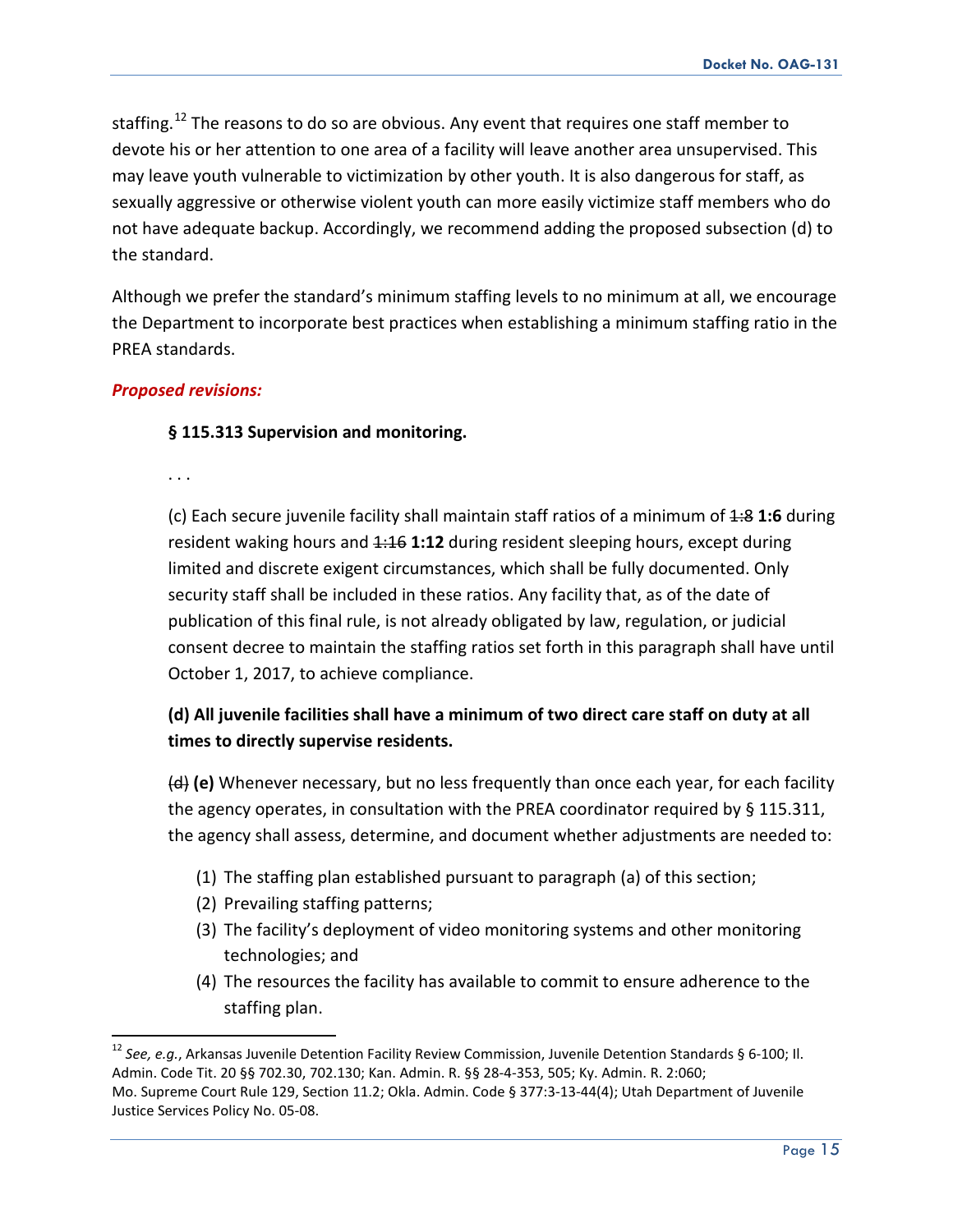(e) **(f)** Each secure facility shall implement a policy and practice of having intermediatelevel or higher level supervisors conduct and document unannounced rounds to identify and deter staff sexual abuse and sexual harassment. Such policy and practice shall be implemented for night shifts as well as day shifts. Each secure facility shall have a policy to prohibit staff from alerting other staff members that these supervisory rounds are occurring, unless such announcement is related to the legitimate operational functions of the facility.

# **(3) Whether the provision appropriately allows an exception from the minimum ratios during "limited and discrete exigent circumstances" (as "exigent circumstances" is defined in § 115.5), or whether that exception should be broadened, limited, or otherwise revised.**

The staffing ratio requirement appropriately allows for an exception from the minimum ratios. We recognize that facilities may encounter a limited number of situations that necessitate a brief departure from what the standards require. However, the current definition of "exigent circumstances" is problematic, and raises three issues.

The first issue relates to the use of the term "unforeseen," which is too broad to provide an adequate limit on the exigent circumstances exception. For example, facility administrators know that altercations among youth are common in secure settings. Facility administrators may not be able to predict exactly when and where fights may break out, or which youth will be involved, so each incident is arguably unforeseen, but such incidents are certainly foreseeable. The same analysis could apply for the purposes of staff who are unavailable because of illness. An administrator might argue that the individual staff member's illness was unforeseen. However, a facility should not be able to depart from minimum staffing ratios and several other provisions allowing departure for exigent circumstances just because an employee calls in sick. We are concerned that agencies may characterize routine events such as these as "unforeseen" for the purpose of evading the staffing ratio requirement and other requirements in the PREA standards. Accordingly, we recommend that the Department use the term "unforeseeable" instead of the term "unforeseen." The proposed change will ensure that predictable occurrences do not expand the limits of the exigent circumstances exception to unreasonable points.

The second issue relates to the definition's references to circumstances that present "a threat to the security or institutional order of a facility." This provision, like the term "unforeseen," is too broad to place reasonable limits on the exigent circumstances exception. In our experience, facilities may categorize a wide range of events as threats to security or institutional order – events ranging from a riot to a youth's refusal to leave his or her room to attend school to a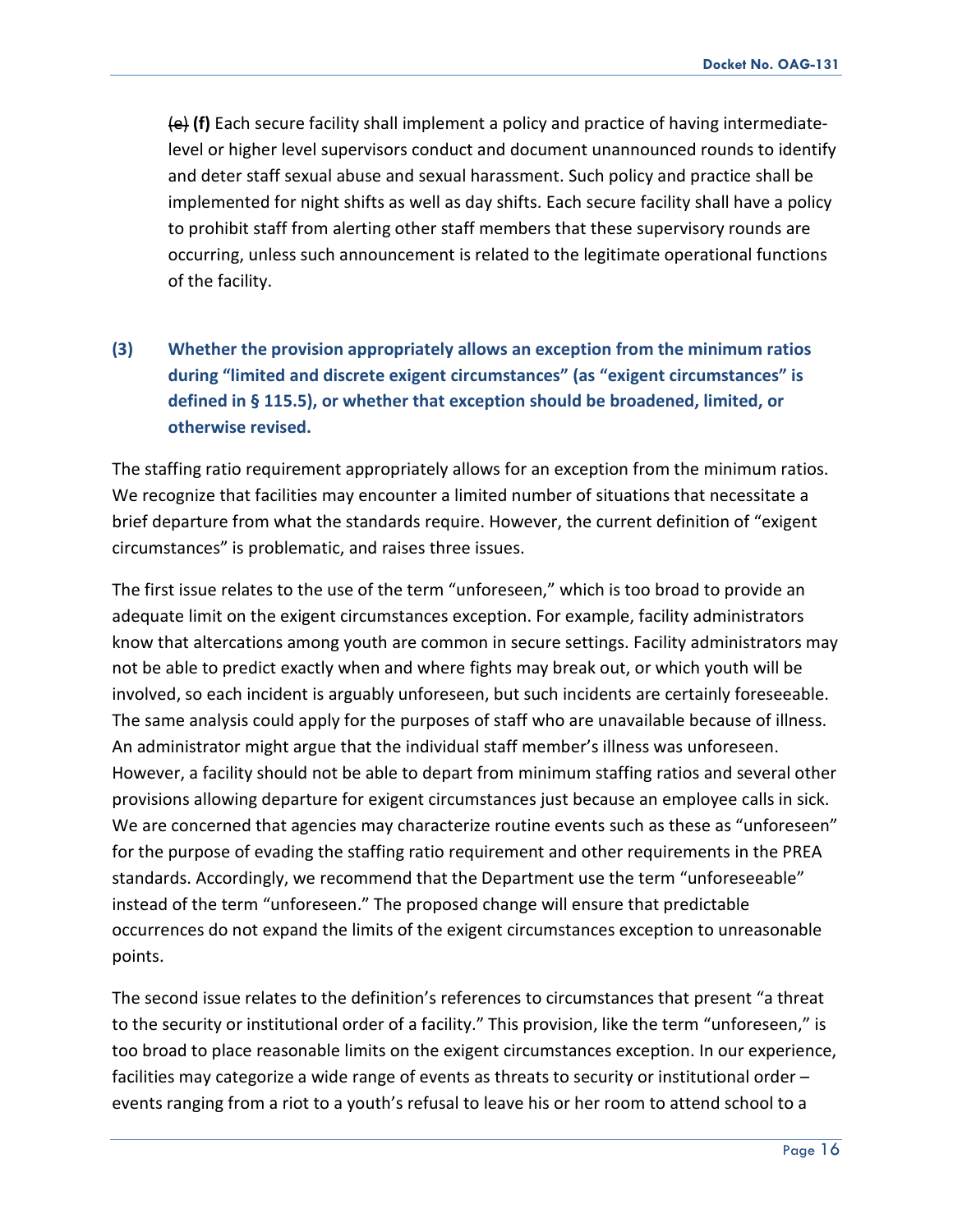youth who talks back to a staff member. While a riot requires a response that may justifiably draw staff away from assigned positions, other less serious situations should not suspend the obligation to provide adequate direct, in-person supervision of youth. Accordingly, we recommend that the Department modify its definition to limit exigent circumstances to situations that require "an immediate action in order to combat a serious threat to the security of a facility."

The final issue relates to the fact that the exigent circumstances exception applies to multiple requirements in the PREA standards. Of the requirements that apply specifically to youth, these include:

- the bar on cross-gender pat down searches of youth in juvenile facilities;
- the bar on cross-gender viewing of youth in juvenile facilities when showering, performing bodily functions, or changing clothing;
- the bar on cross-gender strip searches or visual body cavity searches of youth in juvenile facilities by staff other than medical professionals;
- the requirement to afford youth in adult facilities who are isolated the opportunity for large muscle exercise and legally required special education services;
- the requirement to comply with the staffing plan in juvenile facilities; and
- the requirement to maintain minimum staff-to-youth ratios during the hours when youth are awake and when they are asleep.

We believe that our proposed limits on the definition of exigent circumstances should apply to each of these situations for the reasons described above. Thus, we recommend that the Department modify the definition of exigent circumstances contained in section § 115.5 to reflect our proposed edits. We strongly recommend this fix to the regulations. If, however, the Department determines that a narrower definition of exigent circumstances should only apply to the staffing ratio standard, we propose that the Department develop a new term such as "emergency situations" to reflect that narrower definition.

#### *Proposed revision #1 (strongly preferred):*

#### **§ 115.5 General definitions.**

For purposes of this part, the term—

. . .

*Exigent circumstances* means any set of temporary and unforeseen **unforeseeable** circumstances that require immediate action in order to combat a **serious** threat to the security or institutional order of a facility.

. . . .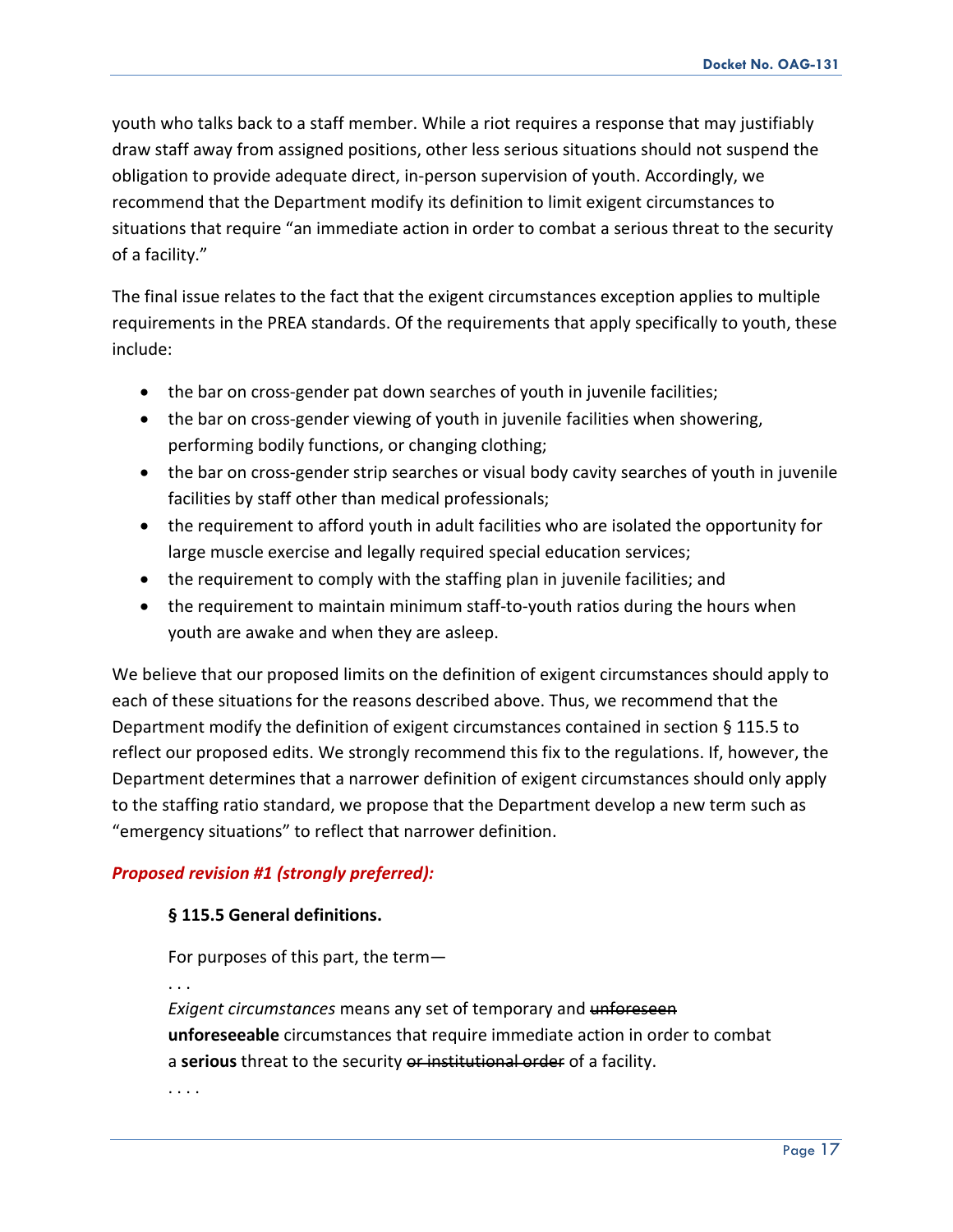#### *Proposed revision #2:*

#### **§ 115.5 General definitions.**

For purposes of this part, the term—

. . .

*Emergency situations* **means any set of temporary and unforeseeable circumstances that require immediate action in order to combat a serious threat to the security of a facility.**

. . .

#### **§ 115.313 Supervision and monitoring.**

. . .

(c) Each secure juvenile facility shall maintain staff ratios of a minimum of 1:8 during resident waking hours and 1:16 during resident sleeping hours, except during limited and discrete **emergency situations** exigent circumstances, which shall be fully documented. Only security staff shall be included in these ratios. Any facility that, as of the date of publication of this final rule, is not already obligated by law, regulation, or judicial consent decree to maintain the staffing ratios set forth in this paragraph shall have until October 1, 2017, to achieve compliance.

. . . .

# **(4) Whether certain categories of secure juvenile facilities should be exempt from the minimum ratio requirement or, conversely, whether certain categories of non-secure juvenile facilities should also be included in the minimum ratio requirement.**

We strongly oppose any exemption for certain categories of secure juvenile facilities from the minimum staffing ratio requirement. The crucial role of direct supervision in preventing and detecting sexual misconduct does not change based on the programming offered by a facility or whether the facility serves pre- or post-adjudicated youth.

Although sexual victimization is a risk in any setting that houses youth, almost all of the research on the relationship between staffing levels and safety has been limited to secure facilities. Unfortunately, the same type of efforts to understand the links between staffing levels and safety have not taken place in non-secure settings, which are generally less regulated and more varied in terms of program design, facility layout, and population served.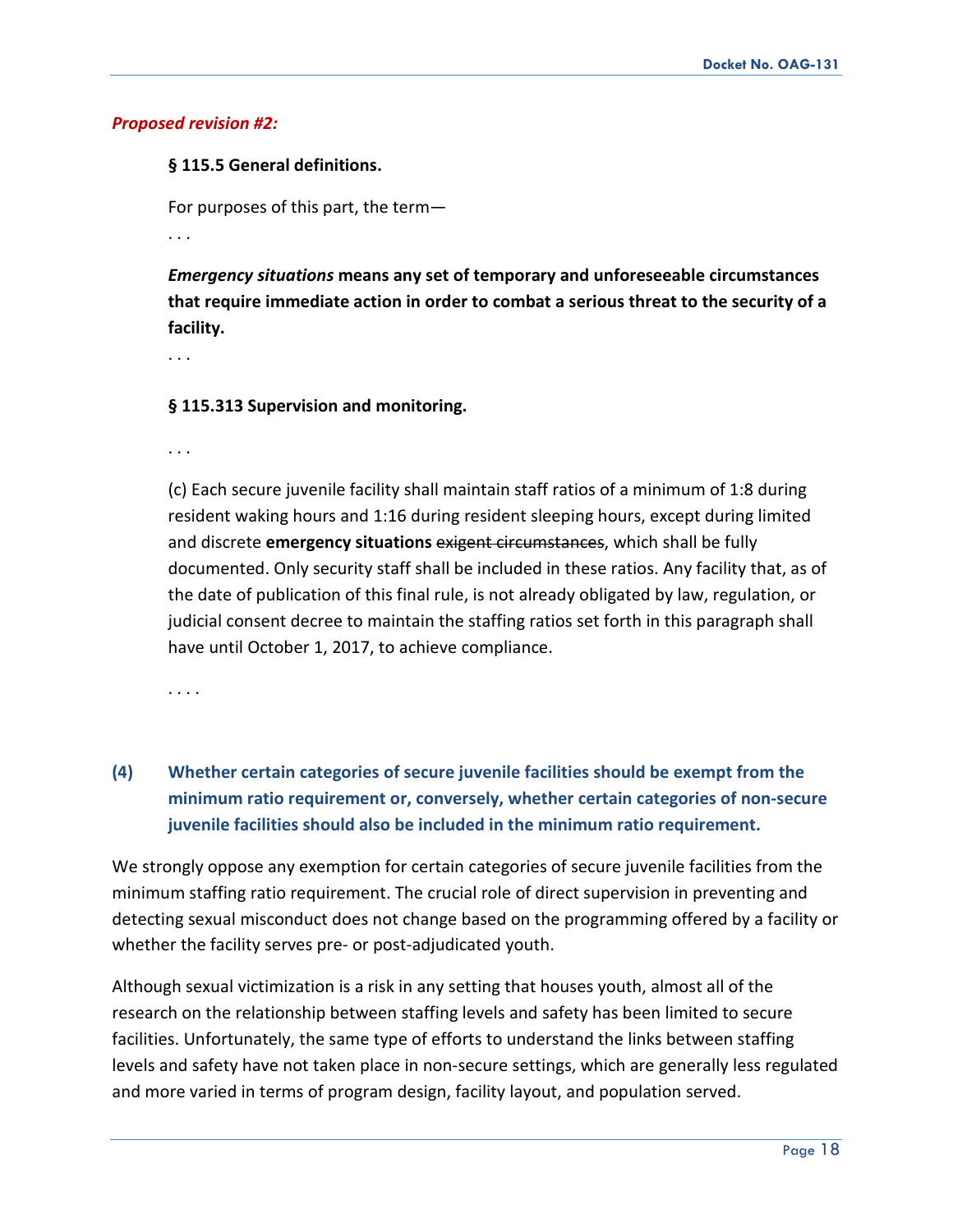Because of the limited information available on the relationship between staffing levels and victimization in non-secure settings, we do not recommend a particular minimum staffing ratio at this time for these facilities.<sup>[13](#page-18-0)</sup> However, we strongly encourage the Department to lead the effort in gathering information that will help the field understand how staffing levels relate to sexual misconduct in non-secure facilities, as non-secure facilities house a large number of youth in out-of-home placements. For example, the most recent Juvenile Residential Facility Census conducted by the Department revealed that a 27 percent of facilities surveyed were group homes. $^{14}$  $^{14}$  $^{14}$ 

Although we do not propose a particular staffing ratio for non-secure facilities, we do recommend that the standard require that *all* juvenile facilities – not just secure juvenile facilities – have at least two direct care staff on duty at all times when youth are present. As described in our response to question two, this is a basic protection that many jurisdictions already take to ensure the safety of both youth and staff, and it should extend to all custodial settings.

#### *Proposed revisions:*

#### **§ 115.313 Supervision and monitoring.**

. . .

(c) Each secure juvenile facility shall maintain staff ratios of a minimum of 1:8 during resident waking hours and 1:16 during resident sleeping hours, except during limited and discrete exigent circumstances, which shall be fully documented. Only security staff shall be included in these ratios. Any facility that, as of the date of publication of this

<span id="page-18-0"></span> $13$  Although we do not propose a particular staffing ratio, our research reveals that many jurisdictions already require staffing levels at the same level or a higher level in their group homes and shelters than what the Department has proposed for secure juvenile facilities. *See, e.g.*, 29 DCMR §§ 6219(10)-(11) (District of Columbia group homes and shelter houses serving delinquent youth must maintain staff-to-youth ratios of 1:5 during waking hours and 1:10 during sleeping hours); Iowa Admin. Code 441 – 105.5(c) (requiring minimum staff ratio of 1:5 during "prime programming time" in juvenile shelter care homes and juvenile detention homes); Kentucky Department of Juvenile Justice Policy #319 (requiring minimum of two staff members present and on duty during waking hours in Kentucky group homes housing more than eight youth); Mich. Admin. Code R. § 400.10123(2) (requiring minimum staff ratio of 1 direct care worker or supervisory staff for 8 youth at all times during waking hours); New York City Administration for Children's Services, Close to Home: Plan for Non-Secure Placement 119 (June 8, 2012) (non-secure placements in New York City must maintain at least two staff on duty at all times regardless of size; group homes limited by state law to no more than 12 youth); Utah Department of Juvenile Justice Services Policy No. 05-08(III)(A)(7) (requiring awake staff-to-youth ratio of 1:8 during waking hours and 1:16 during sleeping hours in all facilities and programs operated by the department); Wash Admin. Code § 388-148- 0725 (requiring staff-to-youth ratio of 1:8 during both waking and sleeping hours in group care facilities in Washington State).

<span id="page-18-1"></span><sup>&</sup>lt;sup>14</sup> Sarah Hockenberry et al., *Juvenile Residential Facility Census, 2008: Selected Findings* 3 (July 2011).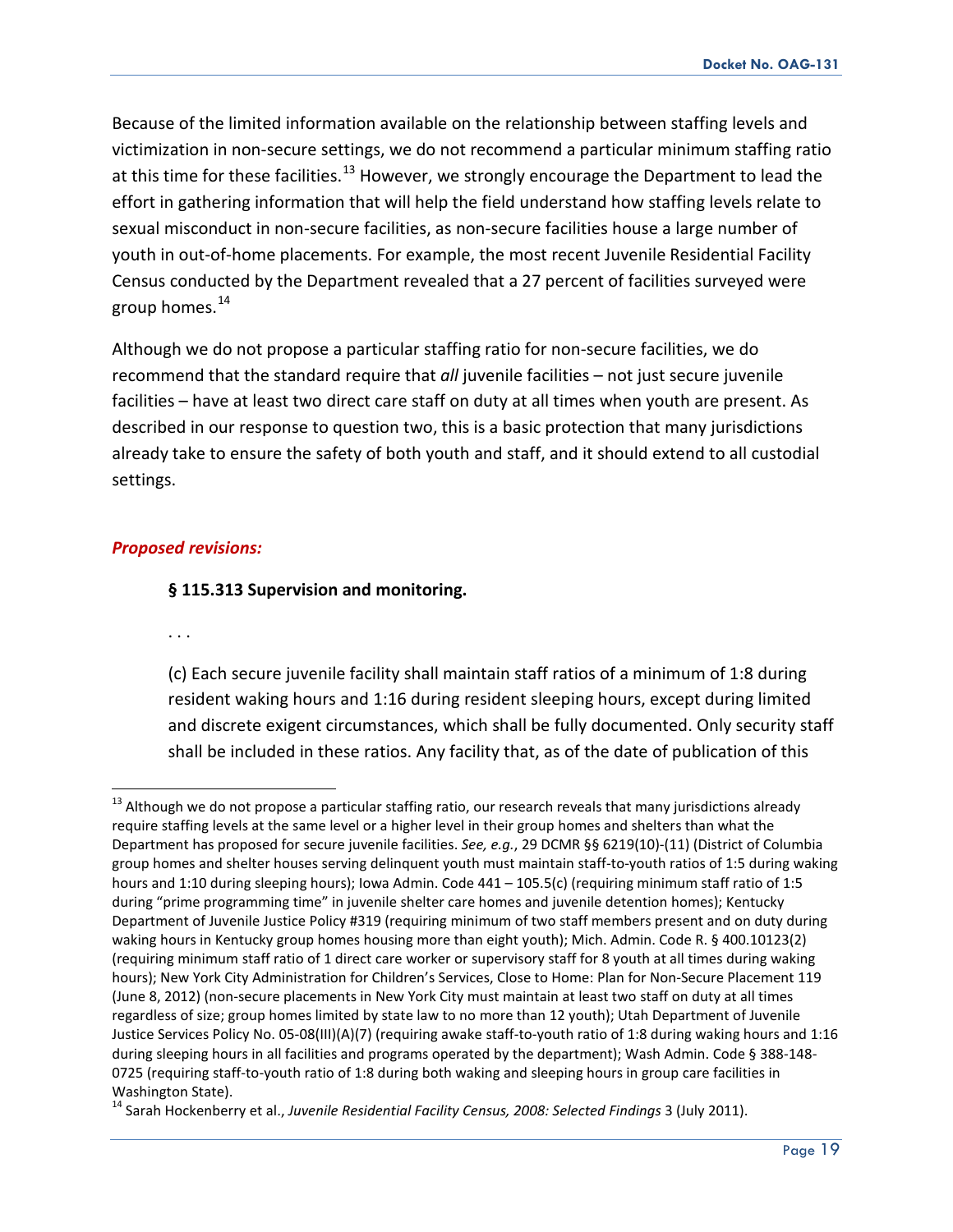final rule, is not already obligated by law, regulation, or judicial consent decree to maintain the staffing ratios set forth in this paragraph shall have until October 1, 2017, to achieve compliance.

## **(d) All juvenile facilities shall have a minimum of two direct care staff on duty at all times to directly supervise residents.**

(d) **(e)** Whenever necessary, but no less frequently than once each year, for each facility the agency operates, in consultation with the PREA coordinator required by § 115.311, the agency shall assess, determine, and document whether adjustments are needed to:

- (1) The staffing plan established pursuant to paragraph (a) of this section;
- (2) Prevailing staffing patterns;
- (3) The facility's deployment of video monitoring systems and other monitoring technologies; and
- (4) The resources the facility has available to commit to ensure adherence to the staffing plan.

(e) **(f)** Each secure facility shall implement a policy and practice of having intermediatelevel or higher level supervisors conduct and document unannounced rounds to identify and deter staff sexual abuse and sexual harassment. Such policy and practice shall be implemented for night shifts as well as day shifts. Each secure facility shall have a policy to prohibit staff from alerting other staff members that these supervisory rounds are occurring, unless such announcement is related to the legitimate operational functions of the facility.

## **(5) The extent to which the provision can be expected to be effective in combating sexual abuse.**

Alert, engaged staff supervision of youth plays a vital role in combating sexual misconduct in facilities that house youth. A minimum level of direct supervision ensures that staff can interact with youth in a way that increases the likelihood that they will identify red flags associated with victimization. When direct care staff are engaged with youth, they can prevent victimization because youth are focused on other activities and on positive interactions with staff. Control center and intake functions do not allow for this kind of engagement with a group of youth.

Staffing ratios are a key aspect of prevention and detection that complement other requirements in the PREA standards, such as staff training, youth education, supervision of staff, and reporting mechanisms. Without adequate direct supervision, staff training on the signs of victimization and dynamics of sexual misconduct cannot achieve its goals.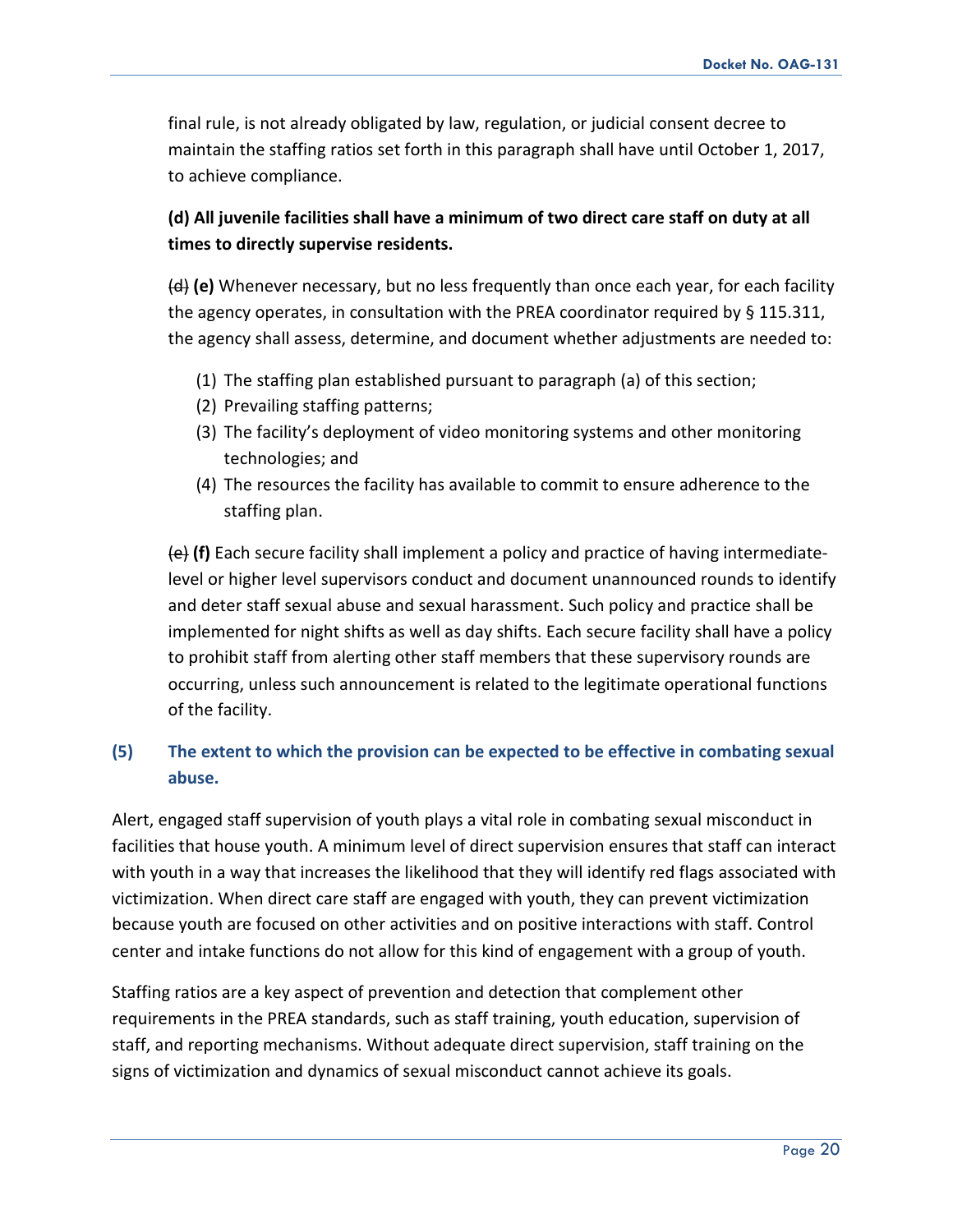Throughout our comments, we provide evidence supporting the effectiveness of minimum staffing ratios at reducing sexual victimization. Here, we highlight five areas that reinforce that connection: (1) the Department's recent investigations of juvenile facilities; (2) findings and testimony from the Department's review panel on victimization in juvenile facilities; (3) expert testimony before the National Prison Rape Elimination Commission and the Commission's findings; (4) national standards and other expert reports; and (5) recent litigation over and investigations of sexual victimization in juvenile facilities.

We anticipate that commenters will argue against the inclusion of the staffing ratios in the standards, proposing that facilities have flexibility to set staffing levels according to their programming needs and the needs of youth in their care. The standard does not eliminate this flexibility. It does, however, establish a level below which facilities cannot go if they are to meet their responsibility to take an important step toward preventing and detecting sexual victimization. It allows agencies to analyze their particular facility structures, youth populations, youth with special needs, and other factors to determine staffing ratios above the mandated floor. As the Department noted in its comments accompanying the PREA standards, a majority of states already mandate staffing ratios in their facilities. They have done so because they, too, see the need to set a floor for minimum levels of direct supervision.

Arguing that facilities should set staffing levels without any minimum level of direct supervision because it is a "complicated" and "facility specific" inquiry also ignores the fact that it is this very arrangement – the status quo – that contributed to the current rate of sexual abuse in juvenile facilities. Given that over one in eight youth report being sexually victimized, and given the evidence described below, PREA requires that more be done to protect youth. Accordingly, we urge the Department to retain this standard with our proposed modifications.

#### *The Department's Investigations of Juvenile Facilities*

The Department has to look no further than its own recent investigations of juvenile facilities to see the connection between inadequate direct supervision and sexual misconduct in juvenile facilities. The Civil Rights Division's Special Litigation Section has documented numerous instances in which inadequate supervision contributed to victimization of youth and staff.

• Following a two year investigation of the Indianapolis Juvenile Correctional Facility (IJCF), the Department stated that the facility's "staffing pattern likely exacerbate[d] IJCF's problems with incidents of sexual misconduct."<sup>[15](#page-20-0)</sup> For example, on numerous occasions, the Department observed a single male officer supervising a unit of approximately 25 girls when the girls were engaged in private activities such as

<span id="page-20-0"></span><sup>&</sup>lt;sup>15</sup> Findings Letter from Thomas E. Perez, Assistant Attorney General, U.S. Department of Justice, Civil Rights Division, to Mitch Daniels, Governor, State of Indiana, at 12 (Jan. 29, 2010), *available at*  [http://www.justice.gov/crt/about/spl/documents/Indianapolis\\_findlet\\_01-29-10.pdf.](http://www.justice.gov/crt/about/spl/documents/Indianapolis_findlet_01-29-10.pdf)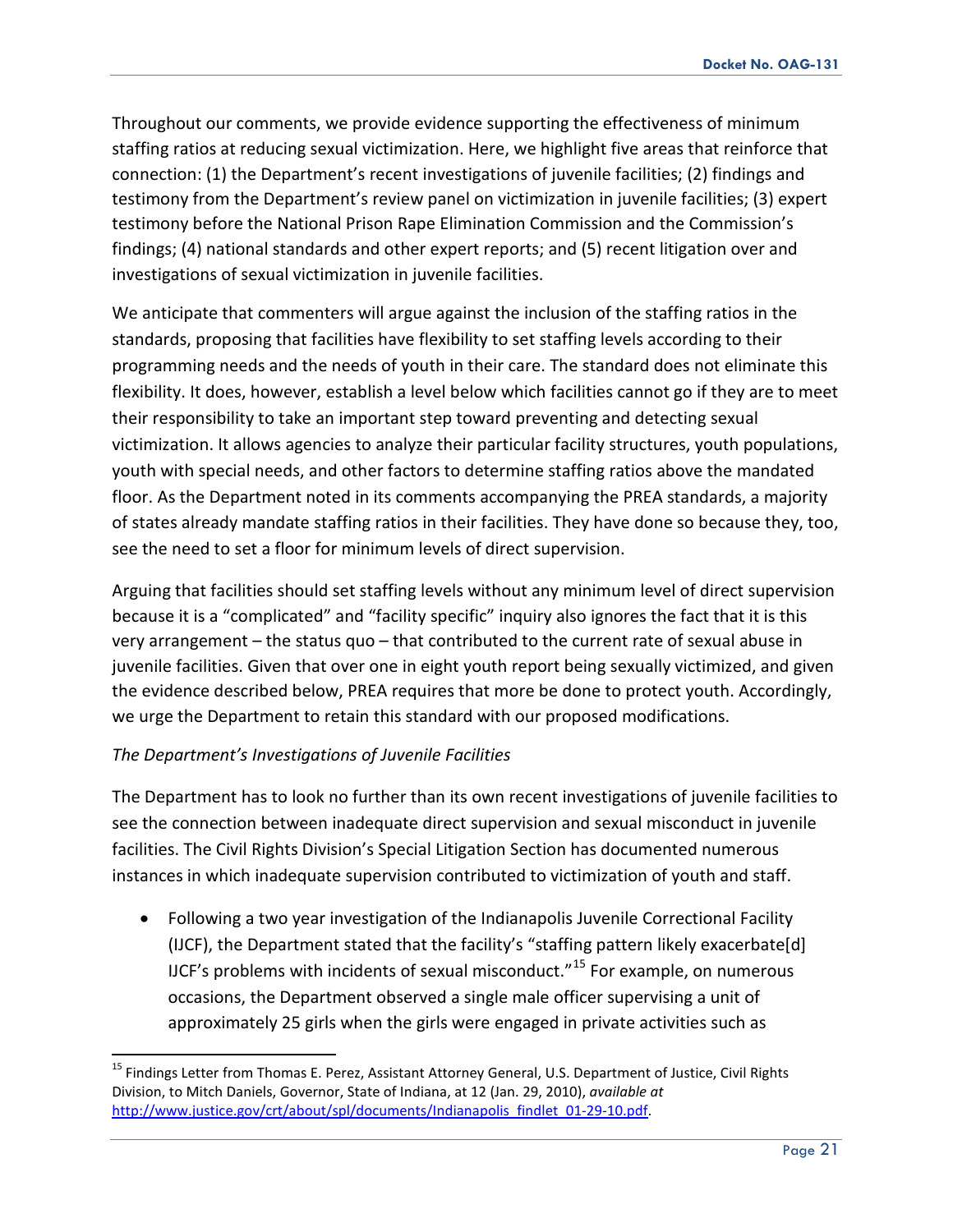showering, toileting, dressing, and undressing.<sup>[16](#page-21-0)</sup> According to the Department, "[s]uch staffing patterns not only le[d] to violations of girls' privacy and facilitate[d] staff misconduct, but they also expose[d] staff members to false allegations of staff misconduct."<sup>[17](#page-21-1)</sup>

- An investigation of Los Angeles County's Juvenile Probation Camps led to a 2008 findings letter that documented the failure to provide "sufficient staffing to adequately supervise youth."<sup>[18](#page-21-2)</sup> The letter detailed a range of waking and sleeping staffing ratios at the 19 different camps throughout the county, and the Department drew a direct link between insufficient staffing and youth victimization: "Adequate numbers of staff must be deployed to supervise youth during waking and sleeping hours in order to protect youth from harm. The number of staff available to supervise youth is directly relevant to nearly all of the measures designed to protect youth from harm."<sup>[19](#page-21-3)</sup>
- In Mississippi, an investigation of the Oakley Training School and Columbia Training School revealed "unsafe living conditions and . . . inadequate treatment and care," which the Department concluded stemmed from "staff shortages, ineffective management and supervision at every organizational level within both facilities, and the facilities' emphasis on control and punishment instead of rehabilitation."<sup>[20](#page-21-4)</sup> The Department's 2003 findings letter documented instances of alleged victimization and sexual misconduct, including a situation where female youth complained that a security guard stood in front of the uncovered windows of their cottage and observed them while they were undressing.<sup>[21](#page-21-5)</sup> The letter concluded that inadequate staff-to-youth ratios, which reached as high as 1:30 at the Oakley Training School, "compromised the safety of both staff and youth."<sup>[22](#page-21-6)</sup>
- Following a March 2010 investigation of the Terrebonne Parish Youth Detention Center in Louisiana, the Department concluded that the facility's operations created "serious

<span id="page-21-2"></span>

<span id="page-21-1"></span><span id="page-21-0"></span><sup>&</sup>lt;sup>16</sup> *Id.* at 10, 13.<br><sup>17</sup> *Id.* at 13.<br><sup>18</sup> Findings Letter from Grace Chung Becker, Acting Assistant Attorney General, U.S. Department of Justice, Civil Rights Division, to Yvonne B. Burke, Chairperson, Los Angeles County Board of Supervisors, State of California, at 19<br>(Oct. 31, 2008), available at http://www.justice.gov/crt/about/spl/documents/lacamps findings 10-31-08.p

<span id="page-21-4"></span><span id="page-21-3"></span><sup>&</sup>lt;sup>19</sup> Id. at 20.<br><sup>20</sup> Findings Letter from Ralph F. Boyd, Jr., Assistant Attorney General, U.S. Department of Justice, Civil Rights Division, to Ronnie Musgrove, Governor of Mississippi, 5 (June 19, 2003), *available at*  [http://www.justice.gov/crt/about/spl/documents/oak\\_colu\\_miss\\_findinglet.pdf.](http://www.justice.gov/crt/about/spl/documents/oak_colu_miss_findinglet.pdf)<br><sup>21</sup> *Id.* at 13. <sup>22</sup> *Id.* at 14

<span id="page-21-5"></span>

<span id="page-21-6"></span>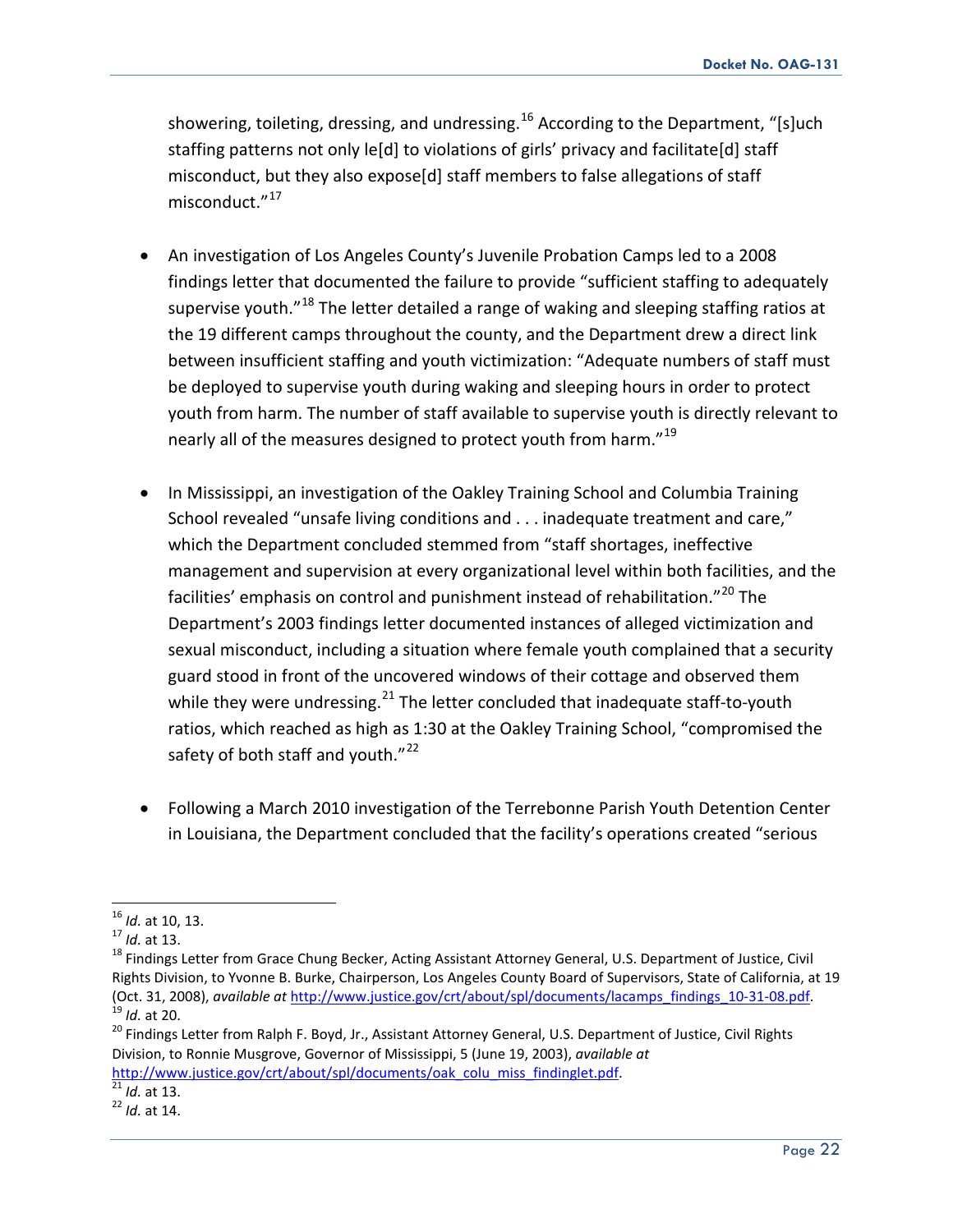risk of avoidable harm" to youth. $^{23}$  $^{23}$  $^{23}$  In its findings letter, the Department noted that it had "received a significant number of credible reports of sexual and physical misconduct by staff members on youth within their custody."<sup>[24](#page-22-1)</sup> The letter cited TPYDC's inadequate levels of direct supervision as a contributor to the facility's problems. Specifically, the Department noted that TPYDC "claim[ed] to maintain a 1:8 [staff-to-youth] ratio during waking hours"<sup>[25](#page-22-2)</sup> but that "typically[] direct supervision ratios [were] much lower and [fell] far below generally accepted professional standards."<sup>[26](#page-22-3)</sup> TPYDC also improperly calculated its staffing ratios by including staff who did not directly supervise youth. $^{27}$  $^{27}$  $^{27}$ The Department later entered into a settlement agreement with TPYDC that provided for staffing ratios that match those in the PREA standards – 1:8 during waking hours and 1:16 during sleeping hours.

- During the summer of 2004, an investigation of the Plainfield Juvenile Correctional Facility in Indiana revealed "rampant" sexual activity among youth housed there, which the Department described as a "consequence of the inadequate supervision of youths."<sup>[28](#page-22-5)</sup> The resulting findings letter singled out staffing as the core problem, stating that "[t]he most obvious and glaring reason for the frequency of physical assaults and OSB [overt sexual behavior] among juveniles at Plainfield is that there are not enough staff to supervise the residents adequately."<sup>[29](#page-22-6)</sup>
- Following an investigation of two Arizona youth facilities from 2003 to 2004, the Department concluded that "[s]exual and physical assaults [were] more likely to occur because the facilities lack sufficient staff to supervise youth adequately, thus exposing youth to danger."<sup>[30](#page-22-7)</sup> In the Department's findings letter, it noted that relevant policies required a minimum of 3 staff members to supervise up to 48 youth during waking

<span id="page-22-0"></span><sup>&</sup>lt;sup>23</sup> Findings Letter from Thomas E. Perez, Assistant Attorney General, U.S. Department of Justice, Civil Rights Division, to Michel Claudet, President, Terrebonne Parish, at 1 (Jan. 18, 2011), *available at*  [http://www.justice.gov/crt/about/spl/documents/TerrebonneJDC\\_findlet\\_01-18-11.pdf.](http://www.justice.gov/crt/about/spl/documents/TerrebonneJDC_findlet_01-18-11.pdf)<br><sup>24</sup> *Id.* As a result of these allegations, seven staff members had been criminally charged as of January 2011. Of

<span id="page-22-1"></span>those seven staff members, two pled guilty to charges related to the alleged sexual misconduct, two had the charges against them dropped because prosecutors were unable to locate the alleged victim, one had the charges dropped at the victim's request, and two were found not guilty following a trial. *See* Eric Heisig, Sex Charges Dropped Against Former Terrebonne Juvenile-Center Guards, wwltv.com (Feb. 23, 2011).<br><sup>25</sup> *Id.* at 13.<br><sup>26</sup> *Id.* at 14.<br><sup>27</sup> *Id.* 

<span id="page-22-2"></span>

<span id="page-22-3"></span>

<span id="page-22-5"></span><span id="page-22-4"></span><sup>&</sup>lt;sup>28</sup> Findings Letter from Bradley J. Schlozman, Acting Assistant Attorney General, U.S. Department of Justice, Civil Rights Division, to Mitch Daniels, Governor of Indiana, at 5 (Sept. 9, 2005), *available at*  http://www.justice.gov/crt/about/spl/documents/split indiana plainfield juv findlet 9-9-05.pdf.<br>
<sup>29</sup> Id. at 7.<br>
<sup>30</sup> Findings Letter from R. Alexander Acosta, Assistant Attorney General, U.S. Department of Justice, Civil

<span id="page-22-7"></span><span id="page-22-6"></span>Division, to Janet Napolitano, Governor of Arizona, at 14 (Jan. 23, 2004), *available at*  [http://www.justice.gov/crt/about/spl/documents/ariz\\_findings.pdf.](http://www.justice.gov/crt/about/spl/documents/ariz_findings.pdf)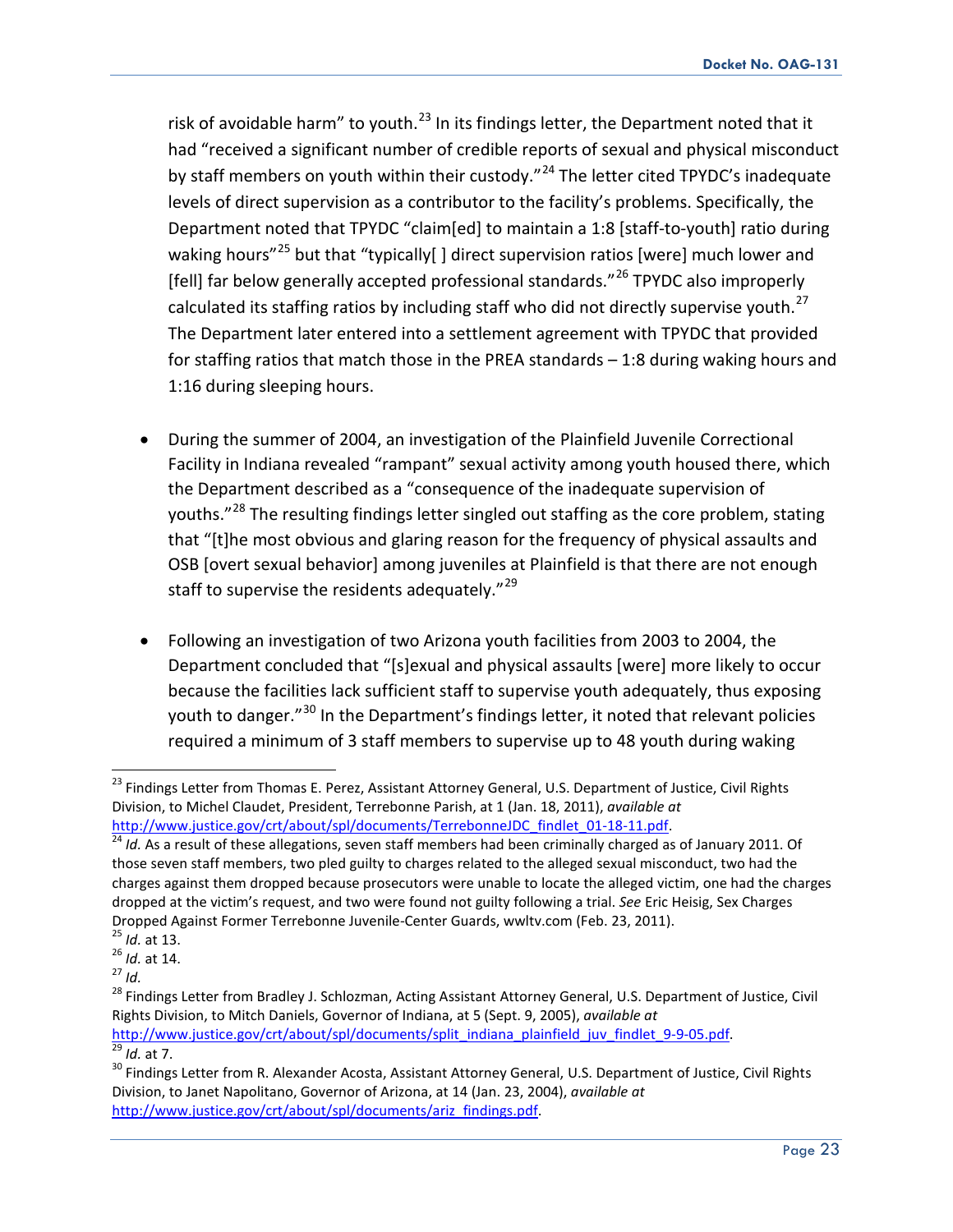hours and only 1 staff member to supervise the same number of youth at night, which "deviate[d] substantially from generally accepted professional practices." $^{31}$  $^{31}$  $^{31}$ 

These investigations draw a clear link between direct staff supervision and the sexual and physical victimization of youth.

### *Findings from the Department's Review Panel on Victimization in Juvenile Facilities*

In October 2010, the Department released findings from its review panel on victimization in juvenile facilities.<sup>[32](#page-23-1)</sup> As part of the review, the Department gathered data and received testimony on victimization in facilities that reported the lowest rates of sexual victimization and the highest rates of sexual victimization based on the 2009 report*, Sexual Victimization in Juvenile Facilities Reported by Youth*. Although the review panel noted that each facility had some unique characteristics, a comparison of staffing ratios reveals a distinction between them: [33](#page-23-2)

| <b>Staff-to-Youth Ratios:</b><br><b>Lowest Victimization Rates</b> | <b>Staff-to-Youth Ratios:</b><br><b>Highest Victimization Rates</b>       |
|--------------------------------------------------------------------|---------------------------------------------------------------------------|
| 1:6 (Ft. Bellefontaine Campus, MO)                                 | <b>NO MINIMUM RATIO (Pendleton</b><br>Juvenile Correctional Facility, IN) |
| <b>1:8 (Rhode Island Training School,</b><br>RI)                   | 1:12 (Woodland Hills, TN)                                                 |
|                                                                    | 1:12 (Corsicana, TX)                                                      |

This difference is not surprising, particularly when considered alongside the testimony of those before the panel. For example, the director of the Missouri Department of Youth Services, which oversees the Ft. Bellefontaine Campus, emphasized the importance of direct supervision to keeping youth safe: "In all programs staff are required to see all youth at all times, except during hygiene, and even then staff are strategically placed and aware . . . By keeping youth productively engaged and structuring staff member involvement, opportunities for unproductive or harmful interactions are decreased."<sup>[34](#page-23-3)</sup>

<span id="page-23-0"></span>31 *Id.*

<span id="page-23-1"></span><sup>32</sup> *Sexual Victimization in Juvenile Correctional Facilities: Hearing Before the Review Panel on Prison Rape,* U.S. Department of Justice (2010).

<span id="page-23-2"></span> $33$  *Id.* 

<span id="page-23-3"></span><sup>34</sup> *Id.* at 9-10.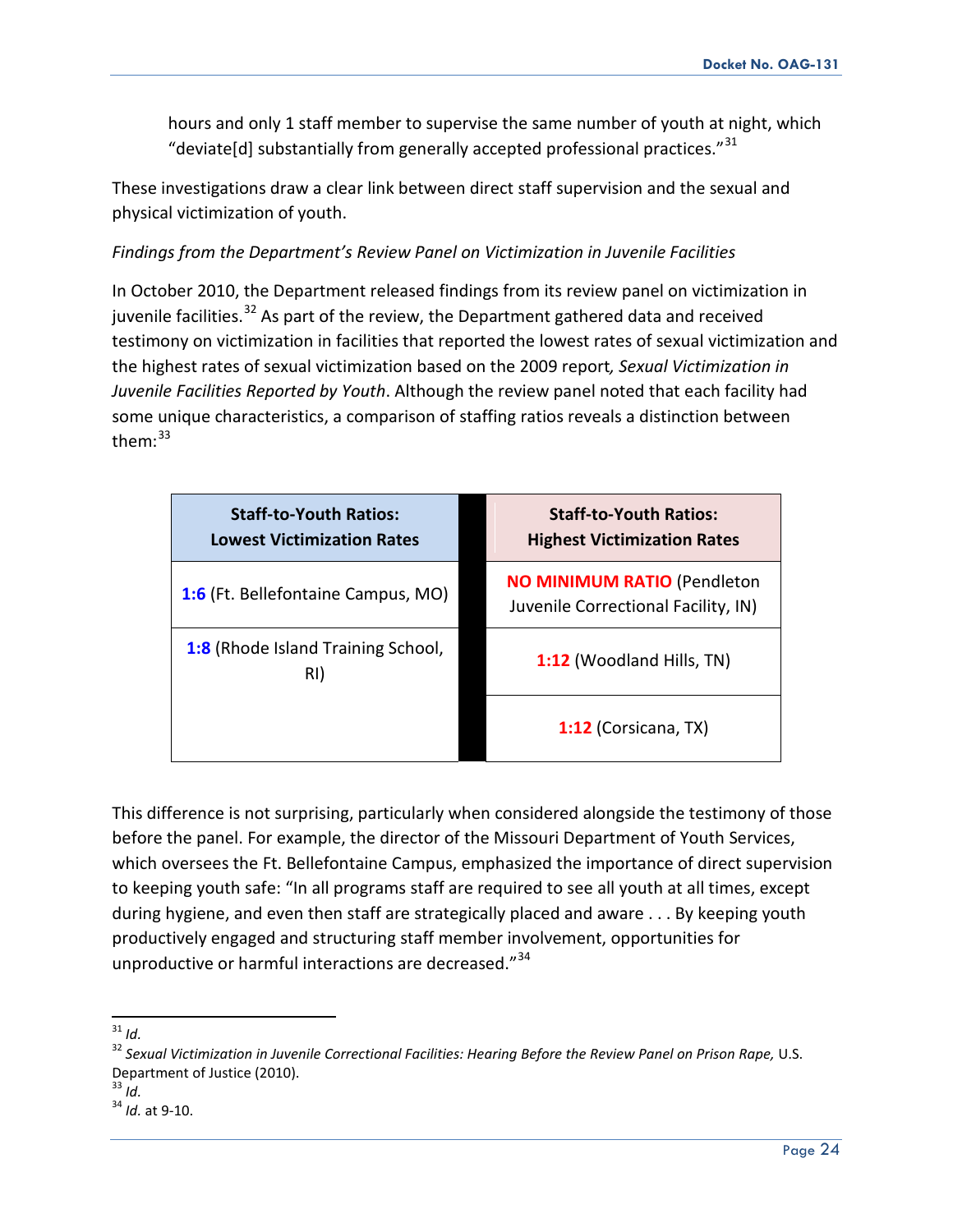Leadership of the agencies at facilities with the highest victimization rates tied problems with sexual victimization to staffing issues. For example, the executive director of the Indiana Department of Corrections' Department of Youth Services, which oversees the Pendleton facility, stated that the "number one factor" contributing to victimization was overcrowding, with significant delays in hiring new staff. $35$  The executive director of the Texas Youth Commission, which oversaw the Corsicana campus, also recognized the connection between staffing and sexual victimization, stating that her agency was "[i]ncreasing supervision ratios during evening shifts and weekend awake shifts to 1:4" in response to sexual victimization rates.<sup>[36](#page-24-1)</sup>

PREA required the creation of the Review Panels on Prison Rape to identify the common characteristics of facilities with the highest rates of victimization and facilities with the lowest rates of victimization. As the hearing revealed, staffing levels are intimately linked with opportunities for sexual victimization by youth and staff.

## *Testimony to the National Prison Rape Elimination Commission and the Commission's Findings*

The National Prison Rape Elimination Commission's report on sexual victimization in correctional facilities concluded that "[d]irect supervision is the most effective mode of supervision for preventing sexual abuse."<sup>[37](#page-24-2)</sup> In public hearings before the Commission, testimony from victims of sexual victimization, corrections professionals, and experts offered many examples of why direct supervision is vital to efforts to prevent and detect victimization:

- "[A] direct-supervision model of managing jail facilities . . . not only increases your supervision capabilities, but it also increases communication, intelligence gathering that helps then allow the staff to take steps to prevent subsequent conflicts with sexual assault."<sup>[38](#page-24-3)</sup>
	- *- Michael Hennessey, Sheriff, San Francisco, CA*
- "There was no supervision in that jail. There was no guard who had a line of sight into the cell. The guards' office was pretty far away, and the T.V. was on all the time. This was zero supervision."<sup>[39](#page-24-4)</sup>

<span id="page-24-1"></span><span id="page-24-0"></span><sup>&</sup>lt;sup>35</sup> *Id.* at 20.<br><sup>36</sup> Sexual Victimization in Juvenile Correctional Facilities: Hearing Before the Review Panel on Prison Rape, U.S. Department of Juvenile Justice (2010) (written testimony of Cheryln K. Townsend, Executive Director, Texas Youth Commission). Another administrator of an agency that oversaw a facility with above-average sexual victimization rates stated that he planned to increase staff supervision by reducing the facility's population. *See* Julie Bisbee, *Sex Abuse Study Cites L.E. Rader Center*, The Oklahoman (Jan. 8, 2010), *available at* http://newsok.com/sex-abusestudy-cites-l.e.-rader-center/article/3430543 (noting that "[t]he design of the units . . . make it difficult to monitor juveniles, as well as staff").<br><sup>37</sup> National Prison Rape Elimination Commission, *Report* 6 (2009).

<span id="page-24-2"></span>

<span id="page-24-3"></span><sup>&</sup>lt;sup>38</sup> See At Risk: Sexual Abuse and Vulnerable Groups Behind Bars, Hearing Before the National Prison Rape Elimination Commission, at 6 (Aug. 19, 2005).

<span id="page-24-4"></span><sup>39</sup> *Id.* at 3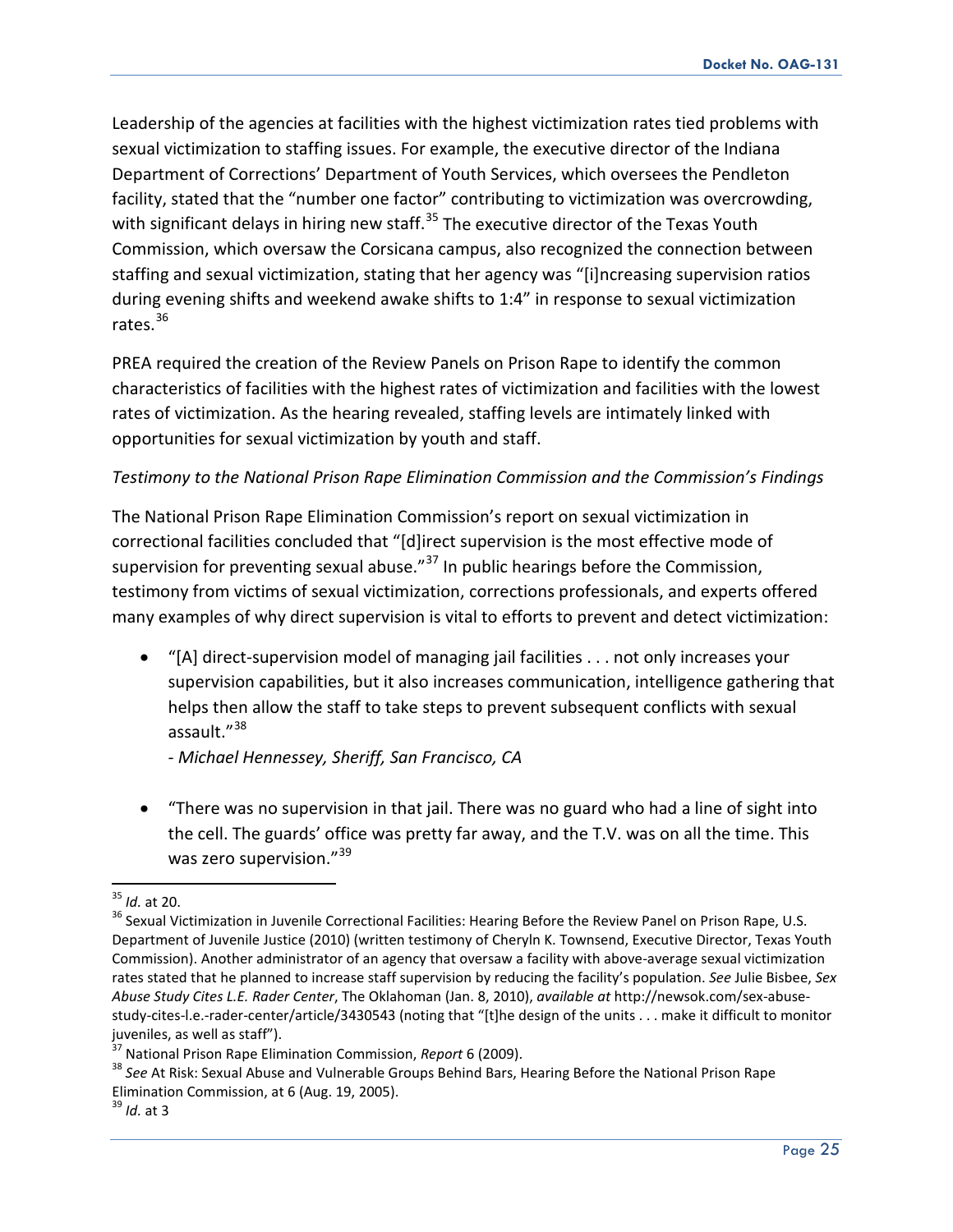*- Chance Martin, testifying about being raped in a jail at the age of 18*

• "[W]e shouldn't mislead ourselves and think [video monitoring is] going to solve the problem . . . I've been in facilities that do have lots and lots of cameras, and I've . . . talked to children who have been assaulted by staff in those facilities, and there are ways of getting out of camera view and cameras are not everywhere in the facilities . . . .  $''^{40}$  $''^{40}$  $''^{40}$ 

-*Mark Soler, Executive Director, Center for Children's Law and Policy*

• "One of the things that we have to stop doing is trying to, with all due respect, get off on the cheap, because it takes folks to supervise those folks, it takes folks to train those folks, and all my facilities have cameras in them, all of them, and we have digital cameras, we have all of that, and we've still an incident of those things occurring in the facility. And, so, if cameras were the – was – I won't say the cure-all – then believe me, we wouldn't be having this discussion now." $41$ 

*- Leonard Dixon, President of the National Juvenile Detention Association and Director of the Michigan Bureau of Juvenile Justice*

- "I think you've got to have units no more than 20 youth, you've got to have staff ratios no less than one-to-eight, and we really need to systematically get rid of these facilities that don't permit staff to directly observe what's going on."<sup>[42](#page-25-2)</sup> -*Barry Krisberg, President, National Council on Crime and Delinquency*
- "We need to ensure that proper staffing ratios are maintained. Detention centers should maintain a staffing ratio of one-to-six in their high risk units and one-to-eight staff-youth ratios in their general population units." [43](#page-25-3) *-Carl Sanniti, Deputy Secretary, Maryland Department of Juvenile Services*
- "[Michigan detention facilities] with incidents [of staff sexual misconduct] had a worse staff ratio (more residents under the direct supervision of one staff member) than those facilities without incidents . . . How is it that we can even begin to expect, much less assure, the safety of children and youth when a single staff person with minimal training is expected to provide direct/continuous supervision to as many as twenty (20) to thirty (30) youth or more on a shift?"<sup>[44](#page-25-4)</sup>

<span id="page-25-0"></span><sup>&</sup>lt;sup>40</sup> Elimination of Prison Rape: Focus on Juveniles, Hearing Before the National Prison Rape Elimination Commission, at 91 (Jun. 1, 2006).<br><sup>41</sup> *Id.* at 93-94.<br><sup>42</sup> *Id.* at 112.<br><sup>43</sup> *Id.* at 230.<br><sup>44</sup> *Id.* at 7, 36 (written testimony).

<span id="page-25-1"></span>

<span id="page-25-2"></span>

<span id="page-25-4"></span><span id="page-25-3"></span>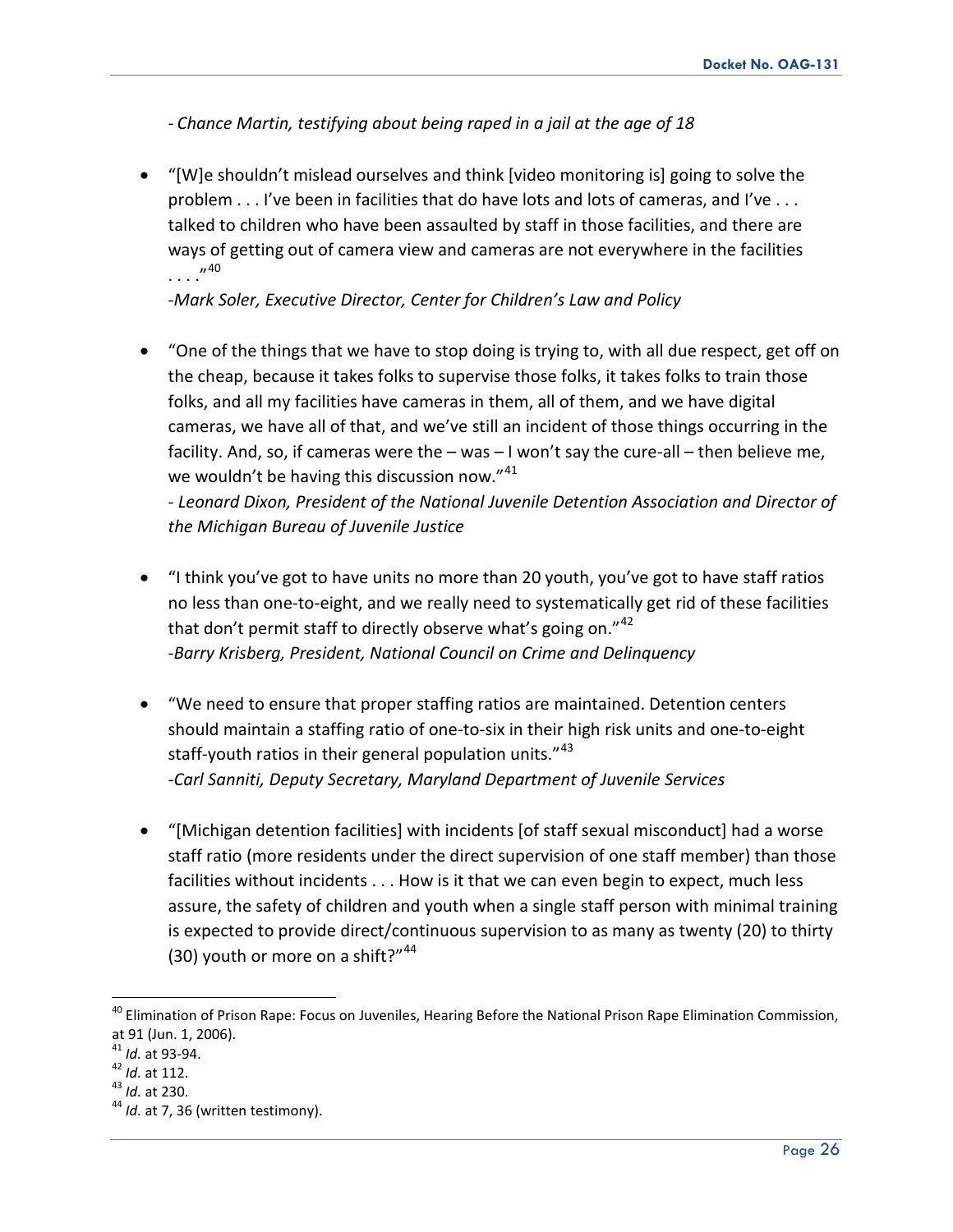-David Roush and Earl Dunlap, National Partnership for Juvenile Services

The consistency of testimony from a broad range of individuals, combined with the National Prison Rape Elimination Commission's observations about direct supervision, strongly support the Department's inclusion of minimum staff ratios in the PREA standards.

### *National Standards and Reports*

A wide range of nationwide standards include minimum staff-to-youth ratios, recognizing that adequate direct supervision of youth goes hand-in-hand with the safety of youth and staff in a facility. These include:

- The National Juvenile Detention Association;  $45$
- The Annie E. Casey Foundation's Juvenile Detention Alternatives Initiative Juvenile Detention Facility Standards;<sup>[46](#page-26-1)</sup>
- The Institute for Judicial Administration and American Bar Association's Juvenile Justice Standards;<sup>[47](#page-26-2)</sup> and
- The National Advisory Committee for Juvenile Justice and Delinquency Prevention's Standards for the Administration of Juvenile Justice.<sup>[48](#page-26-3)</sup>

Even the Performance-based Standards established by the Council of Juvenile Correctional Administrators, while not mandating a particular ratio, acknowledge the relevance of staffing levels. The standards include the "[a]verage ratio of direct care staff to youth for each day during the collection month" as one of the five outcome measures for minimizing environmental risks and reducing harm in the use of restraints and isolation.<sup>[49](#page-26-4)</sup>

Recent reports from experts also support the use of a minimum staff ratio to protect youth from sexual abuse and other types of victimization. For example, a 2009 report by the National Council on Crime and Delinquency stated that inadequate staffing and training contributed to rampant sexual assault in certain juvenile facilities and recommended that facilities maintain a

<span id="page-26-0"></span><sup>&</sup>lt;sup>45</sup> National Juvenile Detention Association, Minimum Direct Care Staff Ratio in Juvenile Detention Centers, at 6 (June 8, 1999), available at http://npjs.org/docs/NJDA/NJDA\_Position\_Statements.pdf.

<span id="page-26-1"></span><sup>&</sup>lt;sup>46</sup> Annie E. Casey Foundation, Juvenile Detention Alternatives Initiative, Juvenile Detention Facility Standards,

<span id="page-26-2"></span><sup>§§</sup> V(B)(2), (3) (mandating minimum ratio of 1:8 during awake hours and 1:16 during sleeping hours).<br><sup>47</sup> Institute for Judicial Administration and American Bar Association, Juvenile Justice Standards § 7.11(F) (1996) (providing for a staff ratio of 1:4 during waking hours and 1:12 during sleeping hours in post-adjudication facilities). The standard contemplates small secure residential facilities of between 12 and 24 youth.<br><sup>48</sup> National Advisory Committee for Juvenile Justice and Delinquency Prevention, Standards for the Administration

<span id="page-26-3"></span>of Juvenile Justice § 4.2192 (1980) (providing for a ratio of 1:3.4 during waking hours and 1:5 during sleeping hours in post-adjudication units that house aggressive youth who present behavioral challenges to facility staff). The National Advisory Committee's standards established general staff-to-youth ratios of 1:10 during waking hours and 1:20 during sleeping hours in detention and post-adjudication facilities. *Id.* at §§ 4.212, 4.262. We believe that knowledge of best practices has moved the benchmark forward since these standards were established 32 years ago.

<span id="page-26-4"></span><sup>49</sup> *See* Council of Juvenile Correctional Administrators, Performance-based Standards, Safety Standard 2 - Sa9.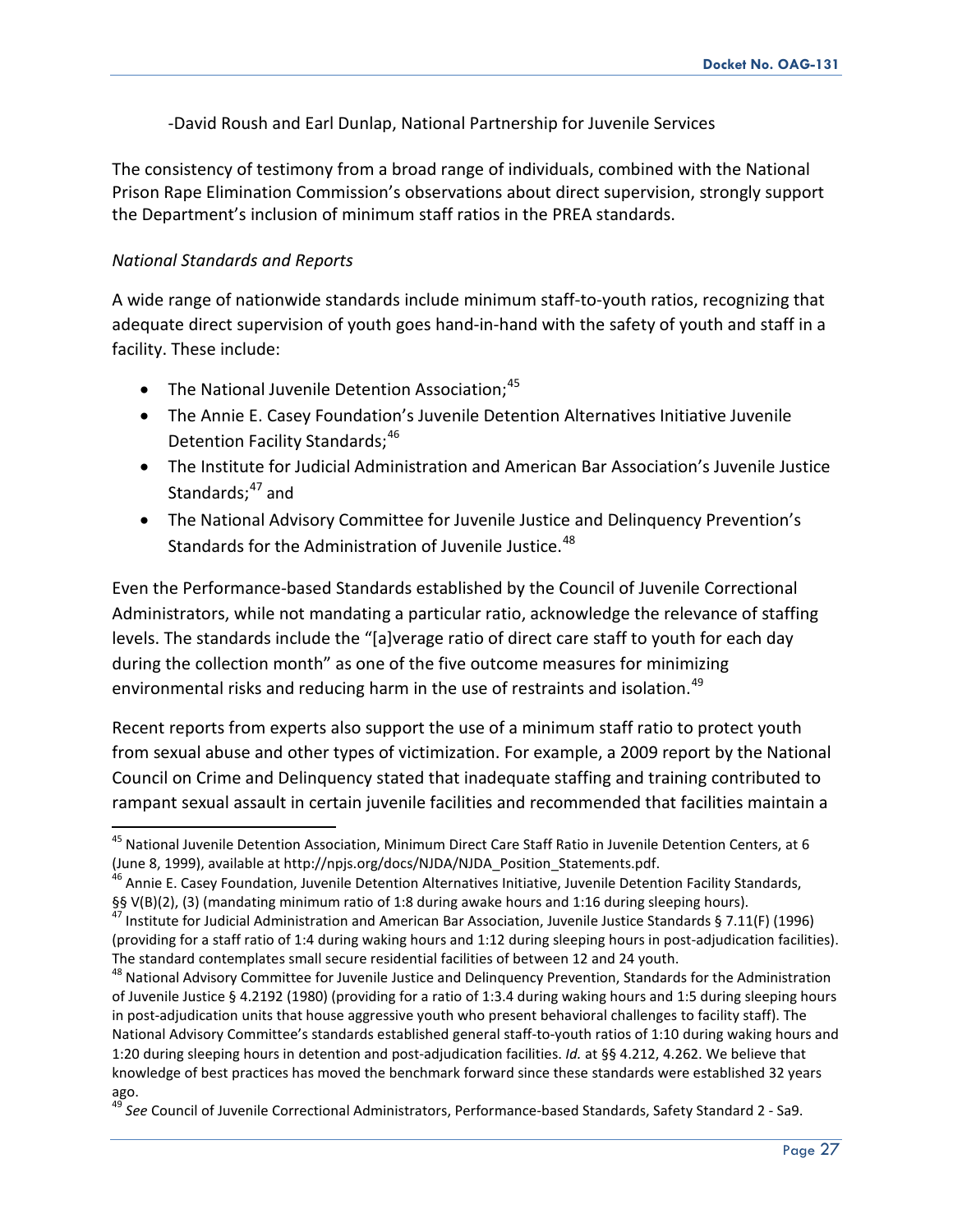minimum staff-to-youth ratio of at least 1:8.<sup>[50](#page-27-0)</sup> The report noted that in some situations, victimized youth deliberately engaged in violent or psychologically abnormal behavior in order to be placed in restricted housing units with increased staff supervision.<sup>[51](#page-27-1)</sup>

Additionally, in 2000, the Department's Office of Juvenile Justice and Delinquency Prevention released a bulletin "designed to present the most up-to-date knowledge" with respect to the operation of juvenile confinement facilities.<sup>[52](#page-27-2)</sup> The publication recommended a staff-to-youth ratio of 1:8 or 1:10 "to ensure effective involvement and behavior management." $53$ 

Finally, the Child Welfare League of America's best practice guidelines for serving lesbian, gay, bisexual, and transitioning (LGBT) youth in institutional settings draws a direct connection between staffing ratios and victimization. Specifically, the report notes that "[i]ncidents of harassment or violence toward LGBT youth are much less likely to occur or to escape the staff's attention when a facility has high staff-to-resident ratios."<sup>[54](#page-27-4)</sup> The authors note that enhanced supervision "maximize[s] the opportunities for interaction between staff and residents."<sup>[55](#page-27-5)</sup>

The requirements contained in national standards and the perspectives of experts fully support the Department's inclusion of minimum staff-to-youth ratios as a way of combating sexual victimization.

## *Recent Litigation Over and Investigations of Sexual Victimization in Juvenile Facilities*

In addition to the summaries of the Department's own investigations into victimization in juvenile facilities, recent litigation and investigations involving other facilities also exposes the connection between inadequate supervision and sexual victimization.

In July 2012, an audit of the Kansas Juvenile Correctional Complex (KJCC) in Topeka revealed that "[p]oor supervision in the dining area and living units has led to theft, injuries, and sexual misconduct."<sup>[56](#page-27-6)</sup> In the report, auditors noted that KJCC was operating under a 1:15 staff-to-youth ratio.<sup>[57](#page-27-7)</sup> The report describes an incident of sexual misconduct when youth engaged in sexual activity while a staff member's attention was directed to another group of youth.<sup>[58](#page-27-8)</sup>

Additionally, a 2003 grand jury investigation of sexual abuse at the Florida Institute for Girls in Palm Beach County, Florida, noted the following in its final report:

<span id="page-27-7"></span>

<span id="page-27-2"></span>

<span id="page-27-1"></span><span id="page-27-0"></span><sup>&</sup>lt;sup>50</sup> Barry Krisberg, Special Report: Breaking the Cycle of Abuse in Juvenile Facilities 6 (2009).<br><sup>51</sup> *Id.* at 3-5.<br><sup>52</sup> David Roush & Michael McMillen, Construction, Operations, and Staff Training for Juvenile Confinemen 9, Office of Juvenile Justice and Delinquency Prevention Bulletin (Jan. 2000). <sup>53</sup> *Id.*

<span id="page-27-5"></span><span id="page-27-4"></span><span id="page-27-3"></span><sup>54</sup> Shannan Wilber et al., Best *Practice Guidelines: Serving LGBT Youth in Out of Home Care* 51 (2006).<br><sup>55</sup> *Id* 

<span id="page-27-6"></span><sup>&</sup>lt;sup>56</sup> Legislative Division of Post Audit, Performance Audit Report - JJA: Evaluating the Kansas Juvenile Correctional Complex, Part I, at 10 (July 2012). <sup>57</sup> *Id.* at 29. <sup>58</sup> *Id.* at 11.

<span id="page-27-8"></span>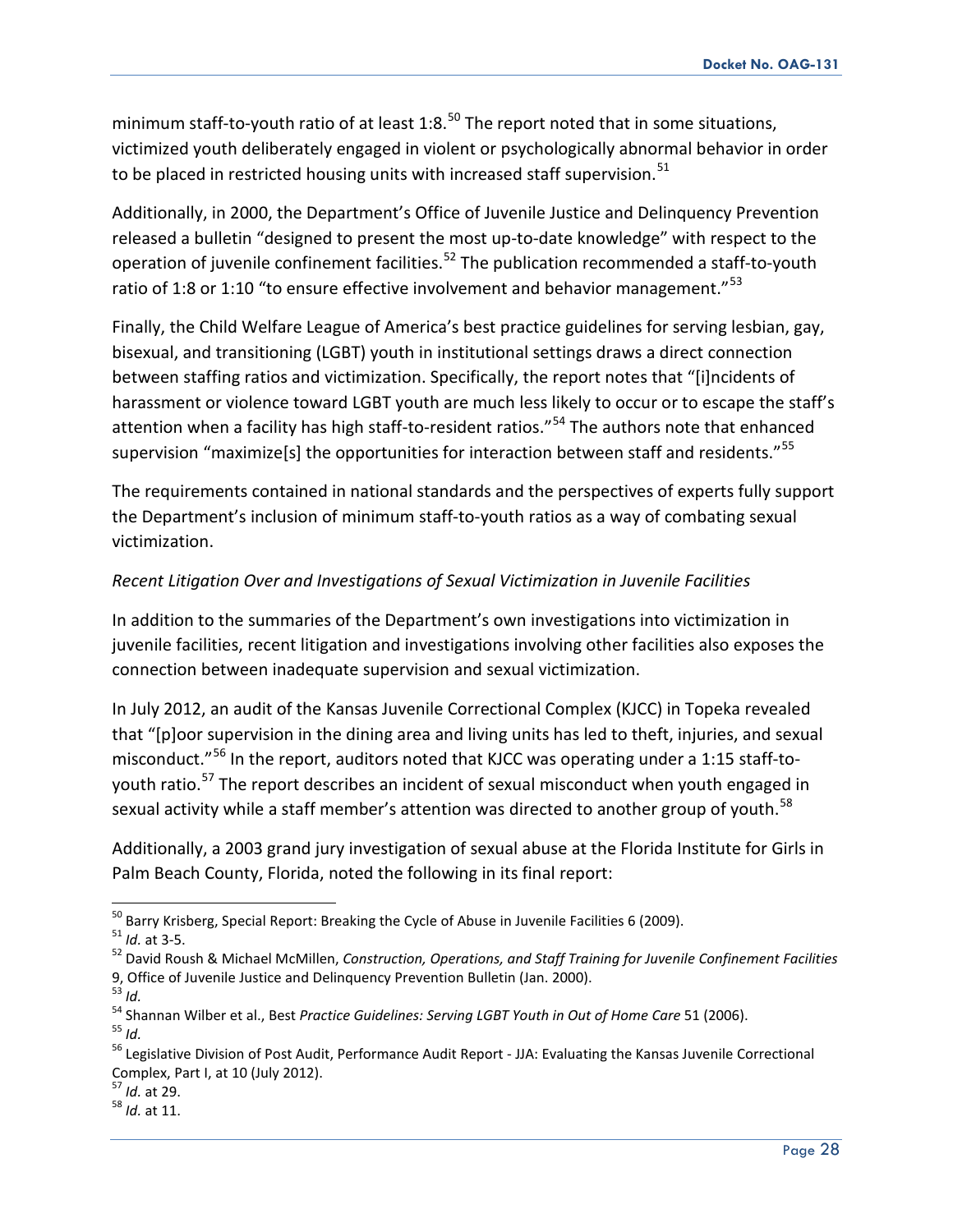"Male staff are prohibited [by policy] from being alone with a girl and entering a girl's room without a female staff in attendance. However, staff shortages contributed to circumstances allowing certain male staff to violate this policy resulting in allegations of inappropriate touching. Inadequate staffing also contributed to a protective culture among some of the staff, that fostered coverups and non-reporting of inappropriate behavior in at least one case . . . Inadequate staffing breeds and [*sic*] environment that has a potential for sexual abuse of the girls  $\dots$ ."<sup>[59](#page-28-0)</sup>

Similarly, in recent litigation against the Hawaii Youth Correctional Facility (HYCF) for failures to protect LGBT youth from victimization, a federal district court found that the defendants had "failed to maintain  $\dots$  adequate staffing and supervision."<sup>[60](#page-28-1)</sup> The court noted that the plaintiff's allegations that they "frequently experienced ward-on-ward harassment when [staff] were not paying attention or were absent [was] consistent with the . . . finding that defendants ha[d] employed an insufficient number of staff at HYCF to monitor youth."<sup>[61](#page-28-2)</sup>

Cases such as these reinforce the connection between inadequate direct supervision and sexual victimization, and they support the Department's inclusion of a minimum staffing ratio in the PREA standards.

## **(6) The expected costs of the provision.**

Although we are not in a position to estimate costs of the staffing ratio requirement for particular jurisdictions, we have several comments related to the estimates in the Department's Regulatory Impact Assessment (RIA). Specifically, we believe that the RIA's estimates of the costs of victimization are too low and that the actual cost of victimization and its associated consequences offset any investment required to comply with the staffing ratio standard.

The RIA projects an estimated average annualized cost of \$53,666 per juvenile facility to come into compliance with all of the PREA standards, stating that the staffing standards represent 25.3% of the total cost.<sup>[62](#page-28-3)</sup> The RIA also explains that the actual cost of compliance is likely to be less than the quoted figure.

We agree with this assessment. Many juvenile facilities already meet or exceed the 1:8 and 1:16 staffing ratios during awake and sleeping hours, respectively. In the comments accompanying the final standards, the Department noted that the proposed ratios matched or

<span id="page-28-0"></span><sup>&</sup>lt;sup>59</sup> Palm Beach County Grand Jury, Final Report on the Investigation of Florida Institute for Girls 28, 60 (2003).<br><sup>60</sup> R.G. v. Koller, 415 F. Supp. 2d 1129, 1157 (D. Haw. 2006).<br><sup>61</sup> Id. at 1157 (internal quotation marks

<span id="page-28-2"></span><span id="page-28-1"></span>

<span id="page-28-3"></span>to Prison Rape Under the Prison Rape Elimination Act (PREA) 71, 92 (May 17, 2012).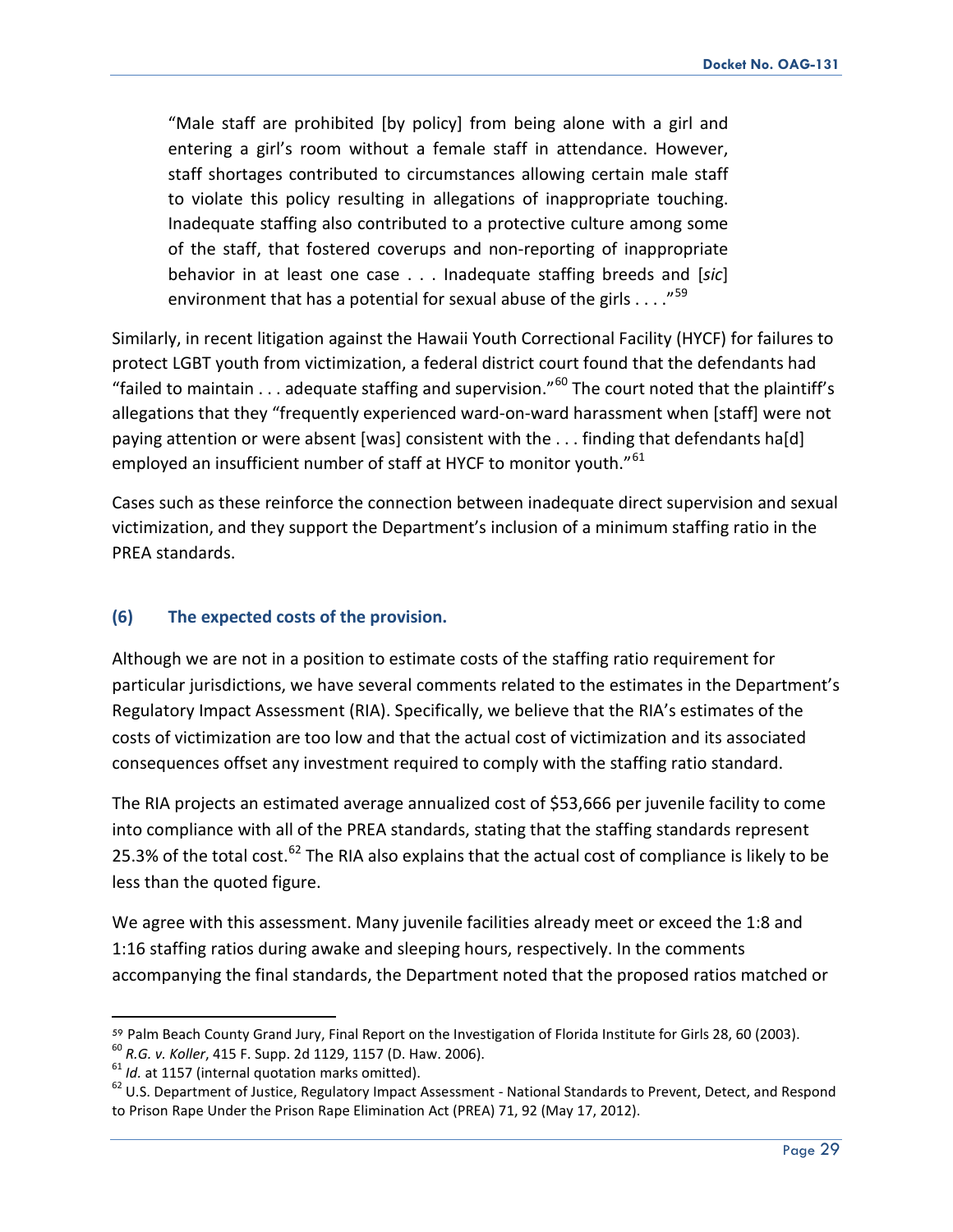were less stringent than the ratios mandated by 12 states, plus the District of Columbia and Puerto Rico, for their juvenile detention facilities, juvenile correctional facilities, or both.<sup>[63](#page-29-0)</sup> Our work with specific jurisdictions and research of publicly available state laws, regulations, and policies revealed at least 13 states with ratios that met or exceeded the Department's standard for both waking and sleeping hours, in addition to Puerto Rico and the District of Columbia.<sup>[64](#page-29-1)</sup> The RIA properly observes that these facilities should have no costs for compliance with the staffing ratio standard.

We were pleased that the RIA considered monetary costs of victimization that are often ignored such as suffering and loss of quality of life, costs of mental health treatment, suicide acts, medical care, sexually transmitted infections, pregnancy, substance abuse, and serial victimization. However, the Department appears to omit other important costs related to the prosecution and litigation of sexual abuse claims and the costs associated with systemic reform.

For example, the RIA assigns only \$871 to "Criminal Justice Investigation/Adjudication" for child rapes.<sup>[65](#page-29-2)</sup> This figure would scarcely cover the costs of making court personnel available for one court appearance, let alone the many costs associated with litigating sexual abuse cases. For example, a study of court costs in Los Angeles County conducted during the 1980s found that the daily costs of operating a court were  $$2,318.<sup>66</sup>$  $$2,318.<sup>66</sup>$  $$2,318.<sup>66</sup>$ 

<span id="page-29-0"></span><sup>63</sup> National Standards to Prevent, Detect, and Respond to Prison Rape, 77 Fed. Reg. 37106, 37123 (June 20, 2012) (amending 28 CFR Part 115).

<span id="page-29-1"></span><sup>64</sup> **Alabama:** Ala. Admin. Code r. § 950-1-13-.03 (1:6 in short-term detention facilities); **Idaho:** Idaho Department of Juvenile Corrections – JCC Lewiston Overview, *available at* http://www.idjc.idaho.gov/ProgramsFacilities/ StateFacilities/JCCLewiston/tabid/111/Default.aspx (1:8 waking and 1:12 sleeping at Lewiston Juvenile Correctional Center); **Kansas:** Kan. Admin. R. § 28-4-353(e)(2)(B) (1:7 waking and 1:11 sleeping in detention and secure care centers); **Louisiana:** La. Adm. Code LAC 67:V.Chapter 75 §7511 (G) (1:8 waking and 1:16 sleeping in secure detention facilities); **Maryland:** Kelly Dedel & Peter Leone, Fourth Monitor's Report for the Baltimore City Juvenile Justice Center (BCJJC) (June 2009), *available at* http://www.djs.state.md.us/pdf/fourth-bcjjc-monitors-report.pdf (1:8 waking and 1:16 sleeping in Department of Juvenile Services Facilities; Baltimore City Juvenile Justice Center detention facility must maintain 1:6 waking and 1:12 sleeping); **Missouri:** Supreme Court Rule 129, Section 11.2 (1:8 in secure detention facilities); **Missouri:** Email from Scott Odum, Assistant Deputy Director, Treatment Section, Missouri Department of Youth Services, to Vivian Murphy, Director, Missouri Juvenile Justice Association (June 25, 2012) (1:5 or 1:6 in Department of Youth Services facilities); **Montana**: Mont. Admin. R. § 20.9.612(3) (1:8 waking and 1:12 sleeping in secure detention); **New Jersey**: N.J. Admin. Code § 13:92-10.6 (1:8 waking and 1:16 sleeping in secure detention); **New York:** 9 N.Y. Comp. Codes R. & Regs. § 180.9(15) (1:8 waking and 1:15 sleeping in secure detention); Oklahoma: Okla. Admin. Code § 377:3-13-44(4) (1:7 waking and 1:16 sleeping in secure detention); **Pennsylvania:** 55 Pa. Code §§ 3800.274(5), (6) (2011) (1:6 waking and 1:12 sleeping in detention and postadjudication facilities); **Texas:** Tex. Admin. Code § 343.440 (1:8 in secure detention multiple occupancy housing units); Utah: Utah Department of Juvenile Justice Services Policy No. 05-08(III)(A)(7) (1:8 waking and 1:16 sleeping in all facilities operated by the Utah Department of Juvenile Justice Services).<br><sup>65</sup> *Id.* at 44.<br><sup>66</sup> Kent John Chabotar et al., *Analyzing Costs in the Courts*, U.S. Dept. of Justice Office of Communication and

<span id="page-29-2"></span>

<span id="page-29-3"></span>Research Utilization 110 (1987). *See generally* J.S. Kakalik & R.L. Ross, *Costs of the Civil Justice System*: *Court Expenditures for Various Types of Civil Cases* (1983).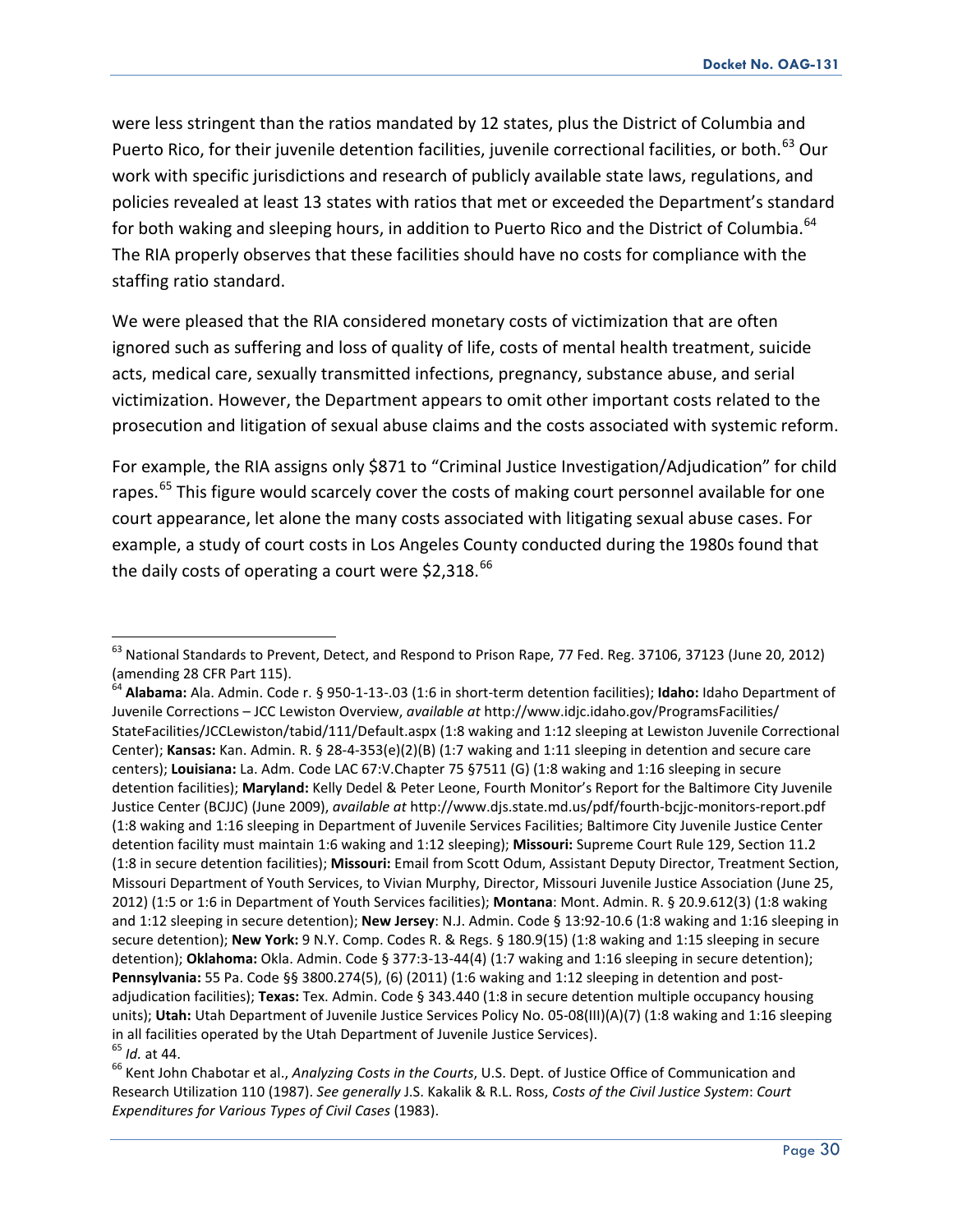It is impossible to estimate accurately the expense of litigation without including attorney fees and costs.<sup>[67](#page-30-0)</sup> For example, when cases are handled by experienced attorneys, fees alone are likely to run several hundred dollars per hour. The *Laffey* matrix, a rubric commonly used by courts to determine the appropriate rates for attorney fees, pegs the hourly rate for an attorney with more than 20 years of experience at \$495 per hour.<sup>[68](#page-30-1)</sup>

In almost every case where there is a settlement or judgment in favor of the plaintiff, there is an award of attorney fees and costs. In many cases, the attorney fees and costs exceed the award to the plaintiff. For example, a teenager raped in a Utah prison was recently awarded \$435,000 as part of a settlement, with punitive damages and attorney fees exceeding \$1 million.<sup>[69](#page-30-2)</sup> Unlike in other kinds of juvenile and correctional facility litigation, plaintiffs in rape and strip search cases may no longer be in custody, meaning that attorney fees are not restricted by the Prison Litigation Reform Act.

Additionally, rape and sexual abuse cases often require extensive investigations because they come down to a disputed version of what happened. They also frequently involve expert testimony on damages. Even injunctive cases, which seek to change practices rather than to compensate victims, can entail substantial attorney fees.<sup>[70](#page-30-3)</sup> All of these costs must be borne by the losing party, which is often a state or local governmental agency.

There are also substantial costs associated with representing agency officials and staff members in sexual abuse cases, a task that often falls to the state's attorney general or a county counsel's office. Defense of these cases requires compliance with discovery requests, filing of responsive motions and briefs, settlement negotiations, and sometimes trial. Extensive time commitment by counsel for state or local governments may also be required when apparent patterns of problems at an institution trigger independent investigation by the Department of Justice or another monitoring entity. It is our experience that public agencies often turn to outside law firms for assistance in defending such cases, which entails payments for representation at

<span id="page-30-0"></span> $67$  This is a different question than the question of whether the PREA standards will decrease or increase litigation, which the RIA does address.

<span id="page-30-1"></span><sup>68</sup> United State's Attorney's Office for the District of Columbia, Laffey Matrix – 2003-2012, *available at* 

<span id="page-30-2"></span><sup>&</sup>lt;sup>69</sup> Emiley Morgan, Utah prison guard ordered to pay \$1.4M in rape case, *Deseret News* (Feb. 25, 2010). In another class action lawsuit stemming from strip searches of youth in a Florida jail, each of 1,312 claimants class members received an average settlement award of about \$3,500, with attorney fees, costs, and expenses totaling \$1.1 million. Margo Schlanger, Jail Strip Search Cases: Patterns and Participants, 71 *Law and Contemporary Problems* 65, 72 (2008). In two cases involving strip searches in Los Angeles and Washington, D.C., the attorney fees were \$13 million. *Id.* A website, LawyersandSettlements.com, provides additional descriptions of civil and human rights case settlements and fees. *See* [http://www.lawyersandsettlements.com/settlements/civil-human-rights-](http://www.lawyersandsettlements.com/settlements/civil-human-rights-settlements/)

<span id="page-30-3"></span>[settlements/](http://www.lawyersandsettlements.com/settlements/civil-human-rights-settlements/) (last visited July 5, 2012).<br><sup>70</sup> For example, a case for injunctive relief over conditions in a juvenile detention facility in Sacramento County, California, recently resulted in a \$700,000 attorney fee award. Andy Furillo, Sacramento County settles juvenile detention suit, *Sacramento Bee* (Dec. 14, 2009).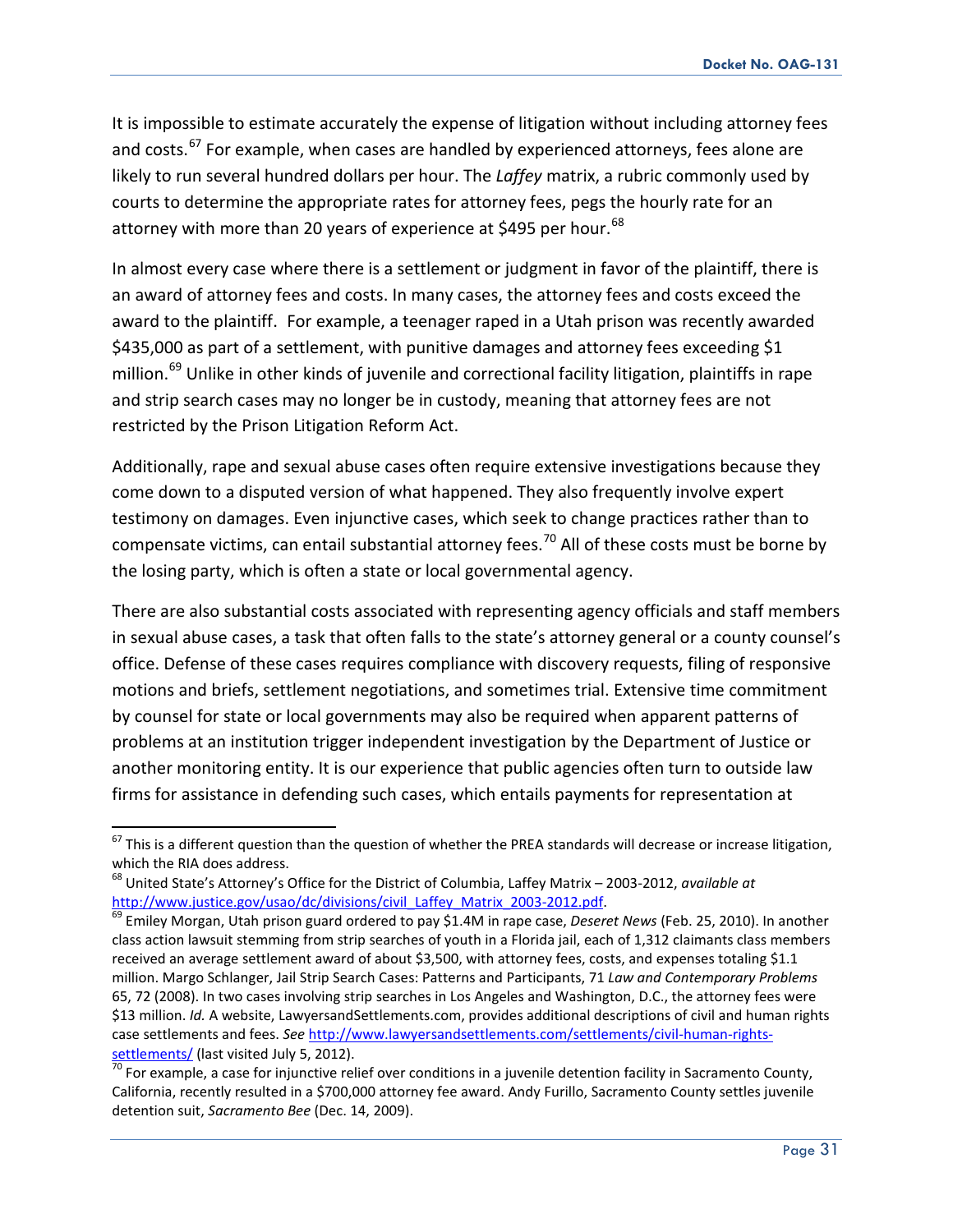private law firm rates. These costs of legal services, along with the other costs described above, should be factored into the RIA's "break even" analysis.

Further, jurisdictions confronting widespread failures to prevent sexual misconduct often face many additional costs associated with systemic change. For example, the recent sexual misconduct scandal at the Texas Youth Commission involved more than 750 complaints over a period of less than 10 years.<sup>[71](#page-31-0)</sup> While the RIA addresses the issue of multiple victims of sexual abuse, it does not fully address the costs of systemic sexual abuse, which may entail restructuring agencies, replacing key staff, and responding to public scrutiny in legislative hearings and other public forums. There are also costs associated with prosecuting and, in some cases, incarcerating staff or youth guilty of perpetrating misconduct.

Finally, we are concerned that the RIA's estimated cost of \$675,000 per case of sexual abuse of a youth is too low and does not reflect the actual costs associated with victimization. We understand that the figure was calculated, in part, using quality of life awards and settlements in actual cases. The RIA does not provide the raw data on awards that were factored into the estimate, and we are concerned that some awards are significantly lower than what a victim ought to have received when compared with victims in other similar situations.

We are grateful for the research and thoughtful reasoning that the Department applied when developing the RIA. However, we urge the Department to incorporate the costs and considerations described above when assessing any expenses associated with the staffing ratio standard. The RIA concluded that the costs of compliance for juvenile facilities would be offset if the PREA standards helped prevent just 2.55% of the expected number of sexual assault incidents. Adequate in-person supervision of youth is critical element in meeting and exceeding that goal.

# **(7) Whether the required ratios may have negative unintended consequences or additional positive unintended benefits.**

Because of the connection between staffing ratios and sexual misconduct, the proposed standard will play an instrumental role in achieving PREA's goal of effective sexual misconduct prevention, detection, and response. Whether intended or unintended, the inclusion of minimum staffing ratios will also yield a number of other positive benefits. These include:

- increased safety and security of institutions;
- greater support for existing direct care staff;
- reduced rates of staff injury and turnover;

<span id="page-31-0"></span><sup>71</sup> Doug Swanson, Complaints filed against guards at all 13 youth prisons documents show, *Dallas Morning News* (Mar. 7, 2007).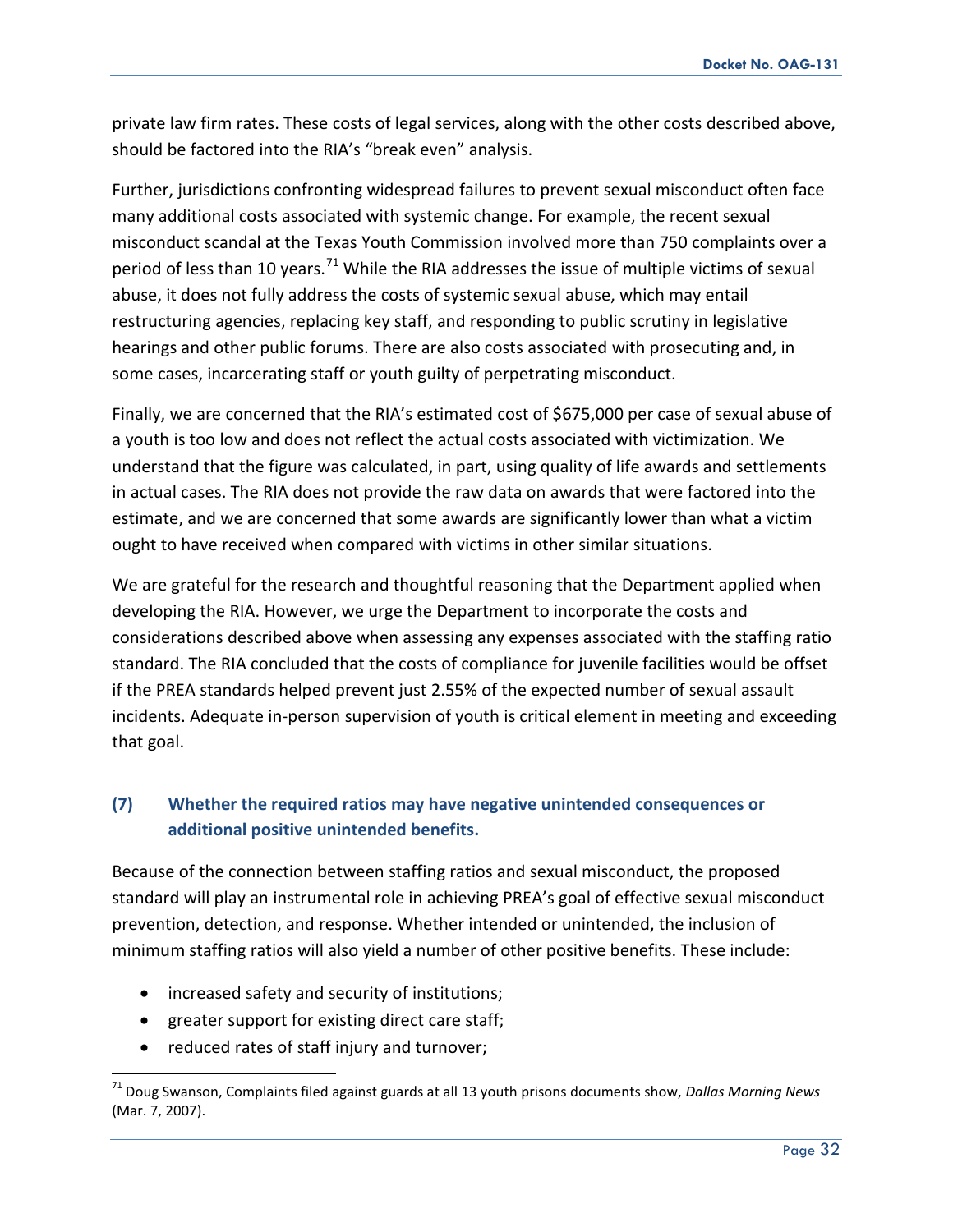- fewer opportunities for abuse and harassment of a non-sexual nature;
- fewer opportunities for youth to engage in self-harming behavior;
- greater opportunities for interactions focused on helping youth develop positive skills; and
- fewer instances of canceled rehabilitative programming or services because of staff shortages.

Minimum staffing ratios will also help protect staff against false allegations of sexual abuse. For example, it is easier for a staff member to respond to false allegations of misconduct when a coworker who was present on the unit can corroborate the staff member's account of a situation.

We do not anticipate any negative unintended consequences of the staffing ratio standard, as any additional staff members will be subject to all of the PREA standards' requirements with respect to sexual misconduct prevention, detection, and response. To the contrary, our experience with juvenile facilities demonstrates that staff fully recognize the importance and benefits of direct supervision. When touring or working with juvenile facilities, we often ask staff and administrators what changes they would like to see in their facilities. The leading response is "more staff." Indeed, in a recent survey of stakeholders in the Texas' juvenile justice system, 70% of supervisors at a state-operated secure institutions responded that improved staff-to-youth ratios was a factor that they considered to be "most important" in maintaining the safety of youth and staff. $^{72}$  $^{72}$  $^{72}$ 

For these reasons, we support the Department's inclusion of a minimum staff ratio. It will not only play a vital role in reducing sexual victimization, but it will also make juvenile facilities safer, more humane, and more rehabilitative.

## **(8) Question 8: Whether empirical studies exist on the relationship between staffing ratios and sexual abuse or other negative outcomes in juvenile facilities.**

Although we are not aware of any peer-reviewed experimental research on the relationship between staffing ratios and sexual abuse in juvenile facilities, there is evidence from the juvenile justice and corrections literature linking direct supervision with the safety of youth.

In 2000, the Department's Office of Juvenile Justice and Delinquency Prevention released a bulletin, described above, "designed to present the most up-to-date knowledge" with respect to the operation of juvenile confinement facilities.<sup>[73](#page-32-1)</sup> That bulletin recommended a staff-to-

<span id="page-32-0"></span><sup>72</sup> Texas Juvenile Justice Department, Stakeholder Survey 4 (Feb. 2012), *available at*  [http://www.tjjd.texas.gov/docs/BoardAgenda/Information%20Packet.pdf.](http://www.tjjd.texas.gov/docs/BoardAgenda/Information%20Packet.pdf)<br><sup>73</sup>David Roush & Michael McMillen, *Construction, Operations, and Staff Training for Juvenile Confinement Facilities* 

<span id="page-32-1"></span><sup>9,</sup> Office of Juvenile Justice and Delinquency Prevention Bulletin (Jan. 2000).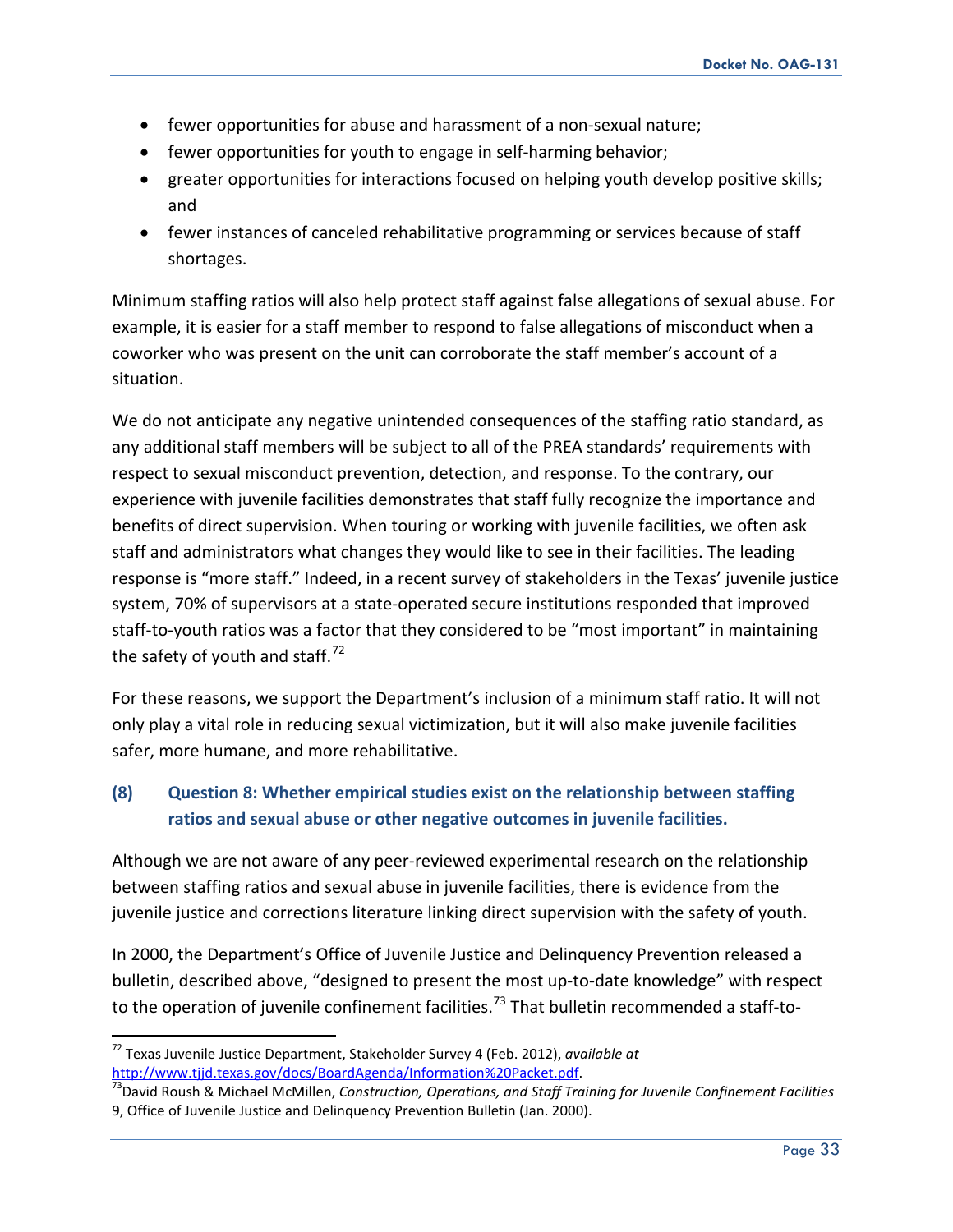youth ratio of 1:8 or 1:10 "to ensure effective involvement and behavior management." Specifically, the report noted the following:

> Higher staff-resident ratios at juvenile facilities allow for more effective interaction. When staff have many opportunities to work with residents, problems can be identified and resolved before they pose a threat to safety. Juveniles themselves will feel safer, will feel less exposed to unknown threats, and will be less likely to act out.[74](#page-33-0)

In a 2009 study of factors that predict victimization of youth in juvenile facilities, researchers noted that "overcrowding and staffing ratios have been found by several prior researchers to be significant predictors of victimization when using aggregated facility-level data."<sup>[75](#page-33-1)</sup> The study examined a range of factors, finding that facilities with a higher number of youth supervised by each staff member reported significantly more instances of physical abuse and fights.<sup>[76](#page-33-2)</sup>

Unlike previous studies, the researchers also included individual-level variables in their analyses, such as youth's perceptions of facilities' rules and practices, school quality, and staff helpfulness. These individual-level variables significantly predicted victimization, which led the researchers to conclude that "one needs to understand how rules are communicated to inmates, how staff interact with inmates, and the content of facility schools, rather than only what rules are in place, how many staff are at a facility, or what classes are offered to inmates."

We agree with the researchers' conclusion that staffing levels are just one part of creating a safe environment. Fortunately, the PREA standards include a range of strategies aimed at reducing victimization, including staff training, youth education, supervision of staff, and data collection and review. However, we question the conclusion that individual perceptions may be better predictors of victimization than the level of direct supervision in a facility. For one, the researchers acknowledged that their data came from facilities that self-selected to participate in the research. Furthermore, the facilities that volunteered were a self-selected subset of the voluntary participants in the Council of Juvenile Correctional Administrators' Performancebased Standards (PbS).

The fact that the facilities in this study are part of the PbS program is not a problem in and of itself. To the contrary, the facilities' participation in PbS is laudable, as it means that the participating facilities have taken voluntary steps to monitor and regularly report data on a

<span id="page-33-0"></span>74 *Id.*

<span id="page-33-2"></span><span id="page-33-1"></span><sup>75</sup> Aaron Kupchik and R. Bradley Snyder, *The Impact of Juvenile Inmates' Perceptions and Facility Characteristics on Victimization in Juvenile Correctional Facilities, 89 The Prison Journal 265, 280 (2009).* <sup>76</sup> *Id.* at 278.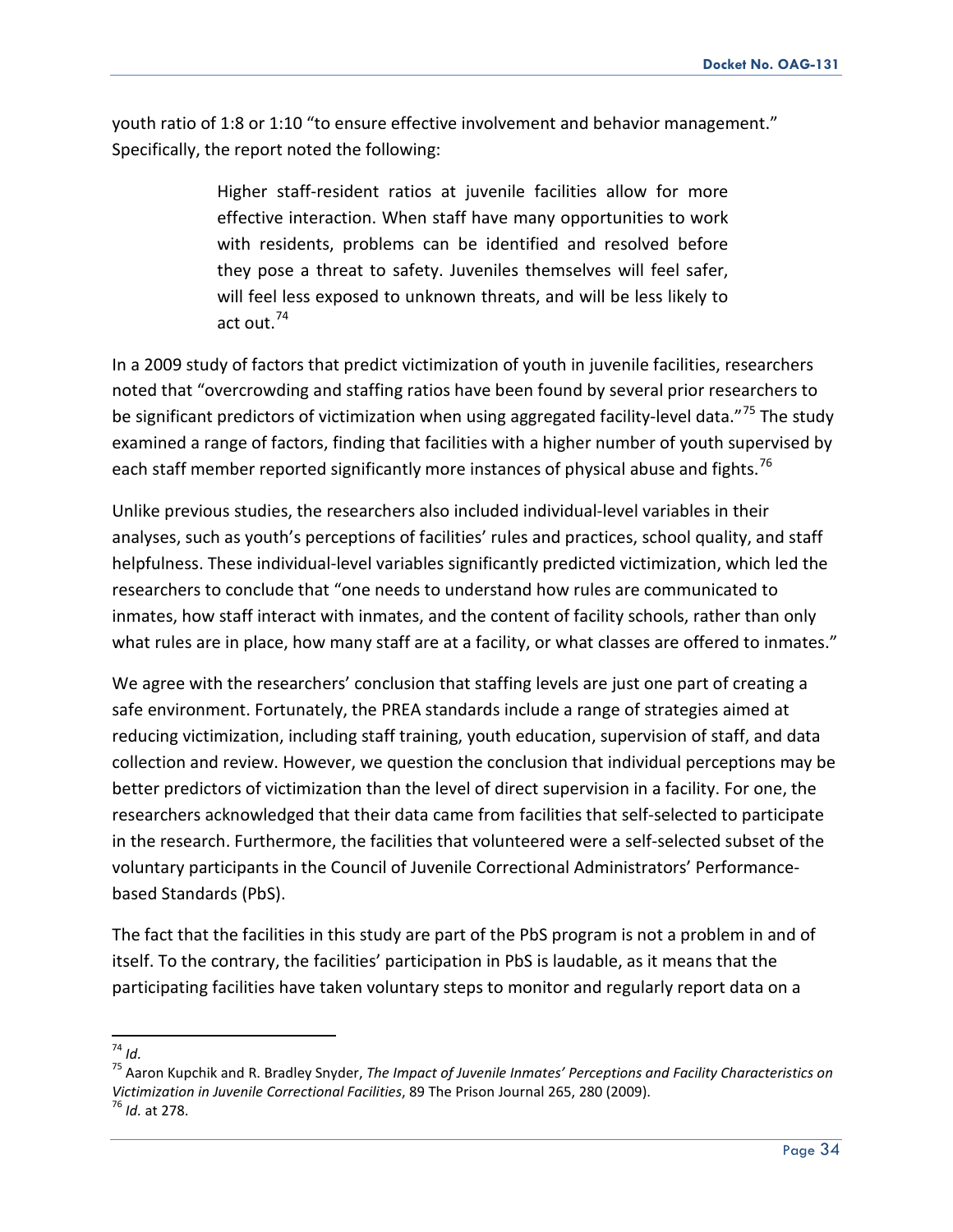range of factors related to the safety and security of their facilities. However, it means that the study's conclusions may not extend to facilities that suffer from greater problems with victimization that have not taken similar steps to engage in quality assurance efforts. The Department should, therefore, interpret this study's conclusions carefully.

Finally, a 2002 review of the impact of group size on outcomes in juvenile justice facilities also suggested a relationship between staff supervision and safety.<sup>[77](#page-34-0)</sup> The study cited research that found that as the number of residents under one staff member's supervision increased, staff became more punitive in their interactions with residents.<sup>[78](#page-34-1)</sup> Although the review did not focus specifically on the impact of staffing ratios on victimization and other outcomes, the author noted that "an increase in group size is associated with a reduction or decrease in positive correctional effects."[79](#page-34-2)

## **(9) Whether specific objectively determined resident populations within a secure facility should be exempt from the minimum ratios.**

The purpose of a staffing ratio requirement is to establish a minimum level of direct supervision necessary to prevent sexual victimization. Thus, no specific populations of youth should be exempt from the provision.

However, there are numerous situations that warrant higher levels of staff involvement. For example, youth in special housing units for medical or mental health needs, youth with disabilities, and youth who exhibit risk factors for suicide all require additional in-person supervision and interaction. Thus, the standard should add language that makes clear that staff must deploy additional staff in situations that require enhanced supervision.

## *Proposed revisions:*

## **§ 115.313 Supervision and monitoring.**

. . .

(c) Each secure juvenile facility shall maintain staff ratios of a minimum of 1:8 during resident waking hours and 1:16 during resident sleeping hours, except during limited and discrete exigent circumstances, which shall be fully documented. Only security staff shall be included in these ratios. **This standard does not limit the ability of facilities to deploy additional staff in situations that require higher levels of supervision, such as times when units are housing**

<span id="page-34-0"></span><sup>77</sup> David W. Roush, *The Relationship Between Group Size and Outcomes in Juvenile Corrections: A Partial Review of the Literature*, 17 Journal for Juvenile Justice and Detention Services 1 (Spring 2002).<br><sup>78</sup> *Id.* at 12.<br><sup>79</sup> *Id.* at 11.

<span id="page-34-2"></span><span id="page-34-1"></span>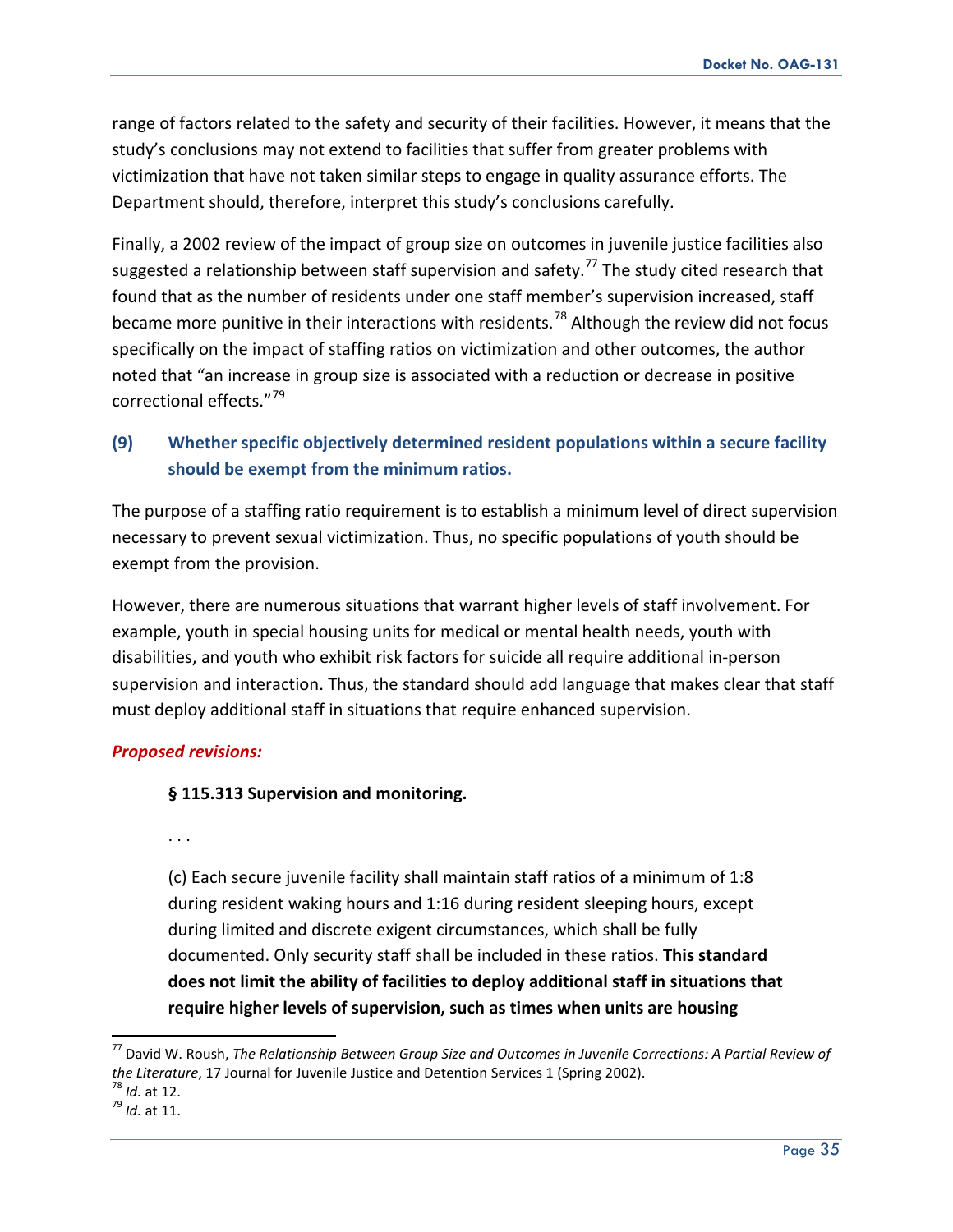**youth with medical or mental health needs, youth with disabilities, or youth who exhibit risk factors for suicide, or in any other context in which facility administrators determine that increased staffing is advisable.** Any facility that, as of the date of publication of this final rule, is not already obligated by law, regulation, or judicial consent decree to maintain the staffing ratios set forth in this paragraph shall have until October 1, 2017, to achieve compliance.

. . . .

## **(10) Whether additional categories of staff, beyond security staff, should be included in the minimum ratios.**

We do not support expanding the definition of staff included in the minimum ratios beyond staff who provide in-person supervision of and interact with youth. In our response to Question 1, we proposed a definition of "direct care staff" that ensures that facilities would only include individuals who provide direct, in-person supervision of youth when computing their staff-toyouth ratios.

As written, this definition allows other individuals such as unit counselors or social workers to count toward the staffing ratio standard, so long as they are supervising and interacting with youth in a housing unit, recreational area, dining area, or other program area. However, this definition would not allow facilities to include counselors, social workers, and medical and mental health professionals in staffing ratios if they are engaged in one-on-one interactions with individual youth. We believe that this approach strikes an appropriate balance with respect to the goal of the staffing ratio standard.

# **(11) Whether the standard should exclude from the minimum ratio requirement facilities that meet a specified threshold of resident monitoring through video technology or other means, and, if so, what that threshold should include.**

Video technology can complement efforts to prevent, detect, and respond to sexual abuse. However, cameras should not serve as a substitute for the minimum staffing requirement. Continuous, direct, and engaged supervision provides one of the best forms of protection against victimization, as staff can prevent and identify signs of developing problems among youth through regular interactions with them. Additionally, video surveillance systems rarely capture live audio, which severely diminishes the quality and effectiveness of video as a monitoring tool. Staff who directly supervise youth rely on what they hear, as well as what they see, to help prevent dangerous situations from developing, taking cues from residents' conversations and changes in tone or inflection. Because video surveillance systems lack this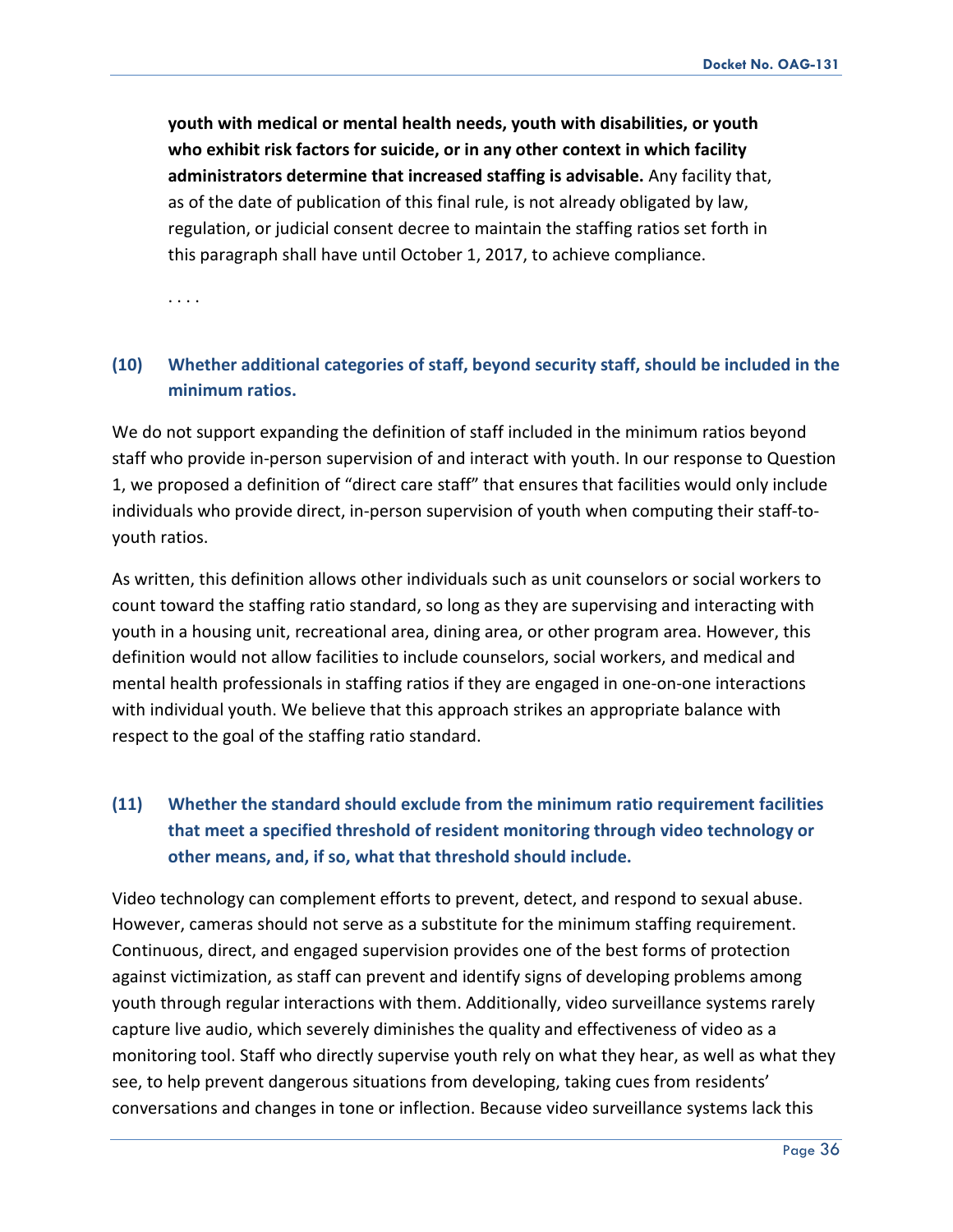feature, facilities that rely on that technology to meet their supervision needs are compromised in anticipating and responding to events.

The Department acknowledged the limitation of video technology as a tool to prevent sexual misconduct in its comments accompanying the PREA standards, noting that video surveillance "cannot substitute for more direct forms of staff supervision (in part because blind spots are inevitable even in facilities with comprehensive video monitoring), and cannot replace the interactions between inmates or residents and staff that may prove valuable at identifying or preventing abuse."<sup>[80](#page-36-0)</sup> We agree. Thus, we strongly oppose any exemption from the staffing ratio requirement for facilities that meet a specified threshold of resident monitoring through video technology or other means.

## **(12) Whether the standard appropriately provides an effective date of October 1, 2017, for any facility not already obligated to maintain the staffing ratios.**

We do not believe that the current timeline for compliance with the staffing ratio standard is appropriate, as it allows for a lengthy delay that will perpetuate ongoing victimization. Facilities can and should begin planning now to meet this requirement. Any postponement will come at a significant cost. The Department's survey of sexual victimization in juvenile facilities estimated that 3,220 youth nationwide reported incidents of sexual violence from April 2008 to June 2009. The survey likely underestimated victimization rates, as it was restricted to confinement facilities that held adjudicated youth for at least 90 days. Even so, multiplying the estimated number of victimized youth by the current four-year delay yields an additional 12,880 youth who will be sexually victimized during that period.

We do recognize that agencies may need to request appropriations to implement the standard, and we know that some state legislatures operate on a two-year budget cycle. Accordingly, we recommend that the Department require compliance by August 20, 2014, which will give jurisdictions a full two years to meet the standard.

Staffing ratios are one important part of a broader, coordinated approach to sexual misconduct prevention, detection, and response. The Department should not unnecessarily delay the implementation of a requirement that research, experience, and the Department's own investigations demonstrate to be crucial in combating sexual violence against youth.

<span id="page-36-0"></span> $80$ National Standards To Prevent, Detect, and Respond to Prison Rape, 77 Fed. Reg. 37106, 37125 (June 20, 2012) (amending 28 CFR Part 115).